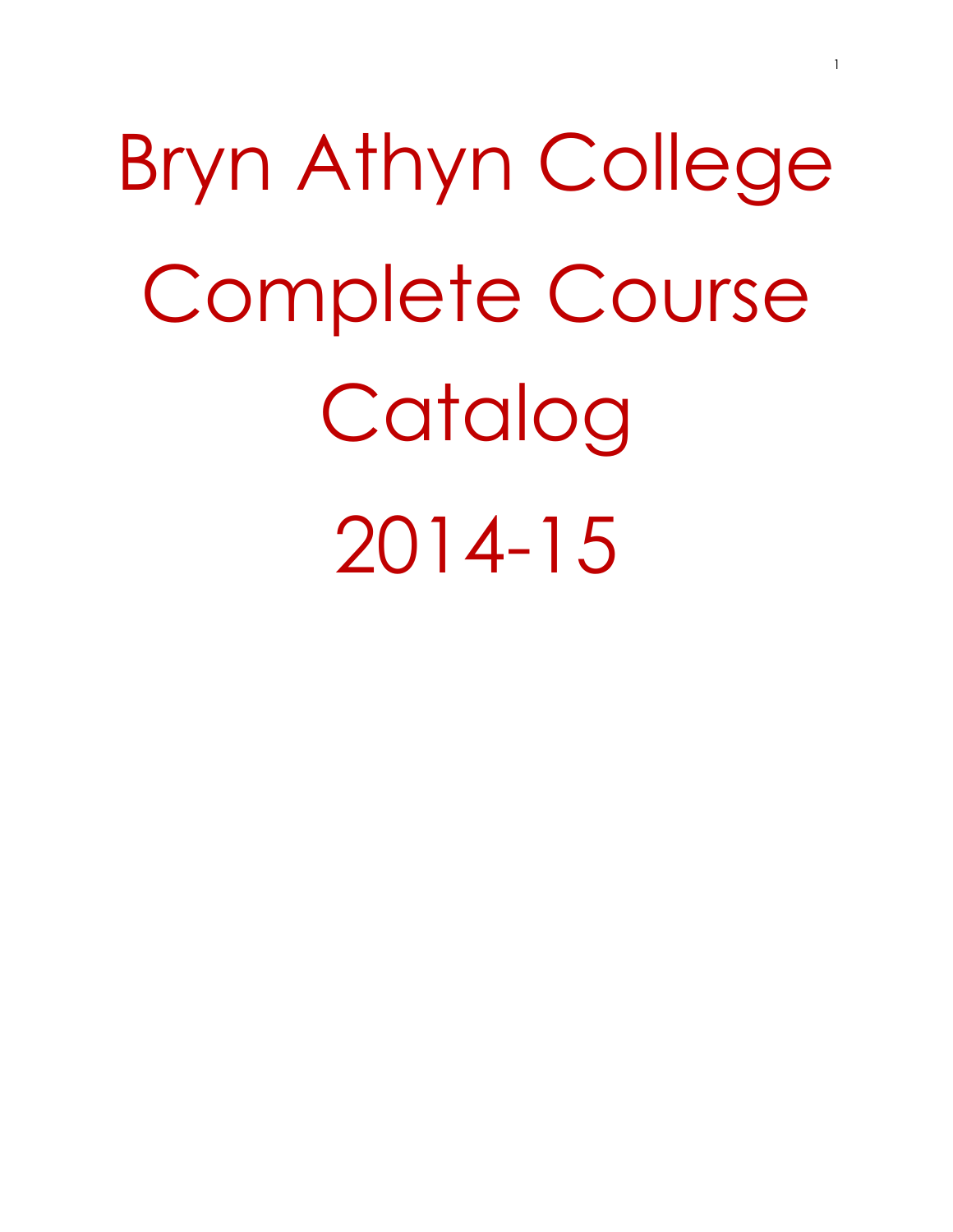# Contents<br>
Undergraduate C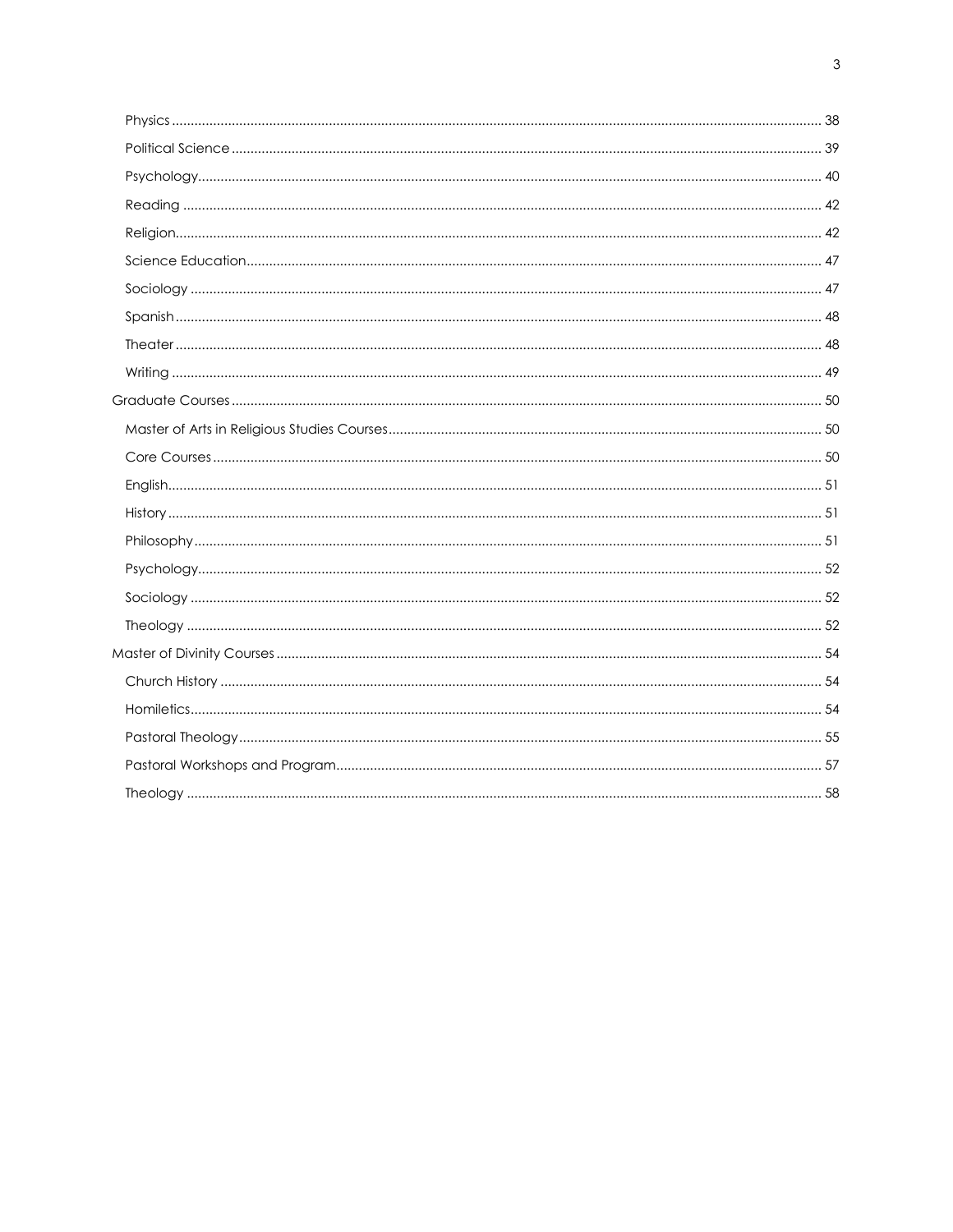# <span id="page-3-0"></span>Undergraduate Courses

The College administration will make every effort to offer the courses listed in this catalog but reserves the right to cancel courses if necessary.

Students may take courses above their year level only with the permission of both the instructor and the appropriate department chair.

Descriptors in parentheses following a title indicate which skills or disciplines the course fills in the Core requirements:

(EE) Experiential Education (EEC) Experiential Education Component (IL) Information Literacy (PP) Public Presentation (QR) Quantitative Reasoning (W) Writing Intensive

# <span id="page-3-1"></span>Anthropology

# Anthropology 110. An Introduction to Cultural Anthropology.

Introduction to the theories and methods of cultural anthropology, and to the concept of culture. Focuses on the basic institutions of culture such as ritual, technology, and progress as predicates for modern human society. Though not a world cultures course, includes consideration of the variety of human cultures as they exist today, or as they once existed.

3 Credits.

# Anthropology/History 211. Artifacts, Archaeology, and Museums. (W)

Introduction to the theories and methods used to interpret how objects provide evidence for history and express a society's values, ideas, and attitudes. Includes examination of archaeological method and ethics, and the use of objects in a museum setting. Use of hands-on projects and visits to Bryn Athyn's historical district and other local sites.

3 Credits.

# Anthropology 213. World Pre-History.

Using world archaeological sites as stepping stones, creates a narrative of prehistory from Australopithecus through the advent of urban civilization in South and Western Asia. Focuses on three general revolutions in human history: 1) the emergence of the genus Homo with all its modern attributes; 2) the development of agriculture and animal husbandry as cultural practices during the Neolithic; 3) the coming together of humans in cities and states, and the ramifications for human society. Prerequisite: Anthropology 110 or instructor permission. 3 Credits.

# Anthropology 240. Anthropology of Religion.

This course presents a theoretical perspective on religion as a cultural phenomenon. It explores the functional relationships within a variety of belief systems. It compares them across cultures and time, and, in particular, considers their intersections with subsistence strategies and political systems. Topics include: the roles of symbols and practitioners, myth and ritual, magic and cultic practice, & secularism and fundamentalism in traditional and world religions.

3 Credits.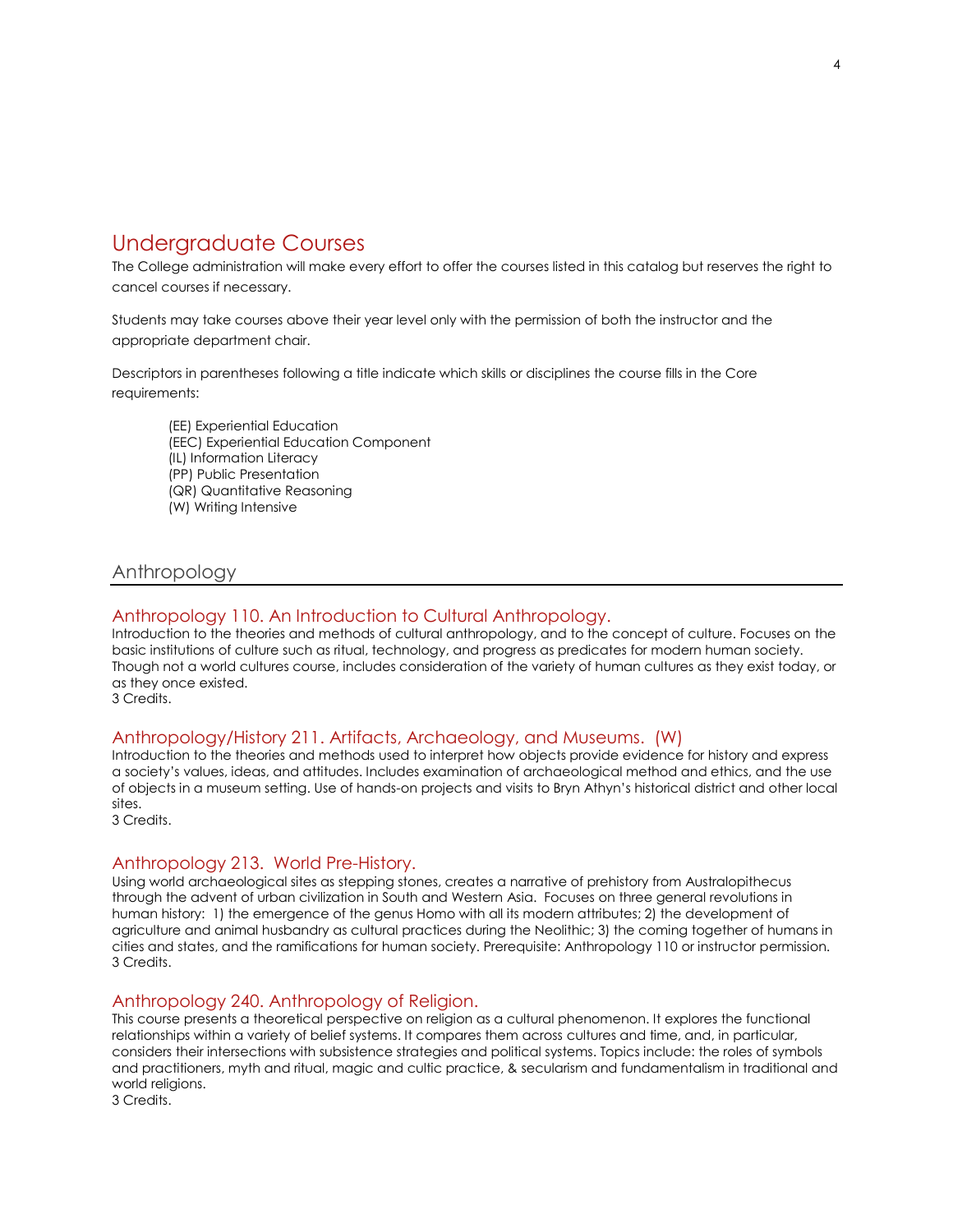# Anthropology 260. Human Evolution.

Introduction to human evolution and evidence of physical anthropology from the various subfields. Areas include paleoanthropology, primatology, molecular anthropology (population genetics), and to some extent evolutionary biology. Specific issues covered include the primate roots of human behavior, brain and language evolution, new and classic fossil hominids, the origin of anatomically modern humans, and human biogenetic variations. Prerequisite: Anthropology 110 or Biology 122 or instructor permission. 3 Credits.

#### Anthropology 315. The Indus Civilization

This seminar course focuses on northwest India and Pakistan from the beginnings of food production to the Iron Age. Explores what is known from archaeology about the cultural history of the region, including the architecture, religion, pottery, and writing system of the Indus Civilization, as well as its trade relations with other urban centers of the greater Near East.

3 Credits.

#### Anthropology 320. Genocide.

Seminar course on genocides in the 20th century. Focuses primarily on the cases of Ottoman Armenia, The Holocaust, and Rwanda. Through primary and secondary literature, examines the cultural context, historical background and legal frameworks, denialist projects, and memorializations. Political and psychological ramifications in the descendant communities of victims and victimizers are considered, as well as reparation processes. Prerequisite: Anthropology 110 or any history class, or instructor permission. 3 Credits.

#### <span id="page-4-0"></span>Biology

#### Biology 110. Environmental Science. (QR)

Geared for non-majors. Includes basic biological and chemical principles as well as concepts from ecology, earth science, and conservation biology. Discussion of the impact of industrial society on the quality of our environment (land, air, water, and natural ecosystems). Laboratory included. 4 Credits.

# Biology 122. Introduction to Biology: Genetics and Evolution.

Introduction to principles of genetics and evolution; one of a two-course gateway series that is required for prospective biology majors. Includes Mendelian and non-Mendelian inheritance, quantitative genetics, evolution, natural selection, genetic drift, kin selection, speciation, molecular evolution, and phylogenetic analysis. Course concludes with a survey of the Kingdoms of life. Lab included. 4 Credits.

#### Biology 123. Introduction to Biology: Molecular Biology.

The second of a two-course gateway series that is required for prospective biology majors. Biological concepts are illustrated by means of molecular biology, from storage and maintenance of biological information necessary for life to its expression in the organism to diverse applications in health, medicine and food production. Topics include a general introduction to the cell and its components, cell division and the cell cycle, DNA structure and synthesis, chromosome structure and organization, mutations and their repair, genetic engineering, transcription and its regulation, the genetic code, and translation of genetic information to proteins. Lab included. Prerequisite: Chemistry 101L or High School Chemistry. 4 Credits.

#### Biology 210. Human Anatomy and Physiology I.

First trimester of a two-trimester sequence dealing with the structure and function of the human body and mechanisms for maintaining homeostasis within it. Includes the study of cells, tissues, fluid and electrolyte balance, acid-base balance and integumentary, skeletal, muscular and nervous systems. Identification of anatomical structures using a "virtual" cadaver and preserved animal specimens will be required in the laboratory. Prerequisites: High School Chemistry and Biology 122 and 123, with a grade of "C" or better in each. Laboratory included.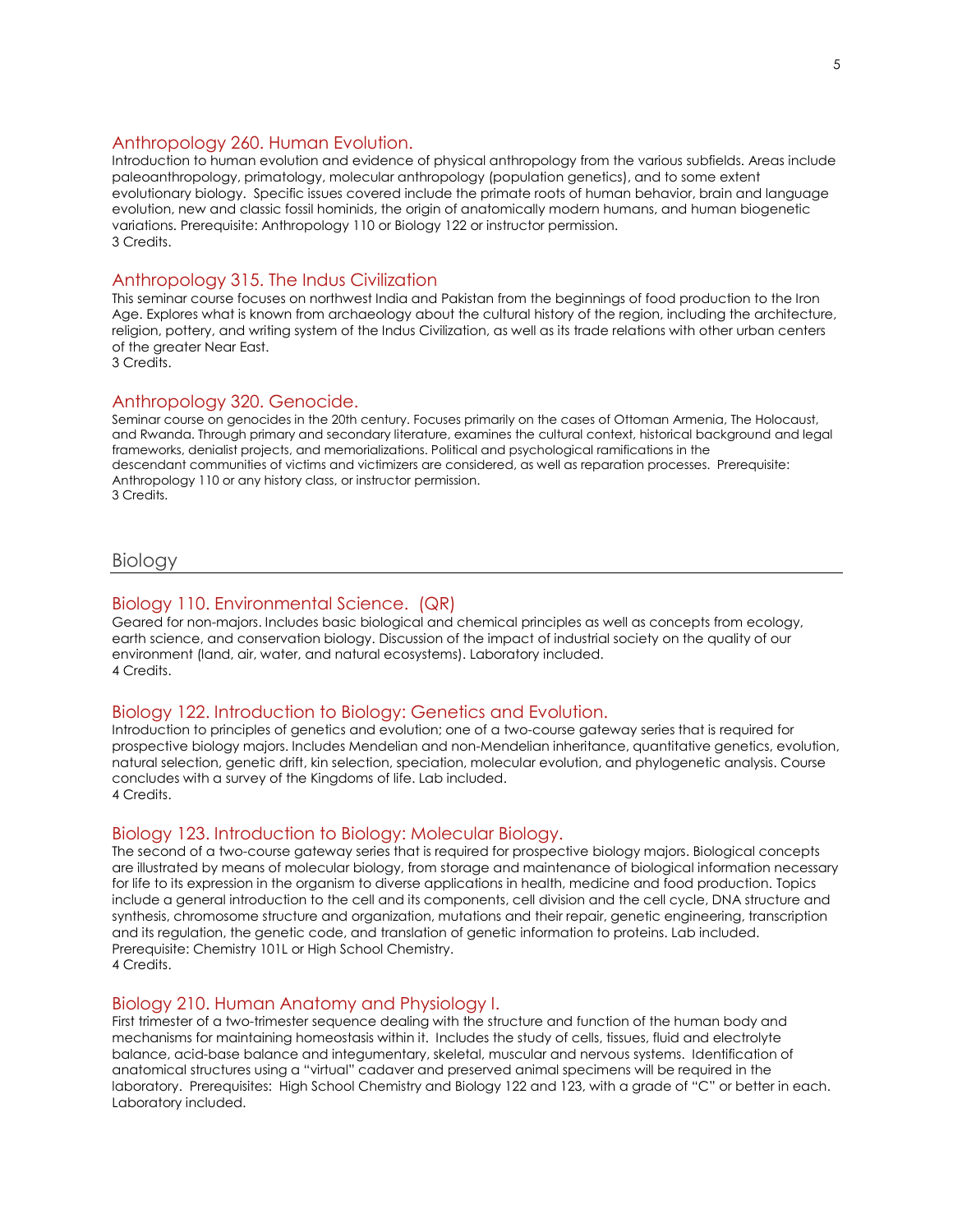4 Credits.

# Biology 220. Human Anatomy and Physiology II.

Continuation of the study of the structure and function of the human body and the mechanisms for maintaining homeostasis within it. Includes the study of the endocrine, cardiovascular, lymphatic, respiratory, digestive, urinary and reproductive systems, as well as the concepts of development and metabolism. Identification of anatomical structures using a "virtual" cadaver and preserved animal specimens will be required in the laboratory. Some hands-on dissection. Prerequisite: Biology 210 with a grade of "C" or better. Laboratory included. 4 Credits.

# Biology 225. Ornithology.

The study of the morphology, physiology and ecology of diverse groups of birds. Includes classification, systematics and biogeography of bird taxa. Emphasis on how the study of birds aids in the understanding of fundamental biological concepts, such as evolution; and how adaptive radiation shapes form and function. Laboratory exercises and field trips introducing fundamental field techniques, especially those used in biodiversity surveys and experimental studies. Prerequisites: Biology 122 and 123. Laboratory included. 4 Credits.

#### Biology 230. Genetics.

Study of the process of heredity at a more advanced level than Biology 122. A problem-solving, seminar-oriented course integrating principles of evolution, classical Mendelian genetics, non-Mendelian inheritance patterns, chromosome mapping and mutations, sex determination, extra nuclear inheritance, and the following subcategories of genetics: behavioral, population, evolutionary and conservation. Prerequisites: Biology 122 and 123.

3 Credits.

# Biology 232. Cell Structure and Function. (PP)

Study of the structure-function relationship in cells. Illustration of molecular principles upon which cellular structure and function depend. Foundation course for all other molecular biology courses. Prerequisites: Biology 122 and 123 and Chemistry 110. 3 Credits.

# Biology 235. Ecology.

Study of the physical, chemical, and biological processes that determine the distribution and abundance of plants, animals, and microbial life. Energy flow, food webs, adaptation of species, population dynamics, species interactions, nutrient cycling, and ecological succession. Prerequisites: Biology 122 and 123. Laboratory included. 4 Credits.

#### Biology 240. Botany.

Introductory study of plant diversity, form, and function. Topics include evolution, classification, structure, reproduction, development, and physiology in plants. Prerequisites: Biology 122 and 123. 3 Credits.

#### Biology 245. Zoology.

Exploration of the animal kingdom, including: systematics, anatomy, and physiology. Topics consist of basic concepts of zoology, diversity of major groups of invertebrate and vertebrate animals, evolutionary relationships, structure and function of vertebrate and invertebrate organ systems, and evolutionary development of organ systems. Includes a lab with hands-on activities focused on selected taxa. Prerequisites: Biology 122 and 123. Laboratory included.

4 Credits.

#### Biology 250. Microbiology.

Introduction to the morphology, physiology, genetics, and ecology of bacteria and fungi, as well as the structure and replication of viruses. Overview of microorganisms, with emphasis on those organisms involved in the natural history of human disease. Prerequisites: Biology 122 and 123. Laboratory included. 4 Credits.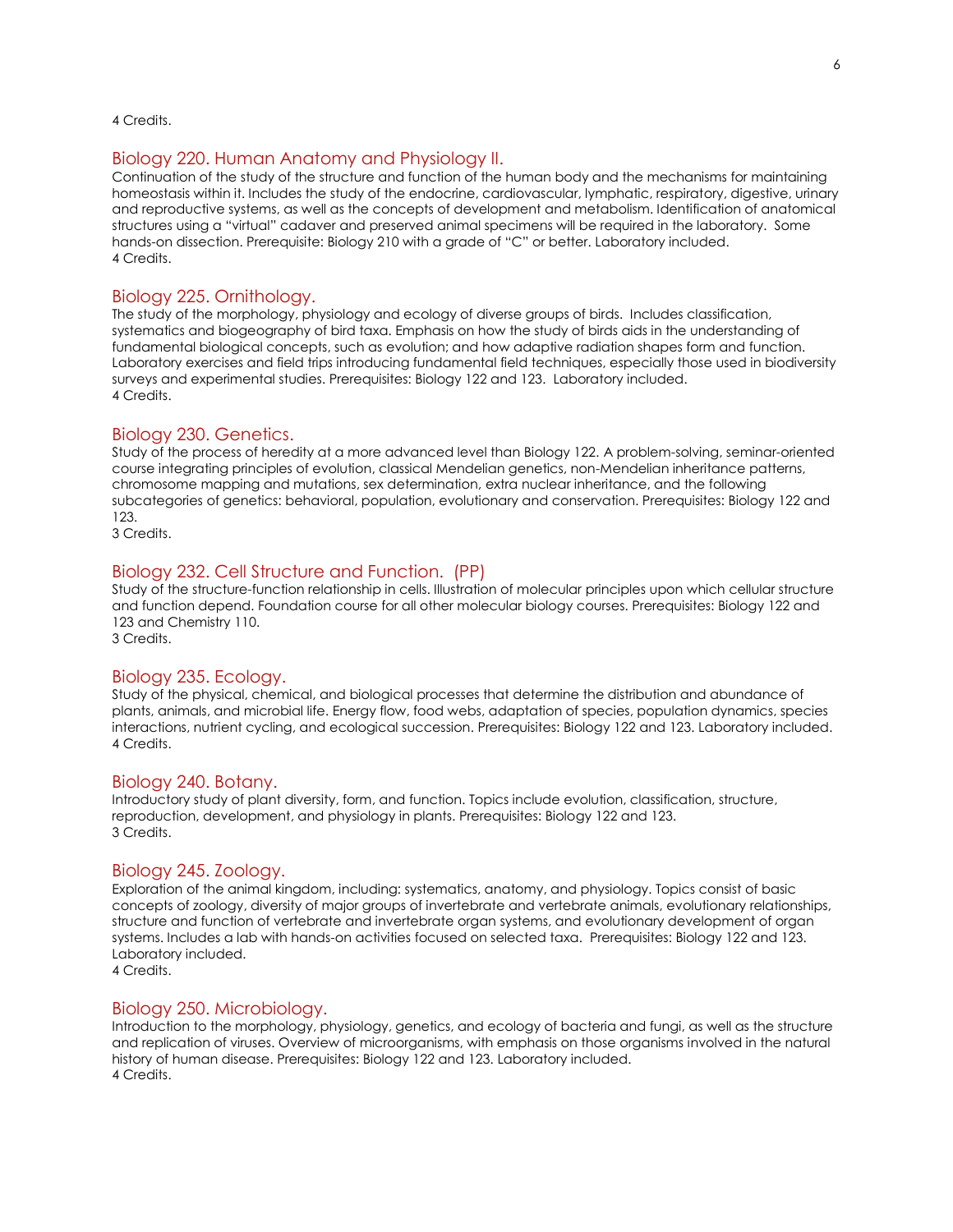#### Biology 310. Molecular Biology: DNA and Gene Expression.

In depth study on the structure and function of the genetic material, DNA, how it is replicated and how genes are regulated and expressed. Topics include the structure of DNA and chromosomes, DNA replication, DNA damage and repair, transcription, RNA splicing, translation, transcriptional regulation in prokaryotes and eukaryotes, and the structure and function of regulatory RNAs. Prerequisites: Biology 230 and Chemistry 210. 3 Credits.

# Biology/Chemistry 315. Principles of Biochemistry.

Protein structure, dynamics, folding, and methods of purification and analysis. Methods of enzymology and a review of representative enzyme mechanisms. Membrane structure and function and the operation of membrane proteins in the electron transport chain and oxidative phosphorylation. A special topic of protein science explored in student projects. Prerequisites: Biology 232 and Chemistry 210. 3 Credits.

#### Biology 340. Marine Ecology. (IL)

Study of factors that influence the distribution, abundance, and diversity of marine organisms. Topics include physical characteristics of marine and coastal habitats, larval recruitment, and community interactions. Habitats include open ocean rocky shore, tidal flats, beaches, mangrove, sub tidal areas, estuaries, and coral reefs. Prerequisites: Biology 235 and Chemistry 110.

3 Credits.

#### Biology 355. Cancer Biology.

Focus on how cells and organs interact via biochemical signaling mechanisms. Special attention to the mechanisms that govern the cell cycle and how a disrupted cell causes cancer. Cancer and various treatments discussed. Prerequisites: Biology 230 and Biology 232. 3 Credits.

#### Biology 360. Environmental Science.

Study of local, regional, and global environmental issues primarily from a biological and chemical perspective. May include issues of environmental policy and economics, engineering, and ethics. Course project and presentation required. Prerequisites: Biology 235 and Chemistry 111. 3 Credits.

# Biology 373. Biological Laboratory Techniques: Molecular Biology.

Junior level biology laboratory course supporting Biology 230, 232, 310, 315, and 355. A mixture of theoretical and practical experience in techniques used in molecular biology, including PCR and cell-based cloning, nucleic acid hybridization, genomic structure analysis, proteomics, bioinformatics, protein expression and analysis, and culturing and identifying microbiological organisms. Laboratory reports and scientific writing skills integral. Corequisite or prerequisite: Biology 230 and Biology 232. 2 Credits.

#### Biology 380. Research Seminar

Exploration of the breadth of biology career paths and research options. Guest speakers from various biological and medical fields present their work and educational background. Students choose topics for senior project proposals and research methods for discipline specific literature searches. Senior project proposals with references are due by end of term. Discipline-specific resumes and C.V. developed. Course is pass/fail for biology majors.

1 Credit.

# Biology 490. Biology Seminar I.

Broadened exposure to active areas of biology and reading current literature. Students encouraged to read and present reviews of current literature related to their senior projects. Required of seniors in the biology major and open to seniors in the ID major who are studying biology. 1 Credit.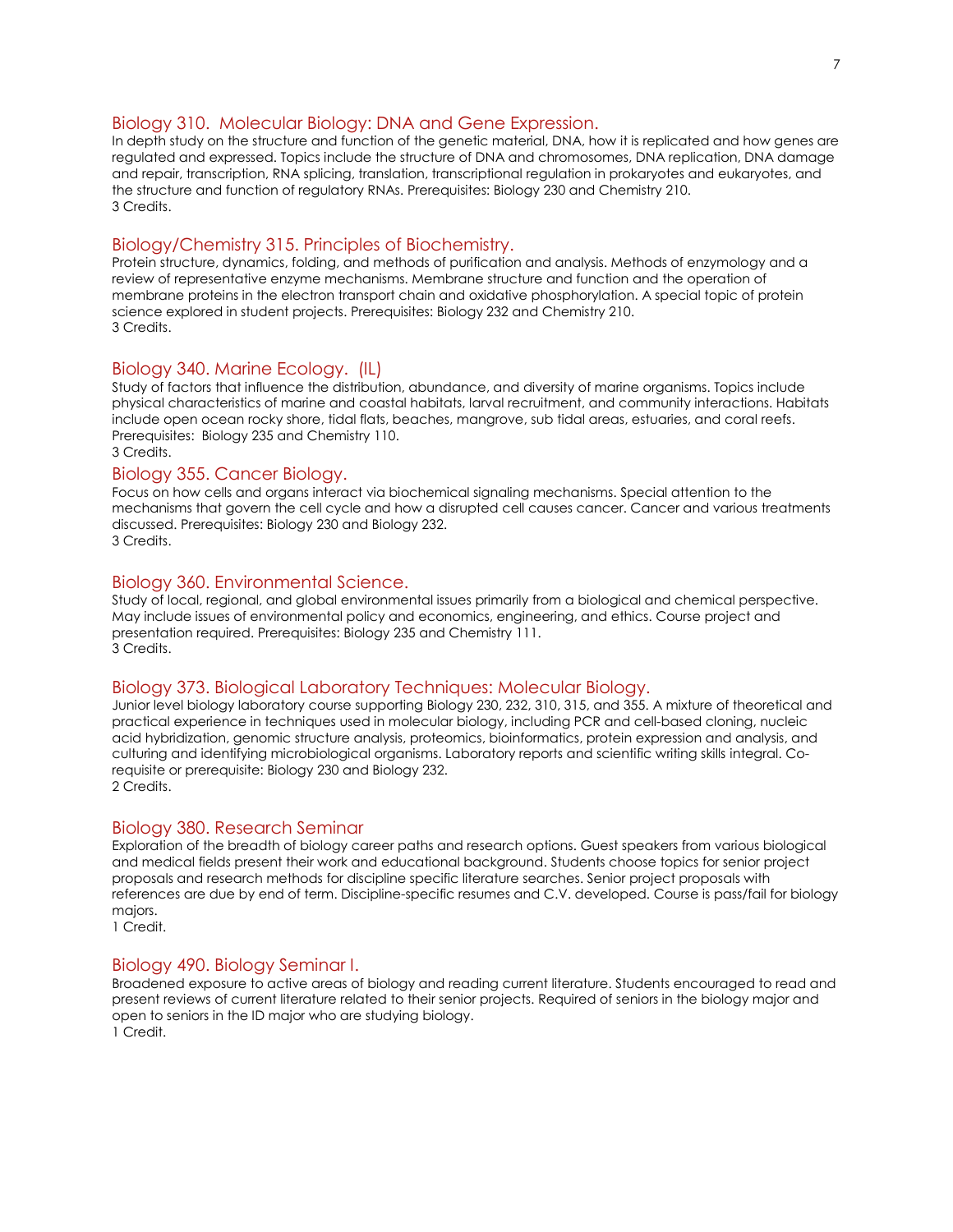#### Biology 491. Biology Seminar II.

Review of current ethical issues in science. Integrity in biological research and publication; discussion of the use of humans and animals in research, intellectual property, and other topics. Required of seniors in the biology major and open to seniors in the ID major who are studying biology. 1 Credit.

#### Biology 492. Biology Seminar III.

Public presentation of undergraduate biological research. Required of seniors in the biology major and open to seniors in the ID major who are studying biology. 1 Credit.

# Biology 495. Senior Project.

Independent research project or scholarly study under the supervision of faculty members. Topic chosen by mutual agreement between student and supervisor. Limited to and required of biology majors. Senior project proposals are required in the spring of junior year. 3 Credits.

#### Biology 298, 398. Biology Internship. (EE)

Credit and requirements variable. Proposals must be approved by head of major. Students may apply for Biology 298 after one year and at least two 200- or 300-level biology courses, and for Biology 398 after two years of study and at least three 200- or 300-level biology courses and Chemistry 110/111. Course may be repeated for credit. Internships at other institutions must be applied for and arranged by the student. Credit variable.

<span id="page-7-0"></span>Business

#### Business 141. Accounting I.

Introduction to basic financial accounting principles, the accounting cycle, the preparation of financial statements, and the use of computer spreadsheets. 3 Credits.

#### Business 142. Accounting II.

Interpretation of financial statements and the use of accounting information as a tool for making business management decisions. Use of computer spreadsheets emphasized. Prerequisite: Business 141. 3 Credits.

#### Business/Psychology 202. Human Resource Management. (PP)

(Also known as industrial and organizational psychology.) Exploration of the application of psychology to the workplace environment, such as business, government, and non-profit organizations. Major areas of study include work motivation, teams and teamwork, personnel decision-making, performance appraisal, leadership, and diversity in terms of gender, race, and personality type. Attention given to New Church concepts of conscience, discriminatory charity, and use as they apply to adult employment in our current workforce. Prerequisite: Psychology 101, a business/economics course, or permission of instructor. 3 Credits.

# Business/Computer Science 215. Management Information Systems.

This course examines how digital information can be stored and organized to benefit organizations. Topics include strategic use of information, ethical issues in handling information, software options, and concept maps for design. Tools used include spreadsheets, databases, and report writing software. Prerequisites: Computer Science 105 or permission of instructor.

3 Credits.

#### Business/Writing 220. Business Communications. (W)

Business Communications is a workplace-oriented course designed to help students develop and refine the written and oral skills necessary to communicate effectively in professional settings. Students will review the purpose and style of business writing and complete a variety of focused writing exercises based on actual work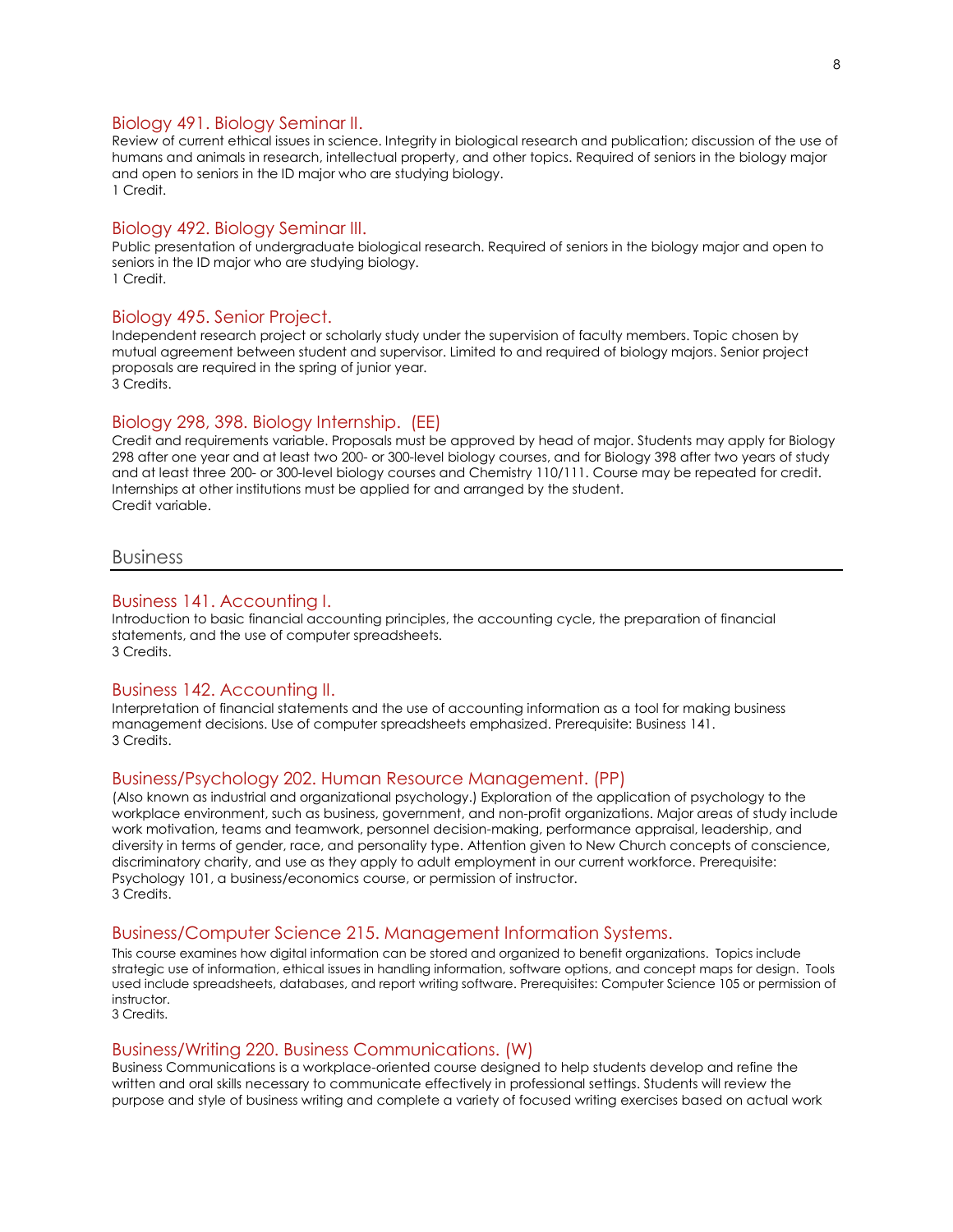settings and scenarios. Students will also plan, compose and analyze letters, memoranda and electronic messages; prepare and present brief oral presentations, collaborate with others and revise business communication. 3 Credits.

# Business 254. Principles of Marketing.

Focus on customer behavior, promotion, channels of distribution, product, and pricing, with emphasis on formulating marketing plans and strategies in a global and culturally diverse environment. 3 Credits.

#### Business 257. Principles of Management.

Fundamentals of management including the contributions of F.W. Taylor, Peter F. Drucker, and W. Edwards Deming. Special attention to business ethics, leadership, the Quality Movement, and ISO Teamwork 9000 certification. Group projects, business seminars. 3 Credits.

# Business 267. Introduction to Sports Management.

This course highlights the need for trained sport management professionals by examining the history of sport. This course also provides analysis of effective management strategies and the body of knowledge associated with pursuing a career as a manager in the sport industry. Functional management, strategic planning, decision making, leadership style, managing conflict and change, motivation of a workforce, and career opportunities in different sport environments will be explored. Prerequisite: Sophomore standing. 3 Credits.

#### Business 301. Business Ethics. (Moral)

This capstone course and its associated project focus on the analysis of moral principles and their application to decision making in business. Includes an overview of philosophical and theological ethical theories, including New Church ethics. Major focus on the analysis of ethical concerns in actual case studies from business, involving issues such as down-sizing, whistle-blowing, competition vs. cooperation, and social responsibility. 3 Credits.

# Business 302. Corporate Social Responsibility.

This course includes application of New Church/Swedenborgian ethical responsibility in business strategic planning and management. Particular focus on corporate leaders who are using an ethical worldview when partnering with government regulators, donating to non-profits through foundations, or managing sustainable supply chains. Students will strengthen their teamwork skills in various class projects. Ethical reasoning theories are drawn from psychology and theology to explain the socially responsible actions of corporate leaders. Prerequisite: Junior standing. 3 Credits.

#### Business 305. Business Seminar.

A seminar course featuring speakers from a variety of professional backgrounds. Students will be expected to interview and introduce these speakers, and lead follow-up discussions on the material they present. May be repeated for credit.

1 Credit.

#### Business 320. Financial Management.

Introduction to business finance, the role of the chief financial officer, and financial tools used by management. Emphasis on management of revenue and expenses, application of basic financial concepts to the solution of organizational problems, analysis of the short and long-term financial needs of an organization, and selection of most feasible course of action to secure best possible financial outcome and allocation of resources. Topics of present value, stock and bond valuation, capital budgeting, financial forecasting, and capital structures also examined. Prerequisite: Business 141. 3 Credits.

#### Business 351. Introduction to Business Law.

Legal enforcement of obligations and the function of law in modern business. The establishment and enforcement of contractual obligations. The establishment of an agency relationship and its effect on third parties.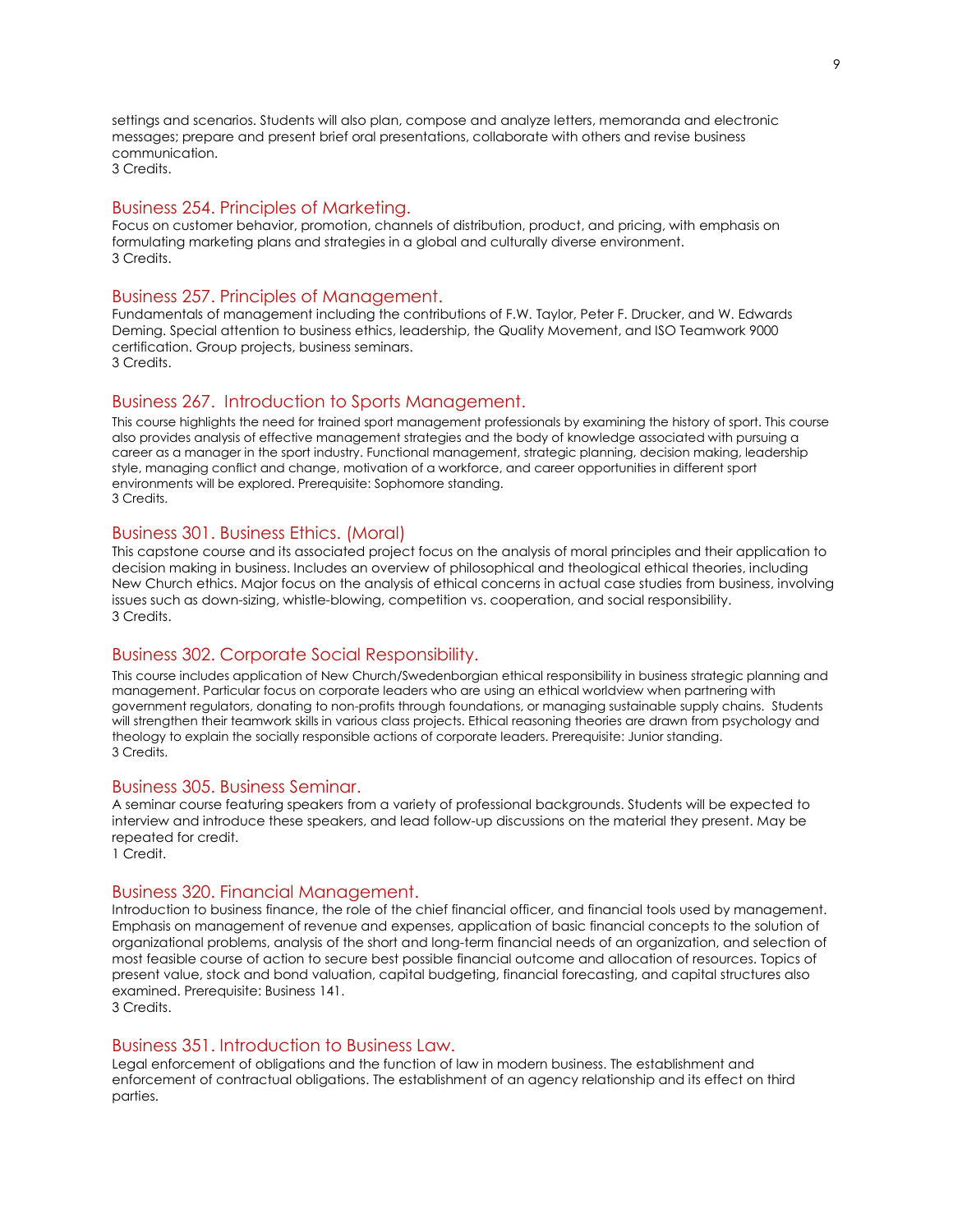3 Credits.

#### Business/Mathematics 380. Linear Models and Methods for Optimization.

Introduction to basic methods of operations research. Review of linear systems; linear programming, including the simplex algorithm, duality, and sensitivity analysis; formulation of integer programs; transportation and scheduling problems. Prerequisite: Mathematics 230 and competence in programming. 3 Credits.

#### Business 298, 398, 498. Business Internship. (EE)

Proposals must be approved by Internship Director. Students may apply for Bus 298 or 398 after at least two 200 or 300 level business courses. Internships are encouraged to be in the student's field of ID study and their capstone paper.

Credits and requirements variable.

<span id="page-9-0"></span>**Chemistry** 

#### Chemistry 101. Introduction to Chemistry.

Introduction to college chemistry. Course designed with two audiences in mind-students preparing for general chemistry, and non-science majors. No prior chemical knowledge assumed, but mathematical skills equivalent to Mathematics 100 expected. Topics covered include atomic theory, organization of matter, the mole concept, naming of chemical compounds, chemical bonding and reactions, phases of matter, and kinetics. Laboratory included.

4 Credits.

#### Chemistry 110. General Chemistry I.

First year chemistry course for science majors. Topics include atomic structure, quantum mechanics, electron configuration, chemical bonding, molecular geometry, and the periodic table, classifications of matter, stoichiometry, and reactions in solution, gases, and thermochemistry. First half of sequence with Chemistry 111. Prerequisite: One year of high school chemistry with a grade of C or better or Chemistry 101 or Earth Science 110. Laboratory included.

4 Credits.

# Chemistry 111. General Chemistry II. (QR)

Continuation of Chemistry 110. Topics include intermolecular forces, physical properties of solutions, chemical kinetics, chemical equilibrium, acids and bases, solubility, thermodynamics, and electrochemistry. Prerequisite: Chemistry 110. Laboratory included.

4 Credits.

#### Chemistry 210. Organic Chemistry I.

Second year chemistry course for science majors. Topics include molecular orbital and hybrid orbital theory and bonding, chemical energetics, alkanes, alkenes, halo alkanes, alcohols, alkynes, dienes, stereochemistry, and classes of reactions and reaction mechanisms. Laboratory includes basic techniques in organic chemistry and computer based molecular modeling. First half of sequence with Chemistry 211. Prerequisite: Chemistry 111. Laboratory included.

4 Credits.

#### Chemistry 211. Organic Chemistry II.

Continuation of Chemistry 210. Topics include spectrophotometric identification of organic compounds, arenes, esters, epoxides, aldehydes and ketones, carboxylic acids and acid derivatives, and condensation reactions. Emphasis on biological applications of organic chemistry. Laboratory includes synthetic techniques and computational chemistry. Prerequisite: Chemistry 210. Laboratory included. 4 Credits.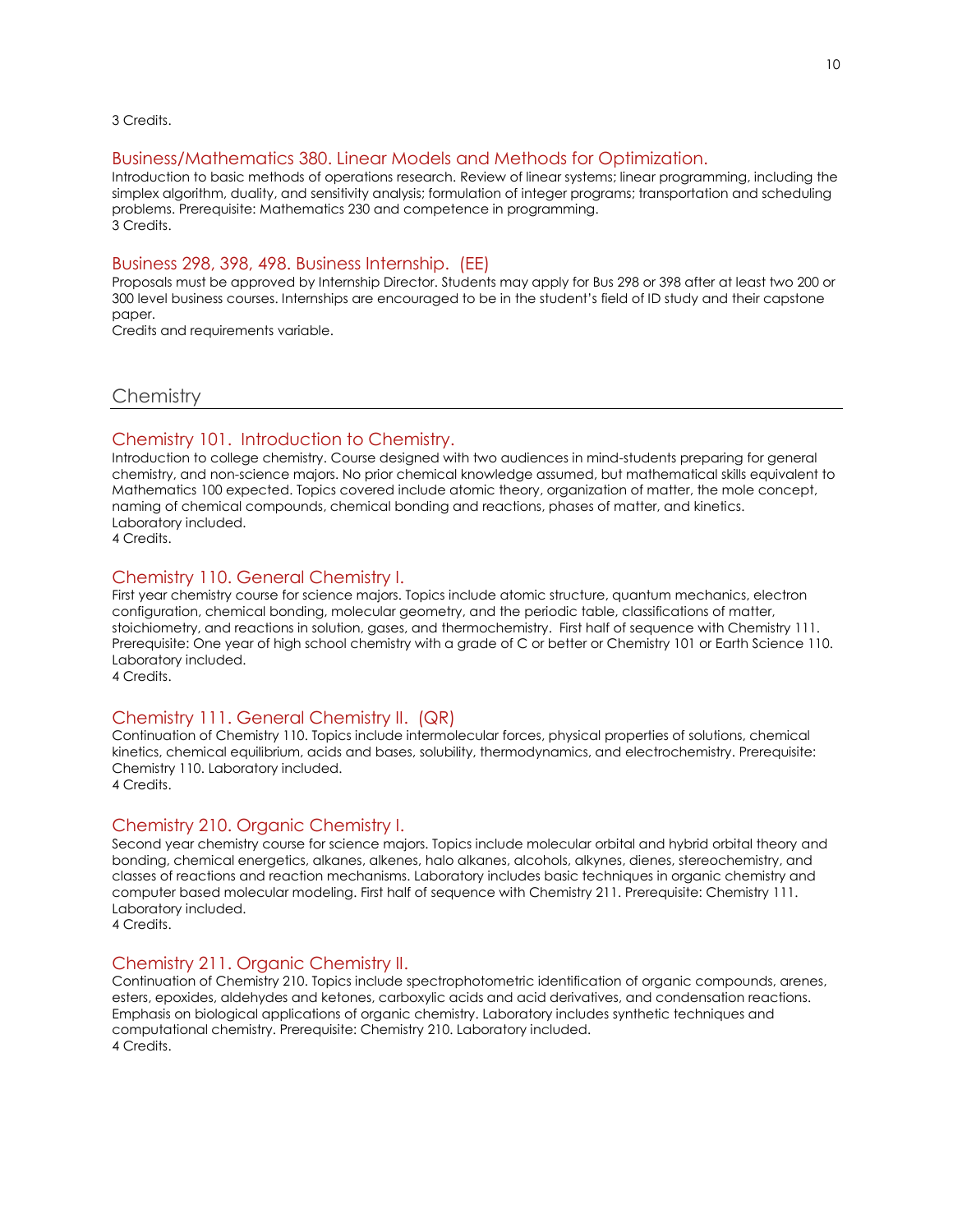#### Biology/Chemistry 315. Principles of Biochemistry.

Protein structure, dynamics, folding, and methods of purification and analysis. Methods of enzymology and a review of representative enzyme mechanisms. Membrane structure and function and the operation of membrane proteins in the electron transport chain and oxidative phosphorylation. A special topic of protein science explored in student projects. Prerequisites: Biology 232 and Chemistry 211. 3 Credits.

# <span id="page-10-0"></span>Communication

#### Communication 100. Public Speaking for ESL Speakers

Specific attention to clear pronunciation in English, as well as to building confidence in speaking fluently with English inflection and rhythm. Through public speaking assignments students will draft, practice, and deliver speeches to improve their spoken English abilities. 3 Credits.

# Communication 105. Public Speaking. (PP)

Exposure to a variety of speaking situations designed to address inhibitions and develop self-confidence. Class work features impromptu and prepared speeches, as well as oral interpretation of literature and choral speaking. Work on voice and speech improvement as well as command of body language. 3 Credits.

# Communication 205. Intermediate Public Speaking (PP)

Advances student's ability to organize and deliver public presentations of varied kinds, using basic skills covered in Communication 105, but with introduction of more demanding professional techniques, more challenging assignments, and more fine-tuned cultivation of all skills. Some attention will also be given in this class to job interview skills. Prerequisite: Communication 105 with a grade of C or higher, or permission of the instructor. 3 Credits.

# <span id="page-10-1"></span>Computer Science

# Computer Science 105. Introduction to Computer Systems.

Discussion of how computers and networks work; introduction to web page construction, including basic JavaScript programming; introduction to database design and queries. 3 Credits.

#### Computer Science 160. World Wide Web Development.

Introduction to the elements of web site design. The course includes technical aspects of web creation and design considerations for information delivery and usability. Prerequisite: Computer Science 105 or familiarity with computers.

2 Credits.

#### Computer Science 180. Structured Programming. (QR)

Language elements and applications. Algorithm development. Introduction to data structures. Prerequisite: Some experience with programming or permission of instructor. 3 Credits.

#### Computer Science 210. Additional Languages.

A guided self-study course in which students learn an additional language or the advanced features of a language they already know. May be taken, with different languages, up to three times. Prerequisite: Computer Science 180 and permission of instructor.

1-3 Credits.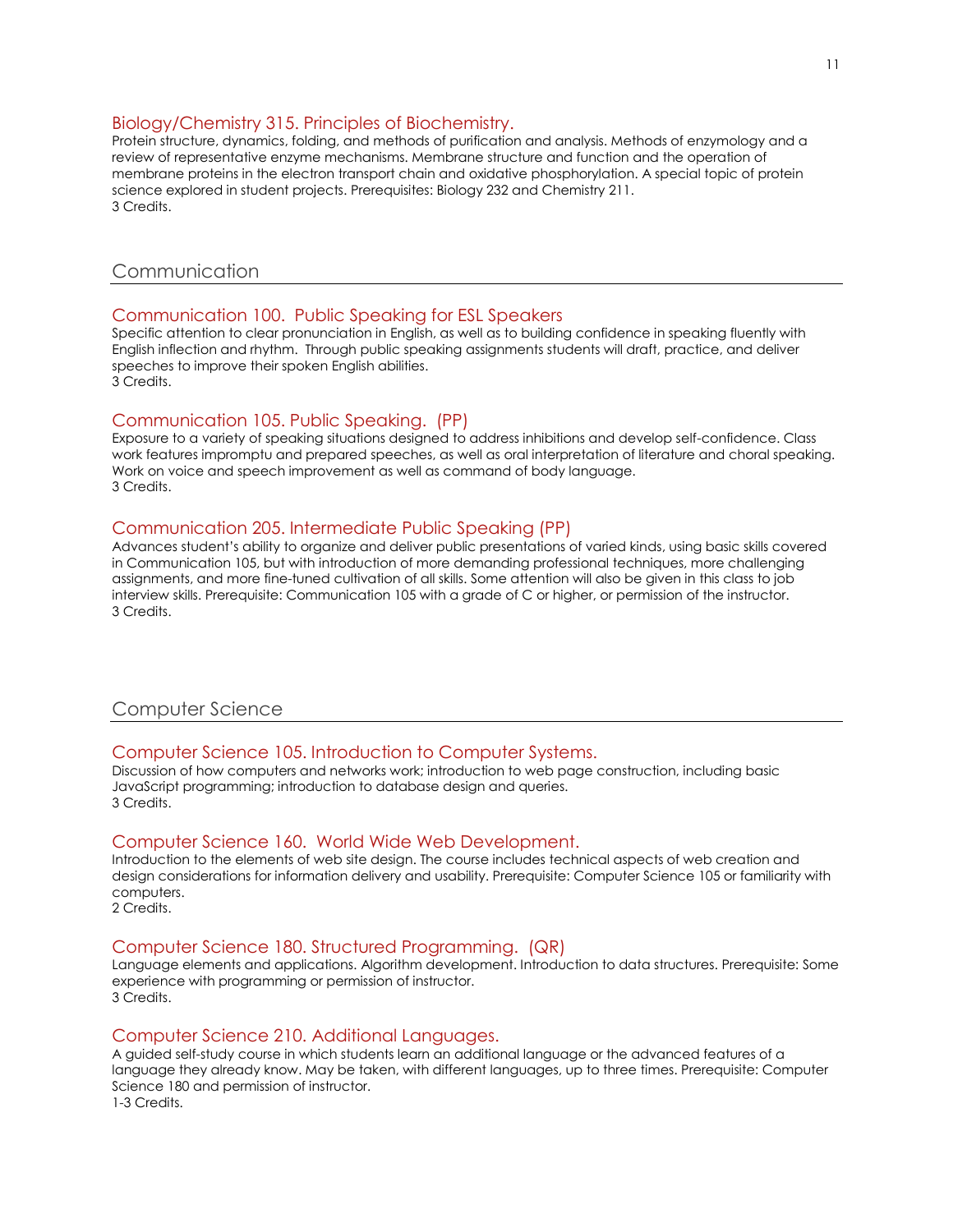#### Computer Science 220. Introduction to Data Structures.

Stacks, Queues, Linked Lists, Trees, Heaps, Sorting, Searching, Complexity, Dynamic programming. Prerequisite: Computer Science 180.

3 Credits.

# Computer Science/Mathematics 235. Discrete Structures.

Mathematical foundations for the analysis of computer systems. Recursive functions, sets, graph theory, and combinatorics. Prerequisite: Computer Science 180 or permission of instructor. 3 Credits.

#### Computer Science 260. World Wide Web Languages.

Companion course with Computer Science 160. Projects will involve JavaScript, PHP, and XML. Prerequisite: Computer Science 180. Co-requisite: Computer Science 160. 1 Credit.

<span id="page-11-0"></span>**Dance** 

#### Dance 130. Musical Theater Dance. (EEC)

Musical Theater Dance introduces students to a variety of dance styles used in American Musical Theatre. Students will learn tap and jazz dance technique as well as specific dances from Broadway musicals choreographed by Robbins, Fosse, Champion, and more. Includes an overview of the history of Broadway, specific to dance styles and choreographers. Course culminates in a final performance. Course may be repeated once for credit. Also serves as a PE course. 1.5 Credits.

# Dance 131/231. Modern Contemporary Dance. (EEC)

Beginner (Dance 131) and Intermediate (Dance 231) course in contemporary modern dance. Students develop technique and body awareness, and deeper understanding of modern dance and its place in the art world. Explore the diversity and commonality of human experience and values through the medium of dance. Includes choreography projects and culminates in a public performance at the Fall Dance Concert. Course may be repeated once for credit. Prerequisite for Dance 231: Dance 131 or instructor's permission. Also serves as a PE course.

1.5 Credits.

#### Dance 132/232. Jazz Dance. (EEC)

Beginner (Dance 132) and Intermediate (Dance 232) course in Jazz dance technique. Students learn jazz dance technique and develop creativity, flexibility, coordination, and rhythm. Dan 232 includes choreography projects, and both levels culminate in a public performance at the end-of-term concert. Course may be repeated once for credit. Prerequisite for Dance 232: Dance 132 or instructor's permission. Also serves as a PE course. 1.5 Credits.

#### Dance 133/233. Tap Dance. (EEC)

Beginner (Dance 133) and Intermediate (Dance 233) course in tap dance. Introduction to and development of the fundamentals of tap dance technique. Emphasis is given to basic steps and terminology, building combinations, musicality, and coordination, leading to final performance. Course may be repeated once for credit. Prerequisite for Dance 233: Dance 133 or instructor's permission. Also serves as a PE course. 1.5 Credits.

#### Dance 134/234. Ballet. (EEC)

Beginner (Dance 134) and Intermediate (Dance 234) course in ballet technique. Introduction to and development of the fundamentals of ballet technique and vocabulary, emphasizing alignment, stretching and strengthening, flexibility, kinesthetic awareness, line and movement phrases. This course culminates in a public performance at the end-of-term concert. Course may be repeated once for credit. Prerequisite for Dance 234: Dance 134 or instructor's permission. Also serves as a PE course. 1.5 Credits.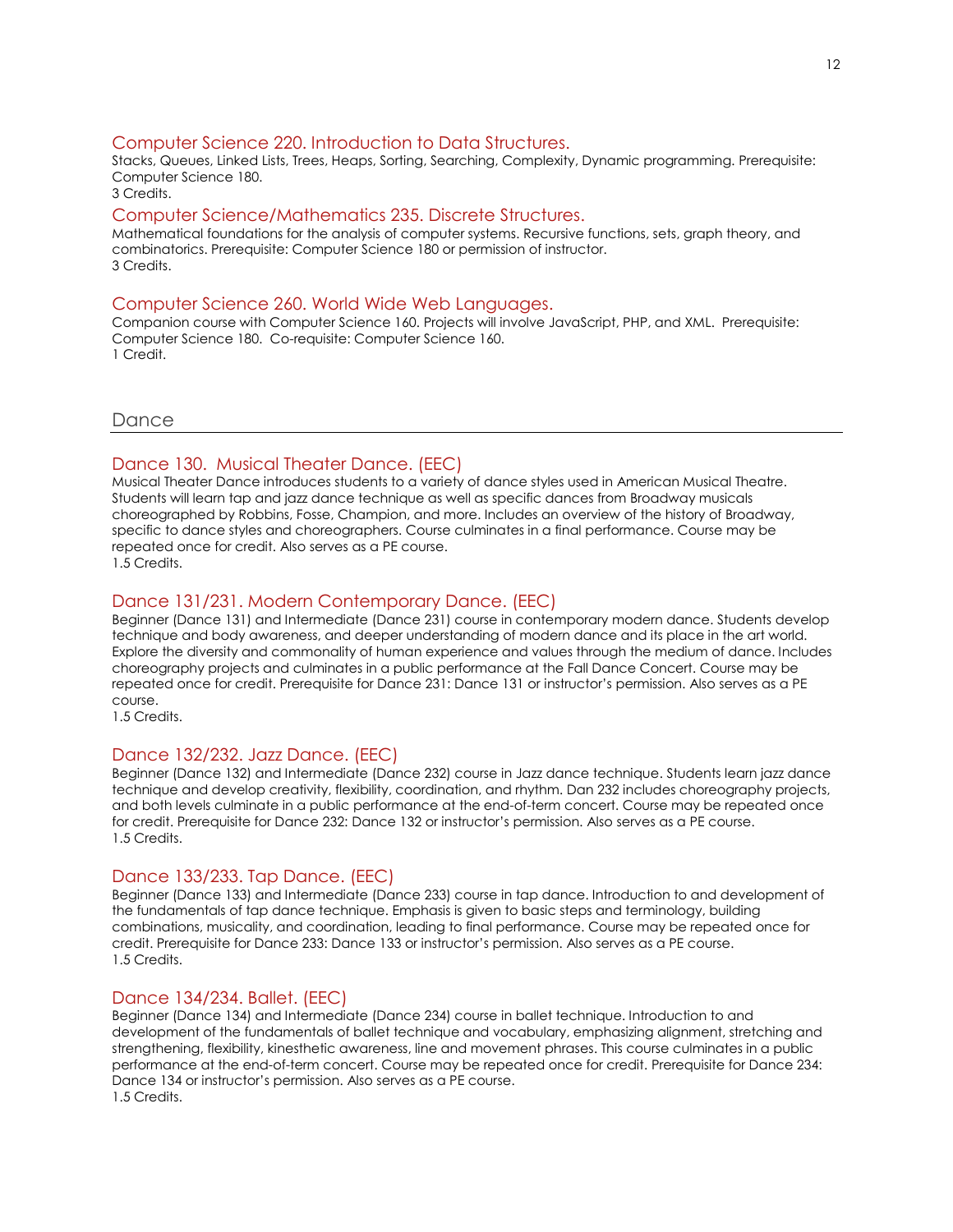# Dance 160/260/360. Dance Ensemble. (EEC)

A dance repertory course for the performing artist. Rehearsing and performing pieces choreographed by faculty and guest artists. Styles may include contemporary, jazz, hip-hop, ballet, and/or tap. Each student will be involved in several different pieces of choreography. Course culminates in public performance. Dance 260 includes collaboration on a choreography project or a solo choreography project. Dance 360 involves choreographing and teaching a group piece of choreography to the class to be performed at the end of term concert. Course may be repeated for credit.

1.5 Credits.

#### Dance 240. Creative Movement and the Young Child.

This course will explore ways in which children develop through creative movement activities based on developmentally appropriate practice. Special emphasis will be placed on integrating creative movement with other learning activities. Students will have the opportunity to work on projects that incorporate creative movement with their own areas of interest as potential teachers/caregivers. Students will also explore multicultural elements of dance and movement.

1.5 Credits.

# Dance 241. History of 20<sup>th</sup> Century American Dance.

Survey of concert dance forms (ballet, modern/contemporary, jazz/musical theatre, tap in America in the 20<sup>th</sup> century. Course includes readings, lectures, films, discussions, and analysis of individual styles and cultural trends. Course culminates in a research project on a specific dance form or choreographer, focusing on how the form or individual developed in relation to cultural trends.

3 Credits.

# Dance 331: Advanced Modern Contemporary Dance. (EEC)

Students continue to develop as dancers through learning more complex technique, progressions, and combinations, as well as engaging in improvisational exercises. Emphasis is on increasing accuracy of articulation, range of movement, and moving the body as a cohesive unit. Includes critique of modern and contemporary dance choreography and culminates in a public performance. Course may be repeated once for credit. Prerequisite: Dance 131/231 or instructor's permission. 1.5 Credits.

# Dance 340. Pedagogy. (EEC)

The use of pedagogical principles for the conduct and organization of dance lessons in modern, jazz and ballet. This course covers instruction strategies, lesson planning, class management, motivation of students, class observations, and a teaching assignment. Prerequisite: permission from the instructor. 3 Credits.

# Dance 342: Choreography & Composition. (EEC)

Focuses on the process of creating original dance compositions. Explores the elements necessary to dance composition, such as time, space, energy, form, design, and dynamics through improvisational exercises, the manipulation of movement, and the development of critical and analytical thinking. Students will compose a solo piece of choreography, accompanied by a statement of purpose for their piece, which will be performed at the end of the term. Course may be repeated once for credit. Prerequisites: Two terms of the following: Dan 131/231, Dan132/232, Dan 134/234, or instructor's permission. 1.5 Credits.

#### Dance 298/398/498. Dance Internship. (EE)

Requirements variable. Proposals should be submitted to the Department Chair. Art internships are open to students in sophomore year or above who have completed at least two art, dance, or music courses. Credits variable.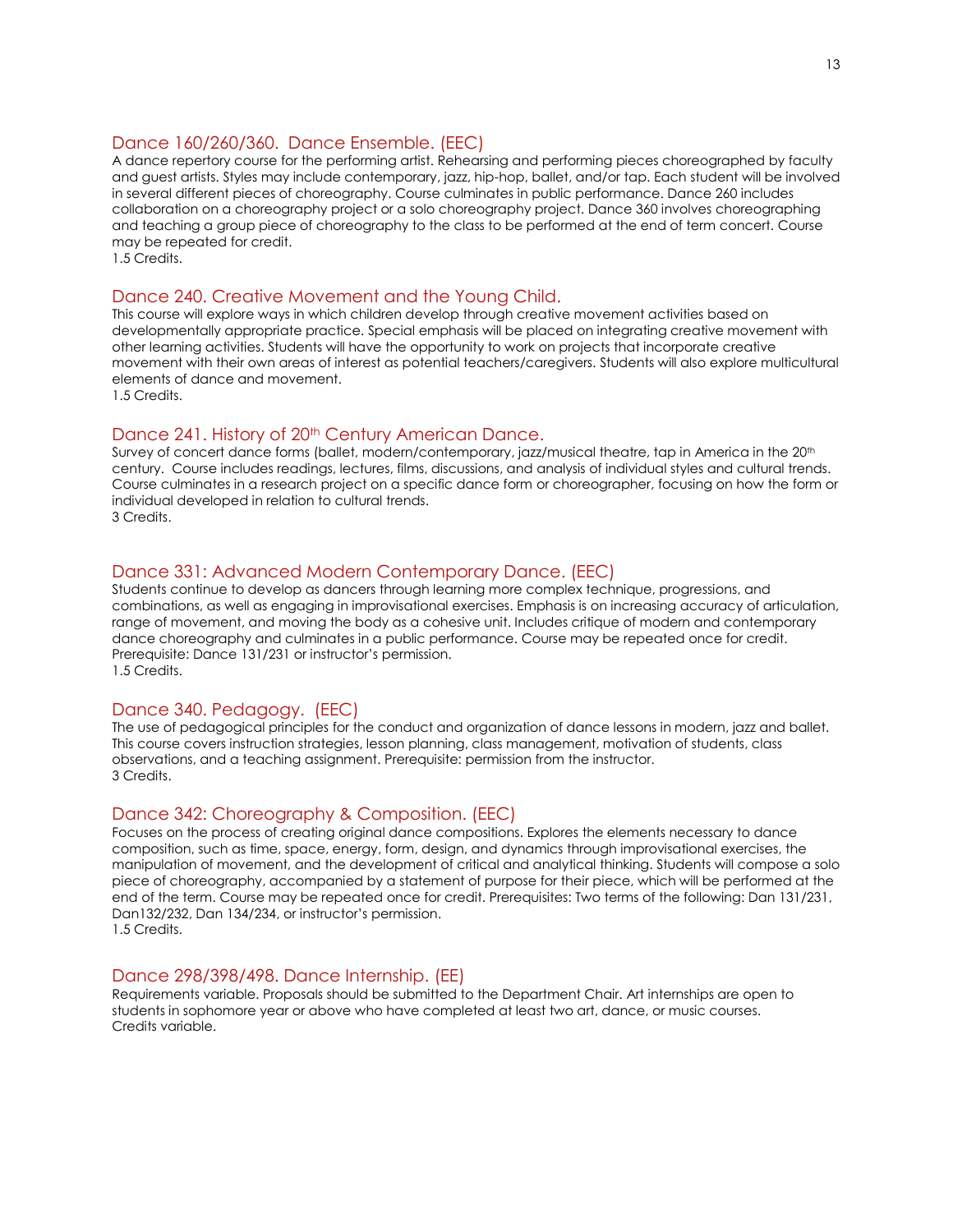# <span id="page-13-0"></span>Earth Science 110. Introduction to Physical Geology and Meteorology.

Introduction to mineralogy; igneous, sedimentary, and metamorphic petrology; rock cycle and structural geology. The evolution of continents Introduction to oceanography. The atmosphere and atmospheric motion, climate, and climatic zones. Earth as a part of the solar system. Prerequisite or co-requisite: Mathematics 101 (or placement out of Mathematics101). Laboratory included. 4 Credits.

#### Earth Science 215. Geographical Information Systems.

Fundamentals of rapidly developing Geographical Information System (GIS) technology. The students learn applications for decision making, planning, and presentation of spatial data for many disciplines such as earth science, geography, health, ecology and history. Emphasis on data preparation, analysis and presentation. Includes lab exercises that illustrate the typical steps in a GIS project. ESRI's ArcView or QGIS, and Google Earth software will be used throughout the course. Prerequisites: Computer Science 105 or proficiency with Excel and permission of instructor. Lecture and laboratory exercises will be combined in each session. 3 Credits.

# <span id="page-13-1"></span>Economics

# Economics 131. Macroeconomics. (QR)

Study of the fundamentals of economic analysis with emphasis upon national output, employment, and price levels. Exploration of the monetary and financial system together with problems of economic stability. Special attention given to the role of government fiscal and monetary policy in managing the economy. Consideration of current issues such as economic growth, federal budget deficits, and the role of the Federal Reserve Bank. Course includes student-led seminars.

3 Credits.

# Economics 132. Microeconomics. (QR)

Study of the fundamentals of economic analysis with particular emphasis upon consumer demand behavior and the output and pricing decisions of business firms under various market structures. Special attention given to the role of ethics in the behavior of business executives and consumers. Consideration of current issues such as health care, energy policy, and government intervention in the market. Course includes student-led seminars and group projects.

3 Credits.

#### Economics 231. Development Economics.

This course focuses on studying the process of economic growth and development in both developed and developing nations. Students will approach these economies by looking at empirical data, theoretical models of growth, emerging industries and their economic effects, the role of FDI, the effect of government and private capital and government trade policies. 3 Credits.

#### Economics 232. Intermediate Microeconomics.

An intermediate treatment of microeconomic thinking. Topics include consumer behavior, production, competition, externalities and the entrepreneurial function. This course will also explore the origins of economic theory. 3 Credits.

<span id="page-13-2"></span>

**Education** 

<span id="page-13-3"></span>Early Childhood Education Courses \*Course requires field experience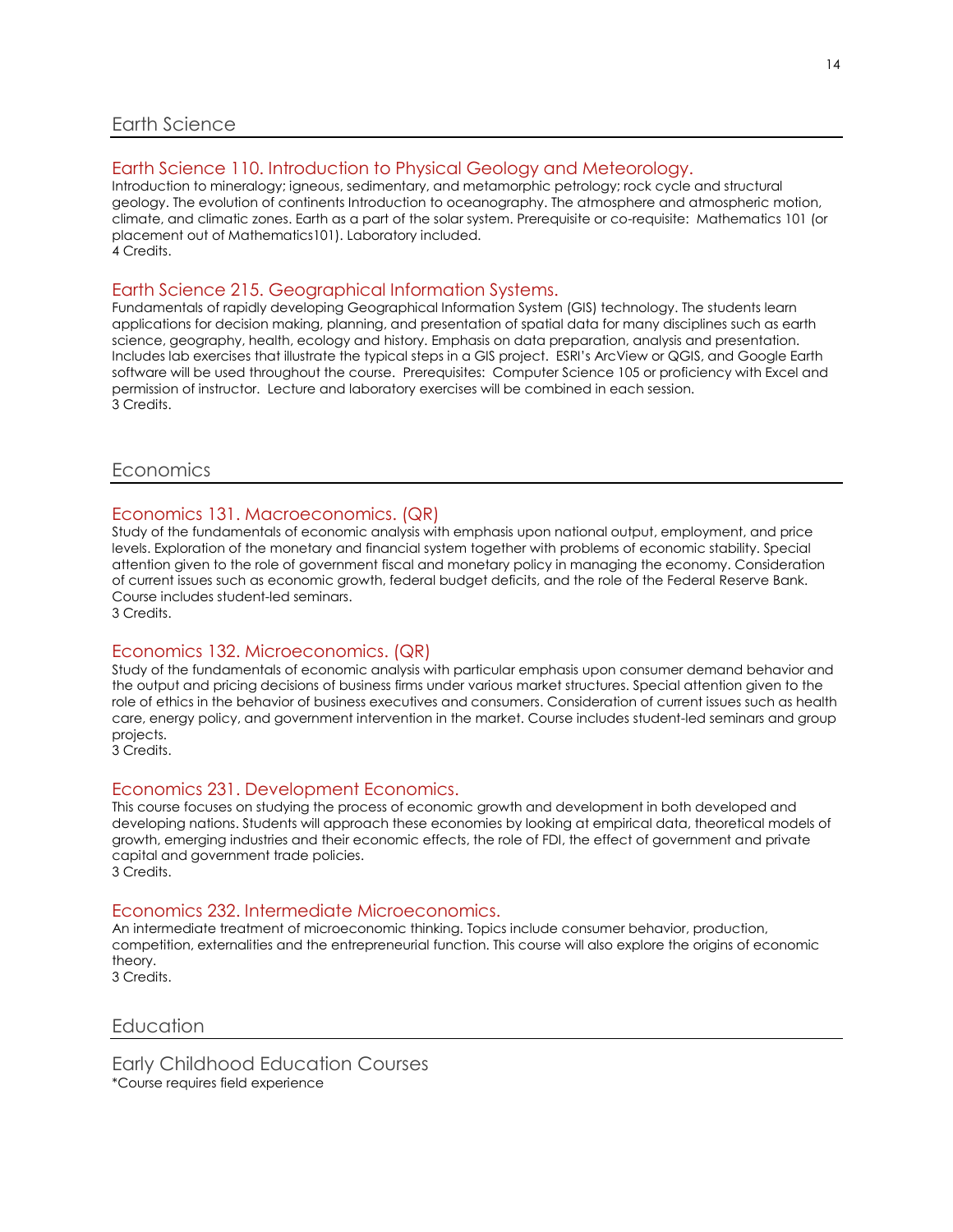# Education 128. Introduction to the Theory and Practice of Education.

Aspects of a career in teaching are explored within the context of New Church and secular educational philosophy. General topics covered include: teaching as a profession, the learner, basic educational philosophies/models, and designing and implementing instruction. Students are required to observe in either an elementary or secondary school New Church classroom and participate in at least three field trips to other schools. Prerequisite for many education courses. Experiential learning opportunities are available. 3 Credits.

# Education 202. Moral Education.

Students will learn strategies for teaching respect and responsibility and their derivative values. Special attention will be given to the role of storytelling in moral education. The course will also cover conflict resolution in a school setting as well as in other contexts. 3 Credits.

# Education 217. Language, Literacy, and Numeracy.

Exploration of theoretical and application-based learning in emergent language, development theories, and language-rich environments. Taken in conjunction with field experience (FE II) which provides numerous opportunities for observation and application of learning. Includes 1 hour of English Language Learner (ELL) instruction.

3 Credits.

#### Education 218. Literacy Instruction for Young Learners I.

Exposes students to theory and practice in literacy instruction, pre-kindergarten through grade 4. Emphasis on emergent literacy, techniques and skills of teaching reading and language arts, evaluation and assessment. Taken in conjunction with FE III. Includes 1 hour of ELL. Prerequisite: Education 128 or Education 217. 3 Credits.

# Education 219. Literacy for Young Learners II**.**

Exposes students to theory and practice in literacy instruction, pre-kindergarten through grade 4. Emphasis on Language Experience Approach (LEA), guided reading, and application of approaches across disciplines with various materials. Includes 1 hour of ELL. Taken in conjunction with FE III. Prerequisite: Education 218. 3 Credits.

# Education 260. Educating for Sustainability

This course will look at the history of western science and the emergence of complex systems science which provides the basis for understanding issues of sustainability. The students will examine sustainability issues from a systems perspective to see the interrelated environmental factors, economic factors, and problems of social inequity. Students will learn about the natural laws that underlie environmental problems- the law of limits to growth and the second law of thermodynamics. This course will also examine best practices for educating others regarding sustainability. The students will apply what they have learned in the course to a sustainability issue on the Bryn Athyn College campus. This course will have a QR component. Prerequisite: Math101. 3 Credits.

# Education 271. Introduction to Early Childhood Education.

Develop basic knowledge, skills and dispositions in preparing students to teach in early childhood classrooms. Teaching young children from a background of New Church spiritual philosophy, major theories and cultural perspectives. Emphasis on DAP (developmentally appropriate practice) involving integration of learning goals with child's play activities and investigations; diverse needs and the process of building a collaborative model with family and community. Prerequisite: Education 128. 3 Credits.

# Education 272. Child Development: Birth - Five Year Olds.

Emphasis on normal sequences in physical/motor, social, emotional, cognitive, language, creative, moral and spiritual development. Reviews various types of exceptionality among individuals (e.g. retardation, giftedness, etc.). Consideration of the nature/nurture debate and resilience in at-risk children. The varied influences on development and learning of the whole child considered. Theories of child development will be re-examined and applied. Content from research, observations and life experiences will be addressed. Teachings about human development from the theology of Swedenborg are analyzed. Prerequisite: Education 271.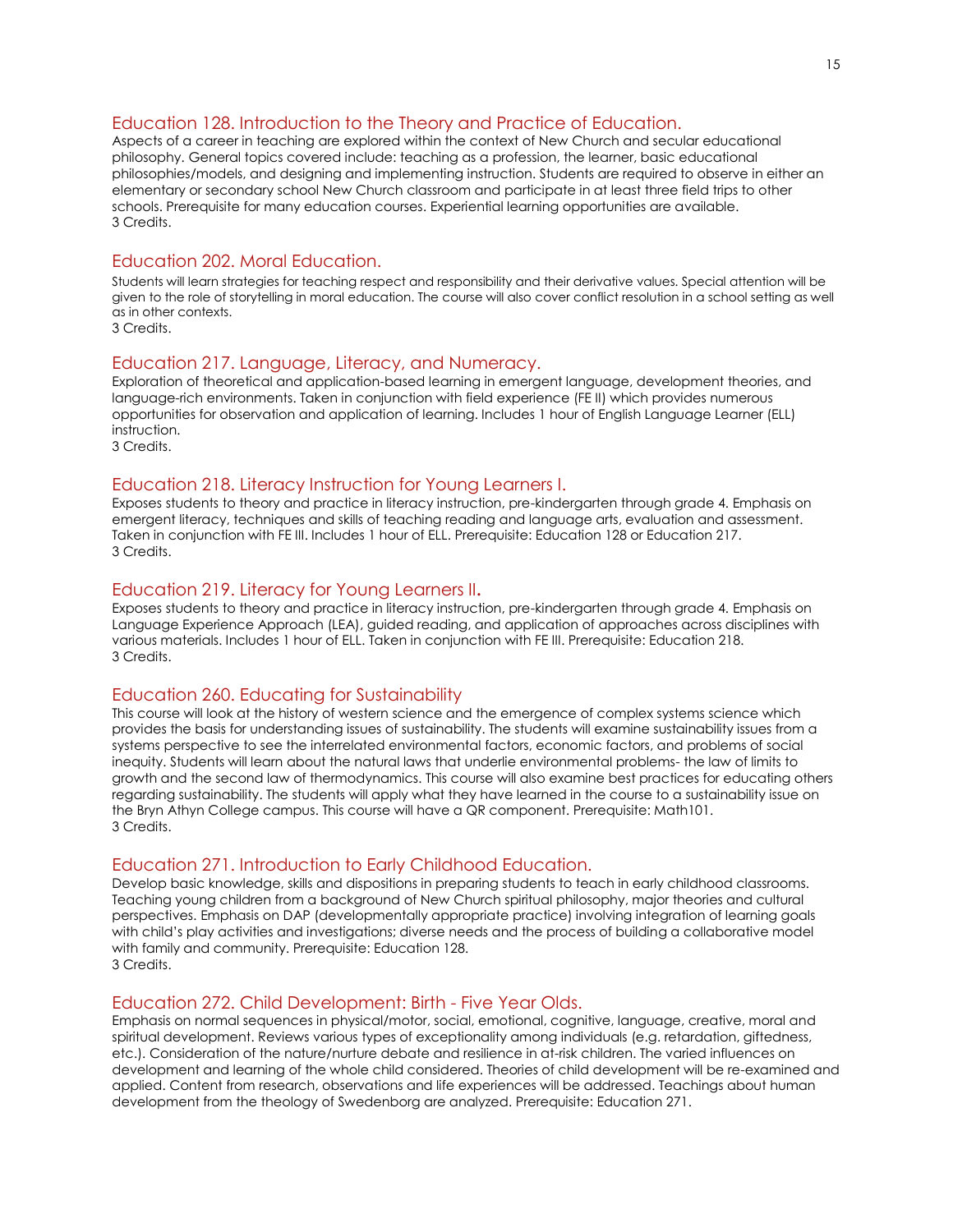3 Credits.

#### Education 273. Child Development: Five - Nine Year Olds.

Emphasis on normal sequences in physical/motor, social, emotional, cognitive, language, creative, moral and spiritual development. Review of various exceptionalities among individuals (e.g. retardation, giftedness, etc.). Consideration of the nature/nurture debate and resilience in at-risk children. The varied influences on development and learning of the whole child considered. Theories of child development will be re-examined and applied. Content from research, observations and life experiences will be addressed. Teachings about human development from the theology of Swedenborg are analyzed. Prerequisite: Education 271. 3 Credits.

#### Education 322. Social Studies and the Young Child.

Emphasis on the skills and attitudes taught within social studies and developed in early childhood programs. Special attention to state standards as well as New Church competencies through the study of units, multicultural experiences, and the methods and materials for teaching social studies. Taken in conjunction with FE II. Open only to 3rd year students. Prerequisites: Education 128 and 271. 3 Credits.

#### Education 323. Math and the Young Child (QR).

An exploration of principles, methods, and materials for teaching children math concepts and process skills through discovery and play. Students connect the sequence of cognitive development to the acquisition of mathematical concepts. Taken in conjunction with FE III. Open only to third year students. Prerequisites: Education 128 and 271.

3 Credits.

# Education 324. Science and the Young Child.

Students explore a variety of science experiences suitable for young children and compare theories of cognitive development as they relate to science. Emphasis on the nature of science and how young children perceive and conceptualize the world around them.

3 Credits.

#### Education 331. Seminar in Planning, Management and Assessment.

Builds on concurrent field experiences to help students create and modify environments and experiences to meet the individual needs of all children. Uses knowledge of how children develop and learn to provide opportunities that support the implementation of curriculum, instructional practices, and assessment. Students adapt strategies and environments to meet the specific needs of children. Prerequisites: Education 128 and 271. 1.5 Credits.

#### Education 332. Play, Movement, and Health.

Considers current research reflecting the latest developments in health, safety, nutrition and the role of play in learning. Emphasis on the responsibilities of a caregiver who works with children in the developmental stages of imagination.

1.5 Credits.

#### Education 333. Seminar on Art and Creative Expression.

Concepts related to creativity in the arts and the many media areas used by children to express themselves are introduced. Topics include: concepts of creativity and children's creative development; facilitation of children's creative expression; appreciation of children's art processes and products; art appreciation. Particular attention to New Church concepts of child development and spiritual growth as expressed in early learning and creative expression. Prerequisites: Education 128 and 271. 1.5 Credits.

# \*Education 402. Student Teaching. (EE)

For students not pursuing Pennsylvania State Certification. Taken in conjunction with Education 404 in lieu of HFC-EDUN 402 and 404. Includes at least 11 weeks of combined observation and teaching in an elementary classroom setting, supervised by a teacher from Bryn Athyn College Education Division and by a classroom teacher in the cooperating school. Offered when required. Open only to seniors in the education major. 3-12 Credits.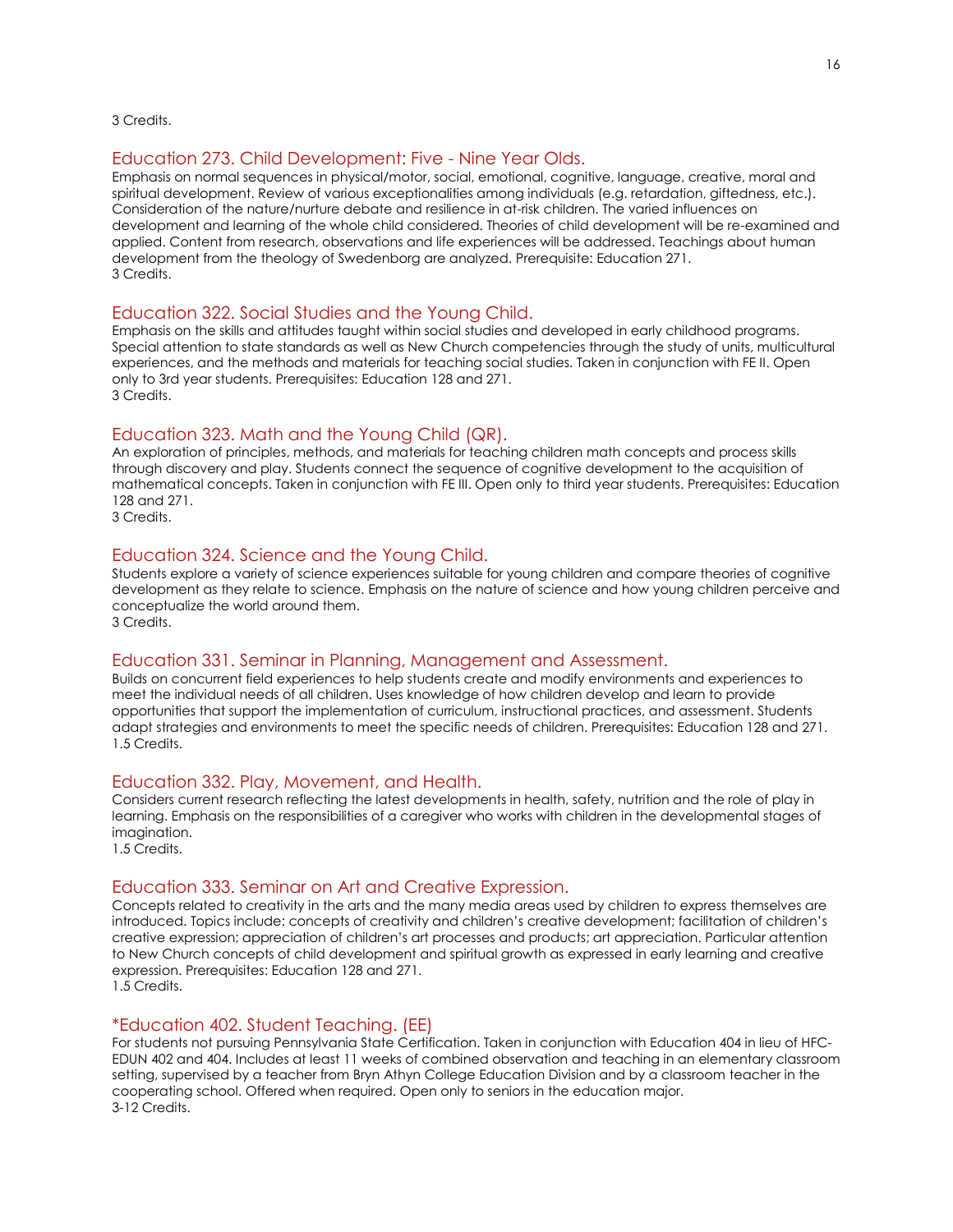# Education 404. Senior Seminar. (EE)

Meets once a week while students do senior teaching. Taken in conjunction with Education 402. Requirements include: creating a professional teaching portfolio, reflective documentation of the senior teaching experience, research project, creation of a full unit which the student teacher will teach during their senior teaching. Offered when required. Open only to seniors in the education major. 3 Credits.

# Education 298, 398, 498. Education Internship. (EE)

Proposals must be approved by the head of major. Course may be repeated for credit. Credit variable.

#### Field Experience I: Observation.

Field experience (FE) where students are observers in specific classrooms. This FE is taken in conjunction with courses offered in fall term and includes 15 hours of dedicated special education observation towards certification. Students will be assigned to a classroom for guided observation experience that directly relates to course work during the 2nd year. Not open to non-majors. Co-requisites: Education 217, 324, 331 and Special Education 312 or Education 271, 324, 331 and Special Education 312. 3 Credits.

#### Field Experience II: Exploration.

A candidate works under the teacher's supervision during individual tutorials or with a small group of students. Activities may include reading, math, and other subject matter experiences, tutoring children, small group conversations, outdoor play, and monitoring classroom routines and procedures. Includes 15 hours practice with special needs children. FE II is taken in conjunction with all winter term of the third year and provides students with 120 hours of observation and practice teaching. FE II occurs every Tuesday and Thursday of the term. Not open to non-majors; 3rd year students only. Co-requisites: Education 218, 322, 332 or Education 272, 322, 332; Special Education 313.

3 Credits.

#### Field Experience III: Pre-student Teaching.

Beginning of student teaching in which candidates teach various groups of students in schools and early learning settings. A combination of individual tutorials, small group, and whole class instruction at the selected grade level. Students work with materials that they have prepared for classroom instruction. A continuation of FE II, FE III gives students more independent practice in working with whole class instruction, integrating special needs and ELL students in their assigned classroom. Provides 120 hours of practice teaching and 15 hours with special needs children. Not open to non-majors; 3rd year students only. Co-requisites: Education 219 or 273; Education 323 and 333.

3 Credits.

# Field Experience IV: Observation in Upper Grade Levels (New Church curriculum only).

For students intending to teach in the New Church school system. Students will need experience with upper grade levels and this FE provides them with an additional 75 hours of exposure and practice teaching with upper elementary students, in the 4th year. Co-requisite: Psychology 204. 3 Credits.

#### Field Experience V: Student Teaching.

Minimum of 12 weeks full-time student teaching in an assigned school. FE V is taken at Holy Family University (EDUN 402) under the supervision of their field placement office. International students will be supervised through Bryn Athyn College's field placement office. Required of all education majors. 12 Credits.

Special Education 211. Introduction to Special Education.

Introduction to the types of learners who will need instruction and nurturing in the classroom. Every learner is unique, and some are unique in ways that make conventional classroom processes unworkable. Exposure to methods and materials that may make an approach to these students a joyful discovery of the fascinating range of learning styles that are available to human beings. Prerequisite: Education 128.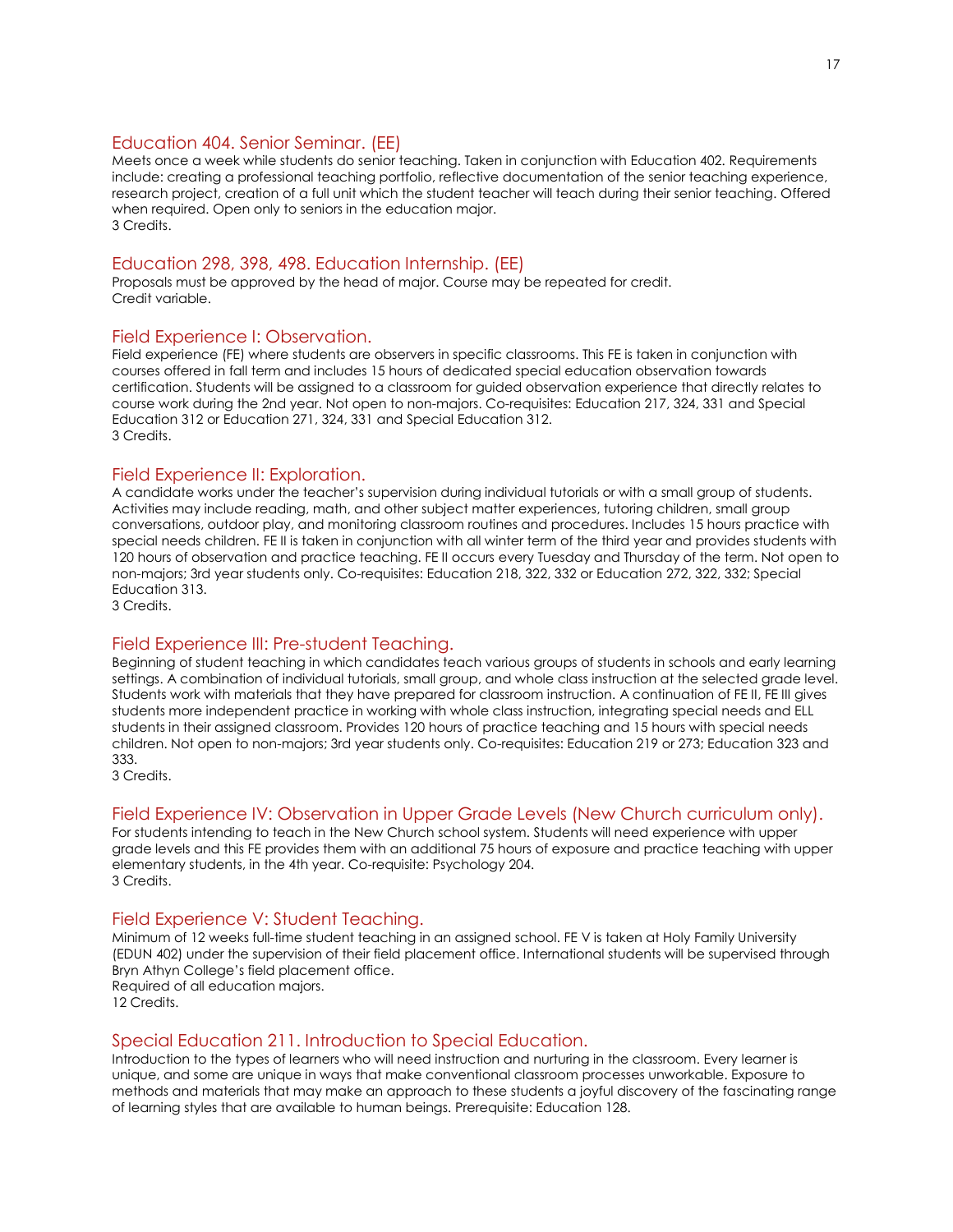3 Credits.

#### Special Education 312. Collaboration, Assessment, and Management.

Competencies and skills needed to accommodate and adapt instruction for students with disabilities in an inclusive setting. Emphasis on the need for general educators, special educators, and families to share the goals, decisions, classroom instruction, and responsibility for students, assessment of student learning, problem solving, and classroom management. Taken in conjunction with FE II. Prerequisites: Special Education 211 and permission of area head.

3 Credits.

# Special Education 313. Collaboration and Best Practice.

Builds on the foundation of the collaborative model and classroom management to give instruction to students with disabilities and to employ best practices in literacy-rich environments. Special attention to levels of interactivity and modifications to meet individual needs. Current best practices and research-based methodologies of curricular adaptations, including technology-based accommodations and modifications. Taken in conjunction with FE III. Prerequisites: Special Education 211 and permission of area head. 3 Credits.

#### <span id="page-17-0"></span>English

Literature courses in this discipline fill the aesthetic requirement of the Core Program. 200-level English courses require Writing 101 as prerequisite. 300-level and higher require 200-level English.

#### English 100. English as a Second Language.

Designed for all incoming non-native English speaking students to facilitate their transition into the American academic environment, as well as the College's unique religious culture. Focus on both written and spoken American English. Emphasis on American literature, library research skills, and writing as a process that leads to proficiency.

3 Credits.

# English 105. Introductory Literature Seminar

Introduction to college-level reading and analysis of literature. Emphasis on responding to literary media. Focus on engagement with a particular theme in stories, poems, plays, and/or films. Literary content will differ from year to year, depending on instructor and current interest. Course can be repeated once for credit when topic changes.

3 Credits.

#### English 204. Communications: Modern Film and the Mythological Hero's Journey.

Study of eight to ten 20<sup>th</sup> and 21st century films whose narratives demonstrate the archetypal pattern of the Hero's Quest, seen in ancient myths, fairy tales, folk tales, and sacred texts from around the world. Drawing upon J. Campbell's *The Hero with a Thousand Faces*, students examine the twelve stages of the hero's journey and unravel narrative constructs such as character arc, change and transformation, departure, initiation, and rites of passage. Comparison and contrast of these constructs with what revelation teaches about the journey of regeneration. Prerequisite: Writing 101. 3 Credits.

#### English 215. Great Books I. Classical Literature.

Study (in English) of selected texts from the Greeks and Romans, including works by such authors as Homer, Hesiod, the Greek dramatists, Virgil, and Ovid. Emphasis given to the themes of Classical mythology. Prerequisite: Writing 101.

3 Credits.

# English 216. Great Books II. Renaissance and Neoclassical Literature of Western Culture.

Study (in English) of selected texts from the Renaissance and the Enlightenment, including works by Cervantes, Shakespeare, Moliere, Milton, Voltaire, Goethe, and others. Lecture/discussion. Prerequisite: Writing 101. 3 Credits.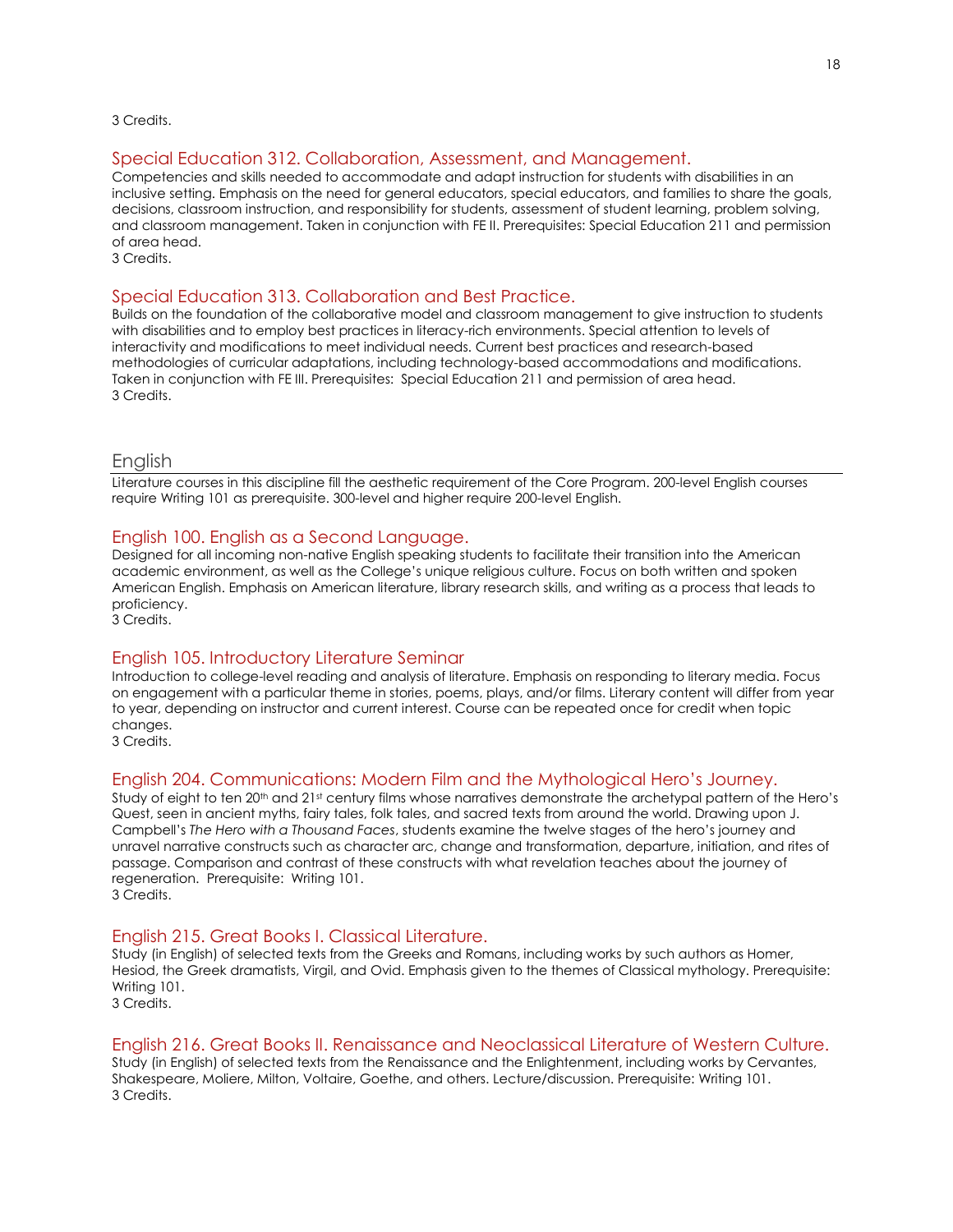# English 217. Great Books III. 19th and 20th Centuries.

Study (in English) of selected 19th- and 20th-Century texts, including works by such authors as Shelley, Forster, Flaubert, Henry James, Dostoevsky, and Tolstoy. Prerequisite: Writing 101. 3 Credits.

#### English 218. American Literature I.

Chronological survey of 19th-Century American writers up to the rise of realism. Emphasis given to major figures in the American Renaissance: Hawthorne, Poe, Dickinson, Melville, Emerson, Thoreau, Whitman. Some lesser known writers included. Prerequisite: Writing 101. 3 Credits.

# English 219. American Literature II.

Chronological survey of late 19th-Century and early 20th-Century American authors from Twain and the rise of Realism to Willa Cather, Edith Wharton, and Henry James. Prerequisite: Writing 101. 3 Credits.

#### English 220. English Literature Survey I.

Chronological overview of the development of English literature in England from the early medieval period through the civil war (mid17th century). Lecture and discussion on such authors as Chaucer, Shakespeare, John Donne, Ben Jonson, and more. One student report and one research paper. Prerequisite: Writing 101. 3 Credits.

#### English 221. English Literature Survey II.

Chronological overview of the development of English literature in England from the late 17<sup>th</sup> century through the early 20<sup>th</sup> century. Lecture, discussion, guest speakers, student reports or projects, research paper on a chosen period or author. Continuation of English 220; English 220 not prerequisite. Prerequisite: Writing 101. 3 Credits.

#### English 235. Shakespeare. (W)

Study of selected Shakespearean tragedies, comedies, and histories. Lectures and collateral readings. Some films and group work. Background of the Elizabethan world. Prerequisite: Writing 101. 3 Credits.

#### English 245. Children's Literature.

Study of the textual characteristics of children's literature and the role this literature has played historically. Picture books, readers, stories, and adventure novels. May include authors such as Caxton, Grimm, MacDonald, Milne, and New Church writers. Written work includes projects and a children's story reflecting the trends studied. Prerequisite: Writing 101. 3 Credits.

# English 310. Chaucer and Medieval English Literature.

Study of Chaucer as the major literary figure and influence from medieval English literature. Chaucer and his major works against the background of Anglo-Saxon and Norman culture and against fourteenth-century literary and religious movements as presented in such works as *Sir Gawain and the Green Knight*, *The Wyclif Bible*, and *The Book of Marjory Kempe.* Prerequisite: Writing 202 and any 200-level English course. 3 Credits.

# English 314. The Poetry of Devotion. (W)

Examination (in English) of how the poetry of various times and cultures has served as a locus for the human soul's encounter with the Divine. May include authors such as St. John of the Cross, Herbert, Blake, Hopkins, Novalis, and Rilke, along with such non-Western poets as Mirabai, Kabir, and Rumi. Explores the poetry of temptation, ecstasy, and Scripture. Alternates with English 315. Prerequisite: Any 200-level English course. 3 Credits.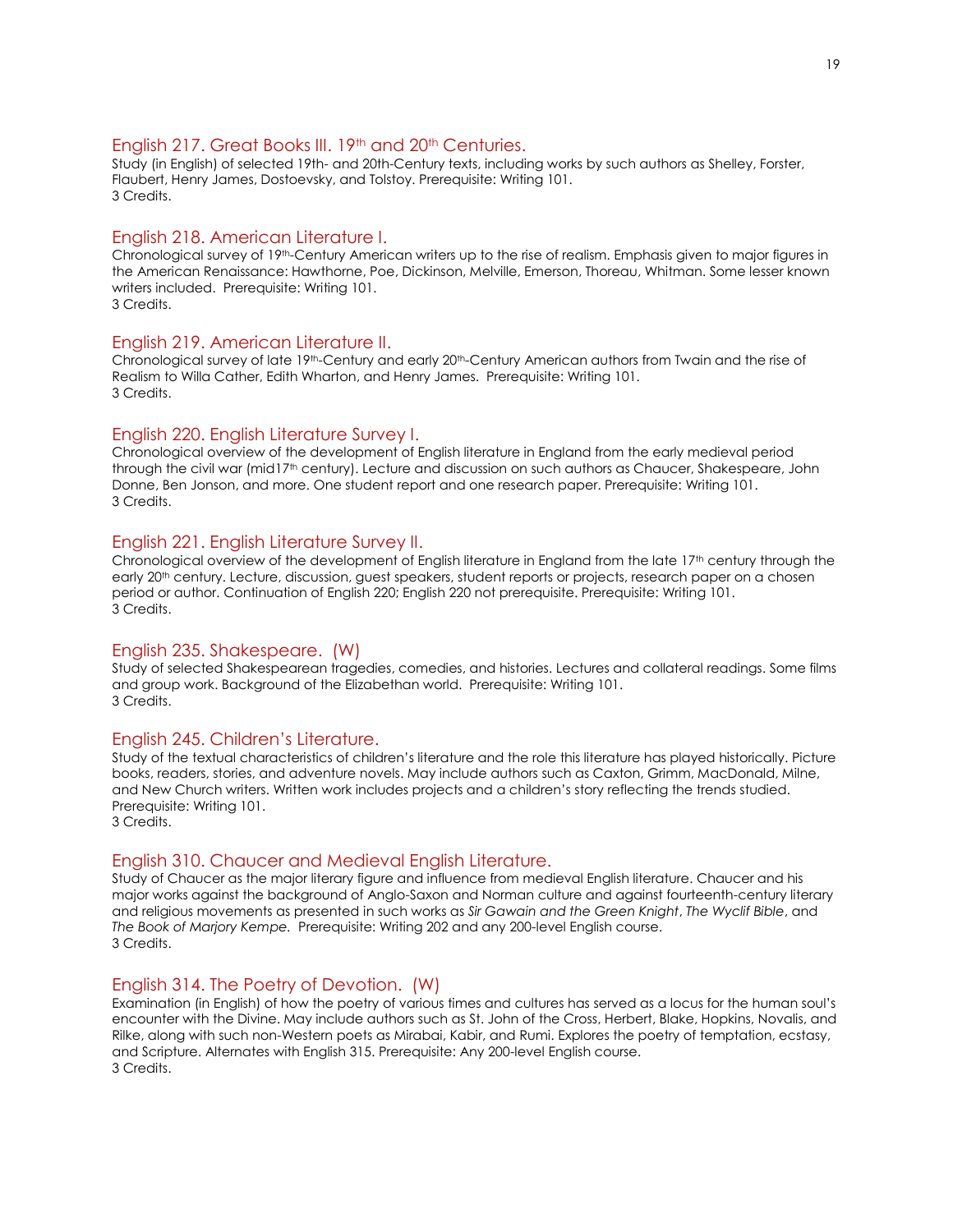#### English 315. Modern American Poets. (W)

In-depth study of American poets of the twentieth century, including Robert Frost, Wallace Stevens, Ezra Pound, Langston Hughes, and Sylvia Plath, reflecting the range and variety of expression in modern American culture. Prerequisite: Any 200-level English course. 3 Credits.

#### English 320. The English Language.

Study of the historical development of the language from Anglo-Saxon to Modern English, with focus on the culture and events that have shaped the language, and ways in which English has shaped cultures. Prerequisite: Any 200-level English course.

3 Credits.

#### English 330. Elizabethan Literature.

Literary renaissance in England, together with its backgrounds and influence. Focus on representative writers in one of the major genres. Seminar presentations required. Prerequisite: Any 200-level English course. 3 Credits.

#### English 350. Eighteenth-Century English Prose and Poetry.

Study of the major writers of the period, including Defoe, Swift, Pope, Gibbon, Boswell, and Johnson, together with others whose works characterize the age. The literature is integrated with other aspects of culture—music, art, philosophy, and science—to offer a view of the England that Swedenborg found in his visits, including those to publish his theological works. Prerequisite: Any 200-level English course. 3 Credits.

#### English 360. Victorian Literature. (IL)

Study of selected literary figures of England from 1830 to 1900, with emphasis on trends in religion, philosophy, and science, and on the literary form of the novel. Prerequisite: Any 200-level English course. 3 Credits.

#### English 365: Topics in Literature.

In depth examination of a selected literary theme, movement, genre, or author. Specific title announced in the course bulletin when offered. Topics will make use of a professor's area of expertise and research. May be repeated for credit when different topics are offered. Prerequisite: Any 200-level English course. 3 credits.

#### English 367. The Modern Novel.

Study of selected early 20th-century novels. Emphasis on how these works reshape 19th-century forms and subjects to reflect changes (demographic, political, social) in the modern world. Includes such writers as James, Woolf, Faulkner, Hurston, and Hemingway. Prerequisites: Writing 202 and any 200-level English course. 3 Credits.

#### English 370. Twentieth Century Authors (after 1950). (W)

Major British and American authors, and others, writing in the post-World War II era. Focus on the novel. Includes such authors as Steinbeck, Maclean, Morrison, and O'Brien. Prerequisite: Any 200-level English course. 3 Credits.

# English 490. English Major Writing Project.

Writing project for the writing track of the English major. Independent work in criticism, fiction, or poetry, guided by an advisor. Involves student over a two-term period of the senior year. 3 Credits.

#### English 491. English Major Writing Project.

Completion of the senior writing project. 3 Credits.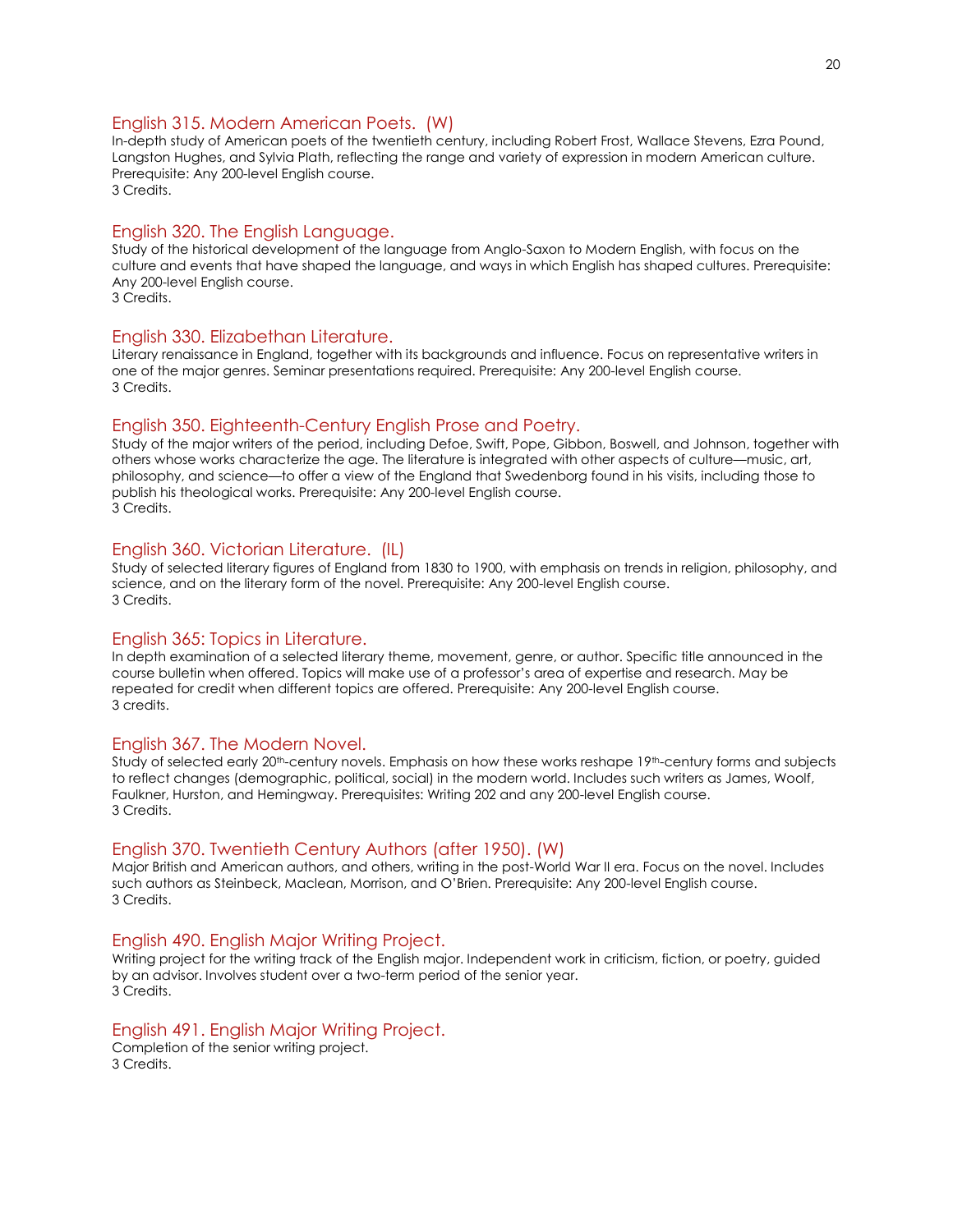# English 499. English Major Capstone Project

Writing project for the language and literature track of the English major. Supplemental to a 300-level English course, this credit involves extended independent research and writing beyond the scope of the course. 1 Credit.

# English 298, 398, 498. English Internship. (EE)

Proposals must be approved by the head of major. Prerequisites: 2 courses in English above the 100-level. Course may be repeated for credit. Credit variable.

<span id="page-20-0"></span>Experiential Education

# Experiential Education 198/298. Internship. (EE)

The internship course is open to students with a 2.7 GPA or above. It is a supervised, pre professional experience with clear links to a student's academic program. It is conducted primarily or totally outside a regular course classroom, and for which a student earns academic credit. It is organized primarily around an assignment in a work-place situation in which students working under the direction of a supervisor learn hands-on professional skills.

The internship course requires a learning plan, reflective component, and an analytical component (e.g., essay, paper, or presentation). Individual learning plans are retained in the office of Internship. This course satisfies the EE requirement.

Course may be repeated for academic credit. By arrangement. Credit variable.

# Experiential Education Service Trips.

Students completing a college sponsored service trip will fulfill their EE requirement for graduation.

<span id="page-20-1"></span>Fine Arts

\*course has a laboratory fee for materials used

# Fine Arts 101. Aegean to Early Christian. (IL)

Introductory survey of architecture, sculpture, and painting covering Aegean, Greek, Etruscan, Roman, Early Christian, and Byzantine art. Study of works from Glencairn's collection. Trip to the Metropolitan Museum of Art in New York.

3 Credits.

#### Fine Arts 102. Renaissance and Baroque Art. (IL)

Introductory survey of the architecture, sculpture, and painting covering Renaissance, Reformation, and Counter-Reformation art. Includes artists such as Vermeer, Rembrandt, Michelangelo, da Vinci, Bernini, Caravaggio, and others. Trip to Metropolitan Museum of Art in New York. 3 Credits.

# Fine Arts 112: Medieval Art and Its Revivals.

Using one of the finest collections of medieval art in the world (Glencairn Museum), this course surveys the art of Medieval Europe, particularly that of France, focusing on the evolution of sacred imagery, and how it reflects and shapes the attitudes of the period. It also covers medieval revivals in 19th century England and 19th/20th century America. Highlights include: Early Christian sculpture, Celtic manuscripts, Romanesque sculpture, Gothic cathedrals, and Gothic revivals including aspects of the Arts and Crafts movement. Students solve problems posed by some of Glencairn's pieces and develop a research topic. Students may not take both levels of this course for credit. 3 Credits.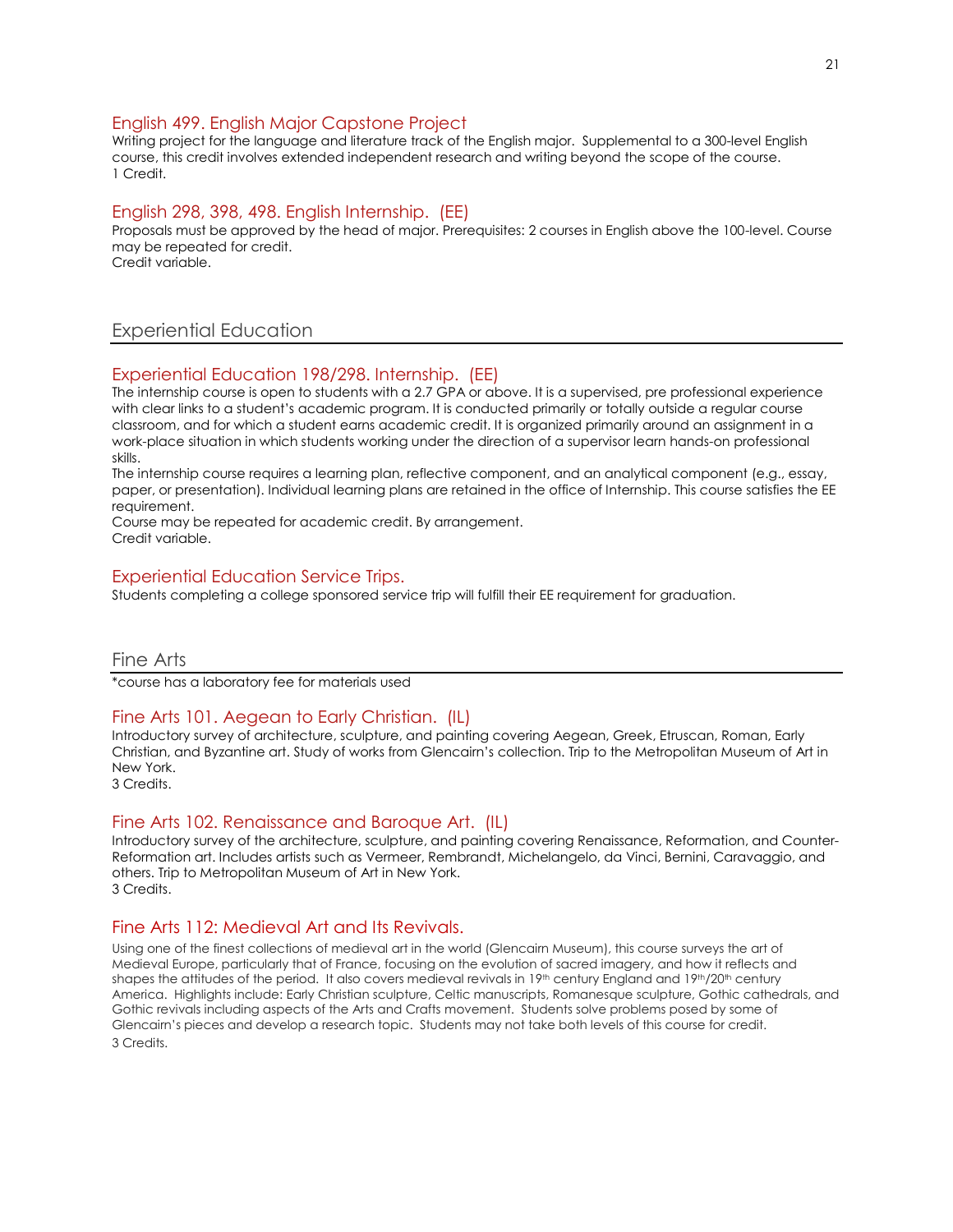#### \*Fine Arts 120. Metal Work I.

Introduction to basic metalworking techniques in copper, brass, and silver including sawing, piercing, embossing, raising a bowl, cold joining, soldering, and setting cabochon stones. Inspired by the magnificent examples in Glencairn.

3 Credits.

# Fine Arts 122. Metal Forging.

Introduction to artistic ironwork concentrating on hand-forged, wrought iron using traditional techniques. Inspired by the magnificent examples in Glencairn and Bryn Athyn Cathedral. 3 Credits.

# \*Fine Arts 125. Photography.

Introduction to the use of various cameras, darkroom techniques, alternative processing, and basic design. 3 Credits.

#### Fine Arts 123. Forging Workshop

A four-day intensive summer workshop. Instruction in basic forging techniques and introduction to the metal work in Glencairn Museum and Bryn Athyn Cathedral. 1 Credit.

# Fine Arts 126. Stone Carving Workshop

A four-day intensive summer workshop. Instruction in basic stone carving techniques and introduction to the stonework in Glencairn Museum and Bryn Athyn Cathedral.

1 Credit.

# Fine Arts 128. Stained Glass Painting.

Introduction to traditional and innovative techniques in glass painting. Inspired by the magnificent examples in Glencairn and Bryn Athyn Cathedral. 3 Credits.

# Fine Arts 129. Stained Glass Painting Workshop.

A four-day intensive summer workshop. Instruction in glass painting techniques and introduction to the stained glass in Glencairn Museum and Bryn Athyn Cathedral. 1 Credit.

#### \*Fine Arts 130. Ceramics.

Introduction to clay work including hand building, wheel throwing, slip casting, glazing, and firing processes. Also form function and representation.

3 Credits.

#### \*Fine Arts 140. Drawing and Painting.

Introduction to basic techniques in drawing and painting. Oil painting project. Discussion of the development of the history of painting.

3 Credits.

# Fine Arts 150. Introduction to the Building and Architectural Arts

Foundation course designed for all students pursuing the Associates Degree in Building and Architectural Arts. The course introduces three disciplines: glass painting, blacksmithing, and stone carving. Learning outcomes include discipline specific procedures, processes and techniques (such as proper use of tools), industry specific vocabulary, and the organization and maintenance of studios. Students will create one project in each discipline. 3 Credits.

#### Fine Arts/History 160. Art, Culture and History.

Examination of the art, culture, and history of a designated period and region. Special attention will be given to art as a form of religious and cultural expression. Serves as an intellectual foundation for Fine Arts/History 161: Study Abroad. Offered in conjunction with Glencairn Museum. 3 Credits.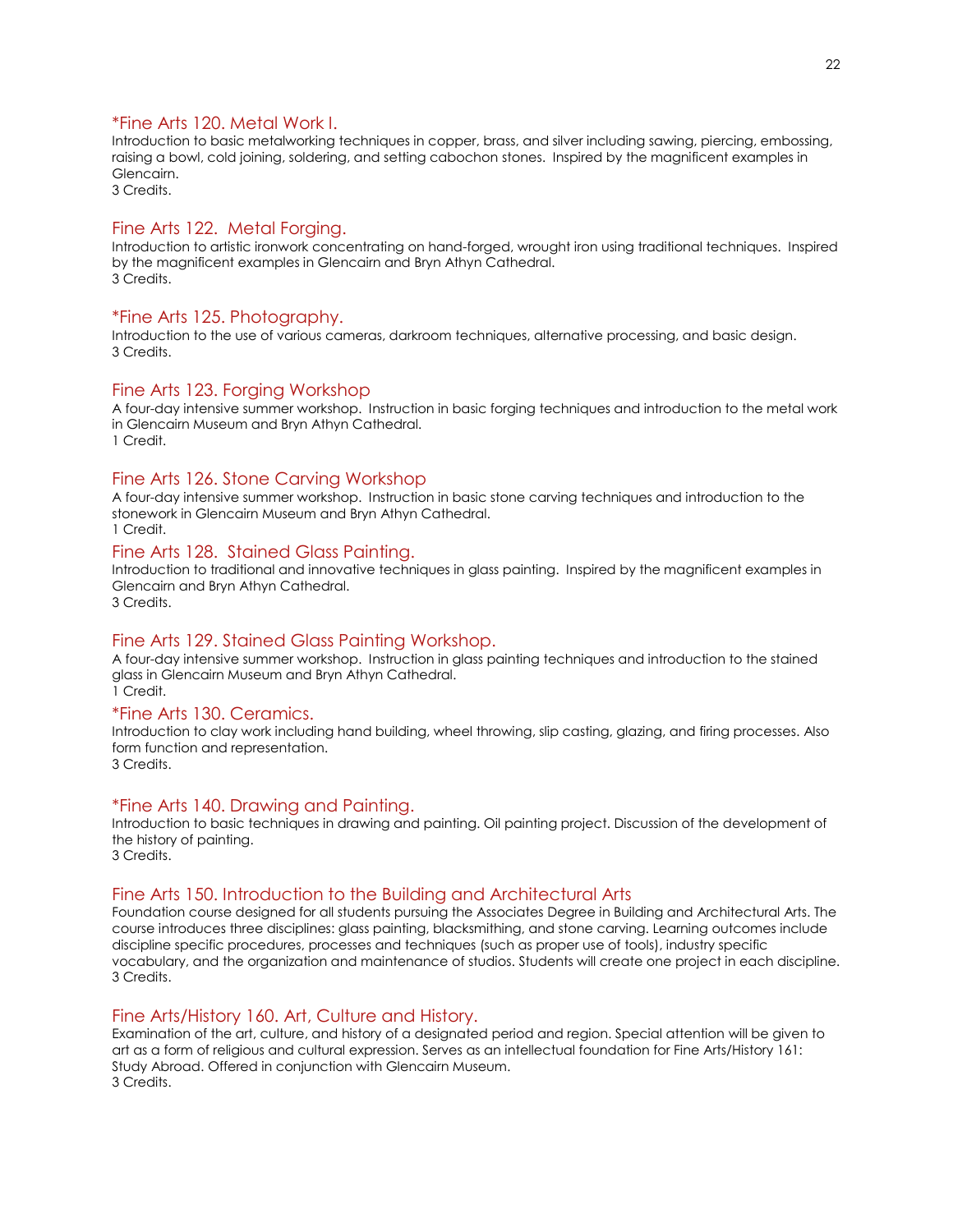#### Fine Arts/History 161: Art, Culture, and History: Study Abroad.

Participation in an academic study abroad trip (2-3 weeks) focused on the period and region studied in Fine Art/History 160. Students are required to present research completed in Fine Arts/History 160 on site. Offered in conjunction with Glencairn Museum. Prerequisite: Fine Arts/History 160 in preceding term. Pass/Fail. 1 Credit.

# Fine Arts 201. Aegean to Early Christian. (IL)

Introductory survey of architecture, sculpture, and painting covering Aegean, Greek, Etruscan, Roman, Early Christian, and Byzantine art. Study of works from Glencairn's collection. Trip to the Metropolitan Museum of Art in New York.

3 Credits.

#### Fine Arts 202. Renaissance and Baroque Art. (IL)

Introductory survey of the architecture, sculpture, and painting covering Renaissance, Reformation, and Counter-Reformation art. Includes artists such as Vermeer, Rembrandt, Michelangelo, da Vinci, Bernini, Caravaggio, and others. Trip to Metropolitan Museum of Art in New York. 3 Credits.

# Fine Arts 210. Nineteenth and Twentieth Centuries. (IL)

Examination of the architecture, sculpture, and painting of the late eighteenth, nineteenth, and twentieth centuries in Europe, England, and America. Special attention given to artists influences by Swedenborg, including Flaxman, Blake, Powers, Page, Gaugin, Inness, Pyle, and Burnham. 3 Credits.

#### Fine Arts 212. Medieval Art.

Using one of the finest collections of medieval art in the world (Glencairn Museum), this course surveys the art of Medieval Europe, particularly that of France, focusing on the evolution of sacred imagery, and how it affects and shapes the attitudes of the period. Highlights include: Early Christian sculpture, Celtic manuscripts, Romanesque sculpture, and Gothic cathedrals. Students solve problems posed by some of Glencairn's pieces and develop a research topic related to a piece of their choice. 3 Credits.

# Fine Arts 213. Topics in Twentieth-Century Architecture: Bryn Athyn's National Historic Landmarks.

Study of the conception of Bryn Athyn Cathedral, Glencairn, Cairnwood, and Cairncrest within the context of architectural developments at the turn of the twentieth century. The course uses resources in the Cathedral, John Pitcairn Archives, Glencairn, and the Raymond and Mildred Pitcairn archives, from which the students do original research on a topic of their choice. 3 Credits.

# \*Fine Arts 220. Metal Work II.

Continuation of FA 120 introducing new techniques in copper, silver, gold foil, cloisonné, and the setting of faceted stones. Inspired by the magnificent examples at Glencairn. Prerequisite: Fine Arts 120. 3 Credits.

# Fine Arts 222. Intermediate Metal Forging.

Focusing on architectural ironwork design and construction, this course refines the skills learned in FA 122. Includes opportunities for self-expression and creative thinking. Inspired by the magnificent examples in Glencairn and Bryn Athyn Cathedral. Prerequisite: FA 122. 3 Credits.

#### Fine Arts 228: Intermediate Stained Glass Painting

Focusing on architectural stained glass design and construction, this course refines the skills learned in FA 128. Includes opportunities for self-expression and creative thinking, repair and restoration of historic glass. Inspired by the magnificent examples in Glencairn and Bryn Athyn Cathedral. Prerequisite: FA 128. 3 Credits.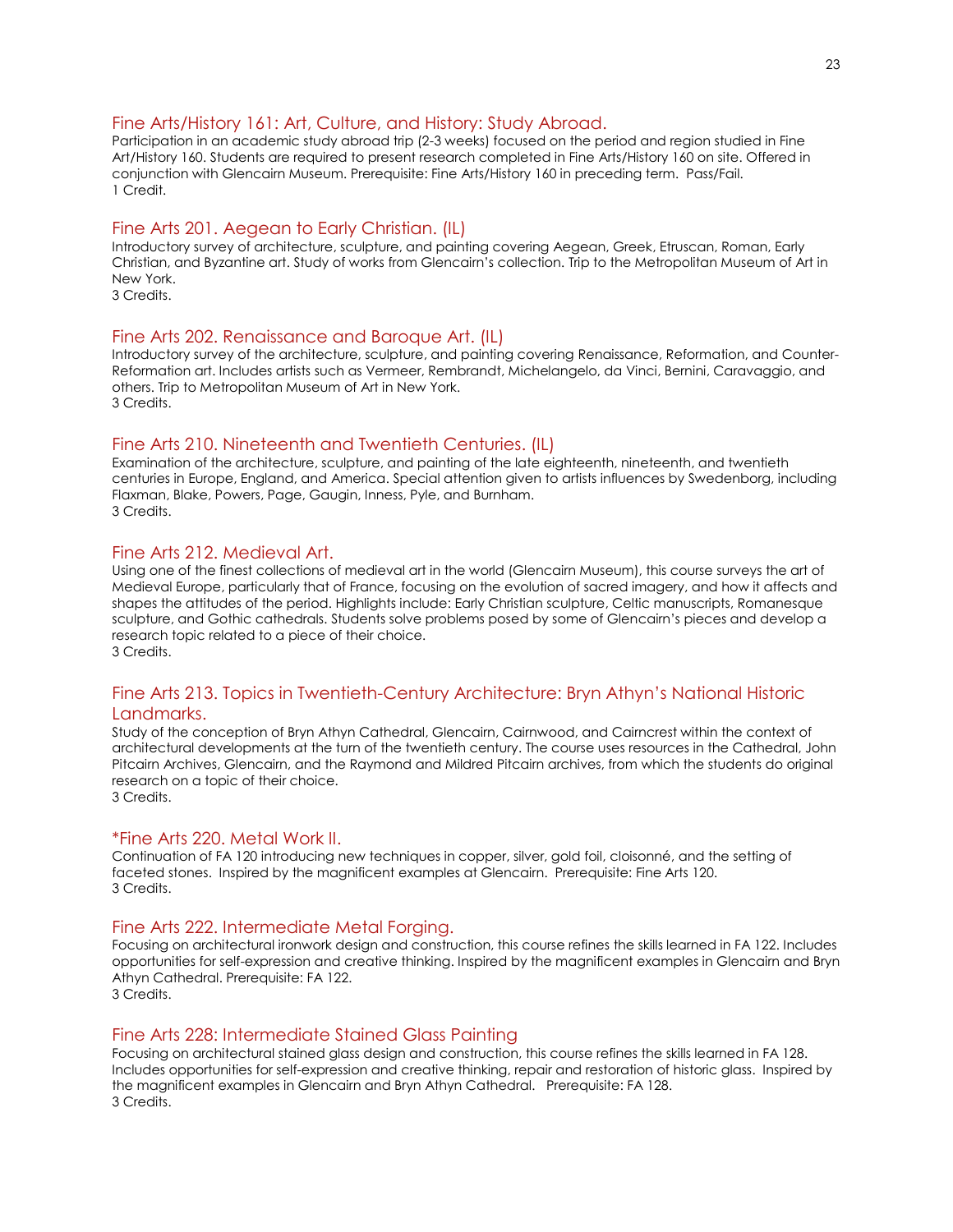#### \*Fine Arts 230. Intermediate Ceramics.

Further development of individual skills and sensitivities in the medium of clay. Prerequisite: Fine Arts 130. 3 Credits.

# \*Fine Arts 240. Intermediate Painting.

Introduction of more materials and techniques as well as more advanced use of concepts learned in Fine Arts 140. Prerequisite: Fine Arts 140.

3 Credits.

#### Fine Arts 251. Integrating Art into a Child's Early Years.

By reading about the developmental states of children, discussing the issues involved with elementary art education, looking at examples of children's art, and actually doing projects, future teachers and caregivers will become confident in their ability to cultivate the artistic capacities of young children. 1.5 Credits.

# Fine Arts/History 260. Art, Culture and History.

Examination of the art, culture, and history of a designated period and region. Special attention will be given to art as a form of religious and cultural expression. Serves as an intellectual foundation for Fine Arts/History 261: Study Abroad. Offered in conjunction with Glencairn Museum. 3 Credits.

#### Fine Arts/History 261: Art, Culture, and History: Study Abroad.

Participation in an academic study abroad trip (2-3 weeks) focused on the period and region studied in Fine Art/History 260. Students are required to present research completed in Fine Arts/History 260 on site. Offered in conjunction with Glencairn Museum. Prerequisite: Fine Arts/History 260 in preceding term. Pass/Fail. 1 Credit.

# Fine Arts/History 308. The Art and Culture of Ancient Egypt.

Examination of ancient Egyptian culture as revealed through art and archaeology. Special attention given to art as a source of historical information. Topics include the influence of natural resources and the environment, principles of artistic representation, problems with interpreting evidence, the origin and nature of Egyptian hieroglyphic writing, and the Egyptian world view. Trip to the University of Pennsylvania Museum of Archaeology and Anthropology in Philadelphia.

3 Credits.

#### Fine Arts 310. Nineteenth and Twentieth-Century Art. (IL)

Examination of the architecture, sculpture, and painting of the late eighteenth, nineteenth, and twentieth centuries in Europe, England and America. Special attention given to artists influenced by Swedenborg, including Flaxman, Blake, Powers, Page, Gauguin, Inness, Pyle, and Burnham. Prerequisite: Any IL art history course, preferably 200 level.

3 Credits.

# Fine Arts 313. Topics in Twentieth-Century Architecture: Bryn Athyn's National Historic Landmarks.

Study of the conception of Bryn Athyn Cathedral, Glencairn, Cairnwood, and Cairncrest within the context of architectural developments at the turn of the twentieth century. The course uses resources in the Cathedral, John Pitcairn Archives, Glencairn, and the Raymond and Mildred Pitcairn archives, from which the students do original research on a topic of their choice.

3 Credits.

#### Fine Arts 298/398/498. Fine Art Internship. (EE)

Requirements variable. Proposals should be submitted to the Department Chair. Art internships are open to students in sophomore year or above who have completed at least two art, dance, or music courses. Credits variable.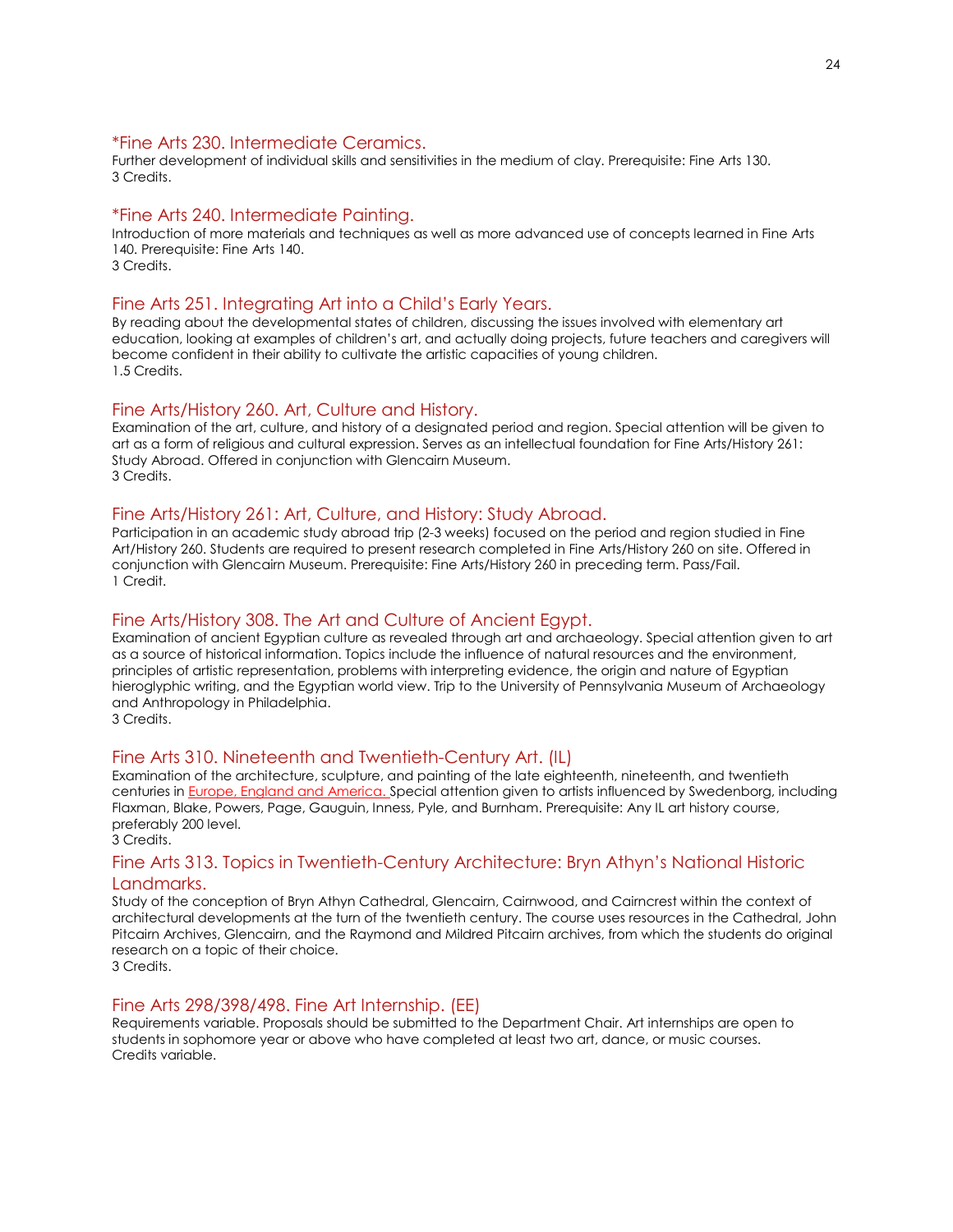#### <span id="page-24-0"></span>French 101. Introductory French I.

Introduction to the French language for students without previous experience. Emphasis is placed on communication and foundations of French grammar. French is the language of instruction. 3 Credits.

#### French 102. Introductory French II.

Continuing introduction to the French language. Prerequisite: French 101 or equivalent as determined by placement test. French is the language of instruction. 3 Credits.

# French 201. Intermediate French I.

Intermediate French builds upon a student's prior experience with French language and culture. The course concentrates on four skills areas: listening, speaking, reading and writing, and is augmented by cultural readings and film selections. Prerequisite: French 102 or equivalent as determined by placement test. French is the language of instruction. 3 Credits.

#### French 202. Intermediate French II.

Continuation of intermediate French. Prerequisite: French 201 or equivalent as determined by placement test. French is the language of instruction.

3 Credits.

# French 203. Intermediate French III.

Emphasis on importance of French as a world language. Exploration of the French language's global influence through reading stories, viewing films, using the internet, writing, and discussion. French is the language of class instruction. Prerequisite: French 202.

3 Credits.

#### <span id="page-24-1"></span>Geography

# Earth Science/Geography 105. Geographical Information Systems.

Laboratory course using geographical information systems including ArcView and virtual globe software. Pass/Fail.

2 Credits.

#### Geography 110. World Regional Geography.

Study of world regions with emphasis on the geographic relationships—physical and cultural—that give them their character. Emphasizes the political and cultural formations of human societies. Who lives where? Which languages are spoken where? How did the nations of the world arrive at their present borders? Why do some parts of the world see constant conflict; why are some regions of disputed ownership? Why are some places more developed than others? Focus on familiarity with map locations. 3 Credits.

#### <span id="page-24-2"></span>German

#### German 101. Introductory German I.

Introduction to the German language for students without previous experience. Emphasis is placed on communication and the foundations of German grammar. German is the language of instruction.

3 Credits.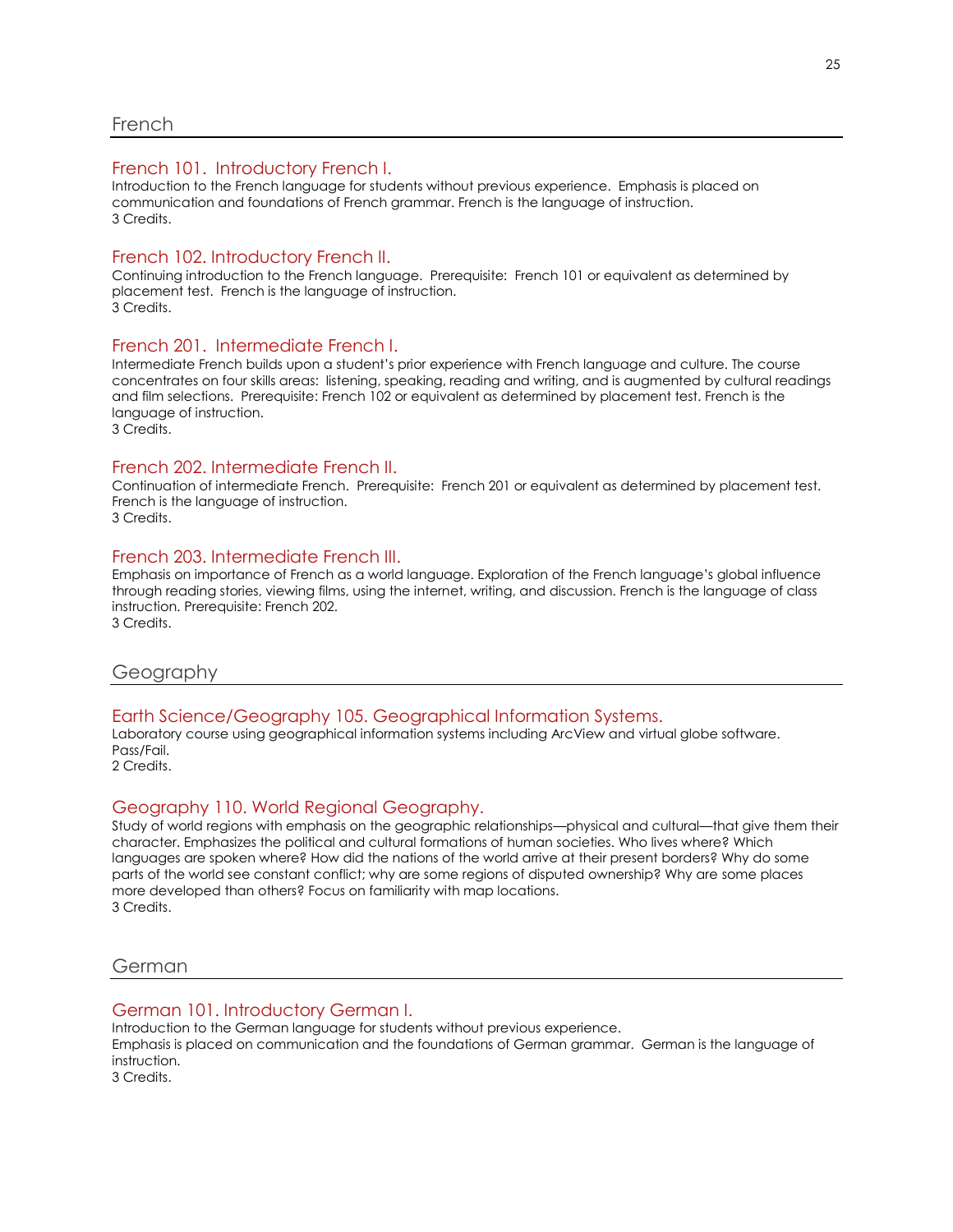#### German 102. Introductory German II.

Continuing introduction to the German language. Prerequisite: German 101 or equivalent as determined by placement test. German is the language of instruction. 3 Credits.

# German 201. Intermediate German I.

Intermediate German builds upon students' prior knowledge of language and culture in German-speaking countries while reviewing and solidifying grammar and communication skills. Course concentrates on four skills areas: listening, speaking, reading and writing and is augmented by cultural readings and film selections. Prerequisite: German 102 or equivalent as determined by placement test. German is the language of instruction. 3 Credits.

# German 202. Intermediate German II.

Continuation of intermediate German. Provides students with a range of cultural materials and linguistic opportunities to strengthen command of language skills (speaking, reading, writing and listening) and grasp of cultural issues in German-speaking lands since 1945. Prerequisite: German 201 or equivalent as determined by placement test.

3 Credits.

#### <span id="page-25-0"></span>Greek

#### Greek 110. Beginning New Testament Greek I.

Introduction to the language of the New Testament. A study of the basic forms and syntax of Greek grammar. 3 Credits.

#### Greek 111. Beginning New Testament Greek II.

Continuation of Greek 110. Prerequisite: Greek 110. 3 Credits.

#### Greek 250. Readings in New Testament I.

Readings in the Gospel of John and the Book of Revelation. Prerequisite: Greek 111. 3 Credits.

#### Greek 251. Readings in New Testament II.

Readings in the synoptic gospels (Matthew, Mark and Luke). Prerequisite: Greek 111. 3 Credits.

<span id="page-25-1"></span>**Hebrew** 

#### Hebrew 110. Beginning Hebrew I.

Introduction to the language of the Old Testament. A study of the basic forms and syntax of Hebrew grammar. 3 Credits.

#### Hebrew 111. Beginning Hebrew II.

Continuation of Hebrew 110, with graduated readings adapted from Genesis, Exodus, Deuteronomy, Joshua, Judges, and other books of the Old Testament. Prerequisite: Hebrew110 or equivalent as determined by placement test.

3 Credits.

# Hebrew 250. Intermediate Hebrew.

Review of Hebrew grammar, followed by readings in the Old Testament with special attention to forms and syntax. Prerequisite: Hebrew 111.

3 Credits.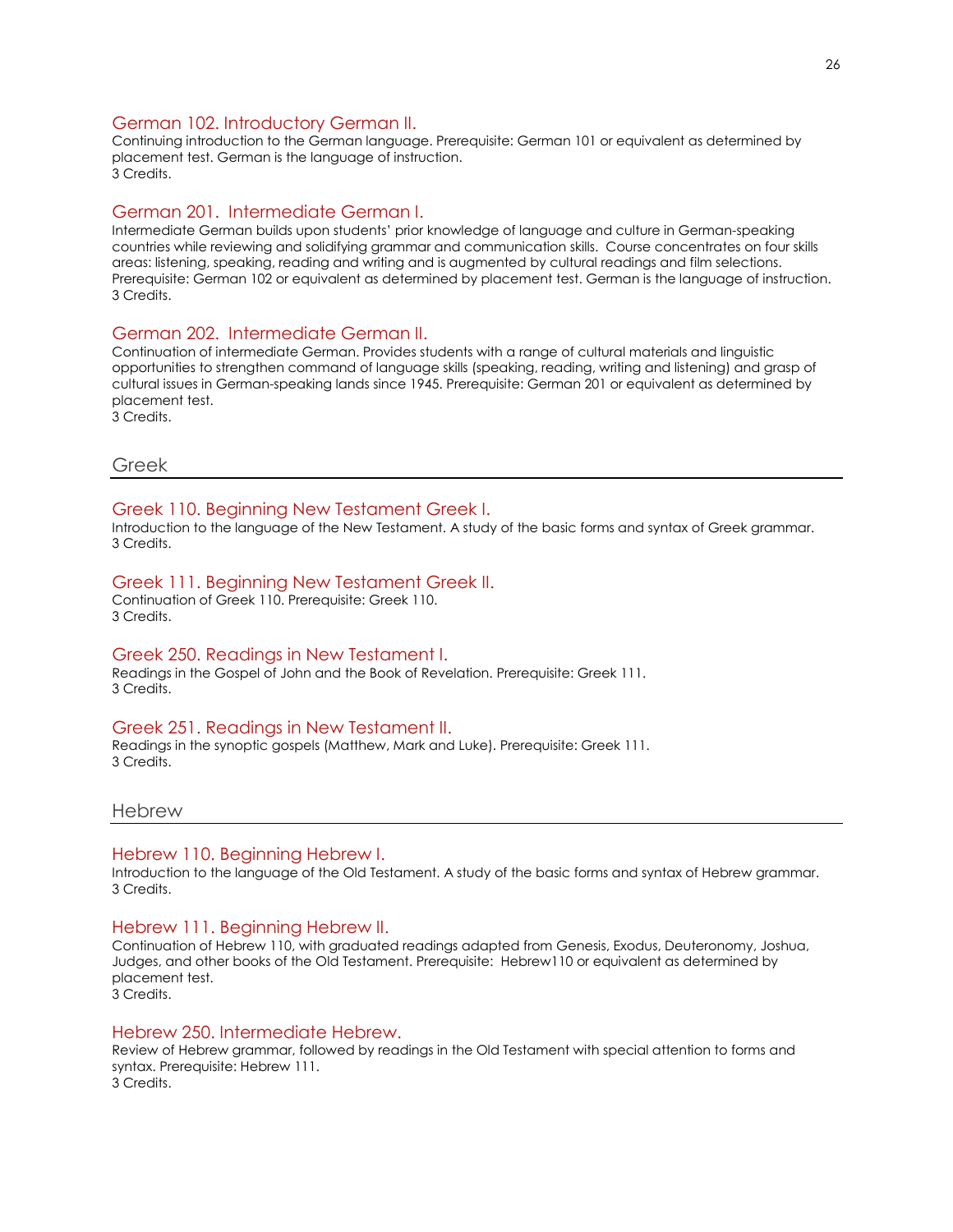# <span id="page-26-0"></span>History 114. The Classical World. (IL)

Historical survey of ancient Greece and Rome from Minoan civilization to the fall of the Roman Empire in the west. Particular attention to political trends and the role of religion in Greek and Roman societies. Examination of textual and archaeological evidence. 3 Credits.

#### History 115. The Medieval World.

Historical survey of medieval Europe from the fall of Rome through the fourteenth century. Particular focus on religion and the role of the church throughout the middle ages. Use of primary texts and Glencairn Museum's collections. Students participate in Glencairn's Medieval Festival. 3 Credits.

#### History 117. The Contemporary World.

Examination of the post-World War II era and its effect on societies around the globe. Includes survey of political and economic developments in the different regions of the world and thematic approach to the contemporary global situation. Current events discussions. 3 Credits.

#### Fine Arts/History 160. Art, Culture and History.

Examination of the art, culture, and history of a designated period and region. Special attention will be given to art as a form of religious and cultural expression. Serves as an intellectual foundation for Fine Arts/History 161: Study Abroad. Offered in conjunction with Glencairn Museum. 3 Credits.

#### Fine Arts/History 161: Art, Culture, and History: Study Abroad.

Participation in an academic study abroad trip (2-3 weeks) focused on the period and region studied in Fine Art/History 160. Students are required to present research completed in Fine Arts/History 160 on site. Offered in conjunction with Glencairn Museum. Prerequisite: Fine Arts/History 160 in preceding term. Pass/Fail. 1 Credit.

#### History 207. Ancient Mesopotamia.

Examination of the history and society of ancient Mesopotamia (modern Iraq and the surrounding region) from the Neolithic period through the Persian Empire. Particular focus on Mesopotamian archaeology and texts as historical sources. Use of Glencairn Museum's Near Eastern collection. 3 Credits.

#### History 209. Asia.

Introduces themes important for understanding Southeast Asia's modern history with a focus on the cultural and religious traditions of Vietnam. Explorations of the impact of Vietnam War 1950-1975 on East-West relations. 3 Credits.

#### Anthropology/History 211. Artifacts, Archaeology, and Museums. (W)

Introduction to the theories and methods used to interpret how objects provide evidence for history and express a society's values, ideas, and attitudes. Includes examination of archaeological method and ethics, and the use of objects in a museum setting. Use of hands-on projects and visits to Bryn Athyn's historical district and other local sites.

3 Credits.

#### History 212. The Viking World.

For a period of about 300 years, c. 750- 1050 CE, Vikings came to instill dread in their victims and hold sway over far-flung territories under the auspices of Thor's hammer and Odin's spear. Who were the Vikings and why do they capture our imagination? This course explores this question and examines the impact of Viking expansion in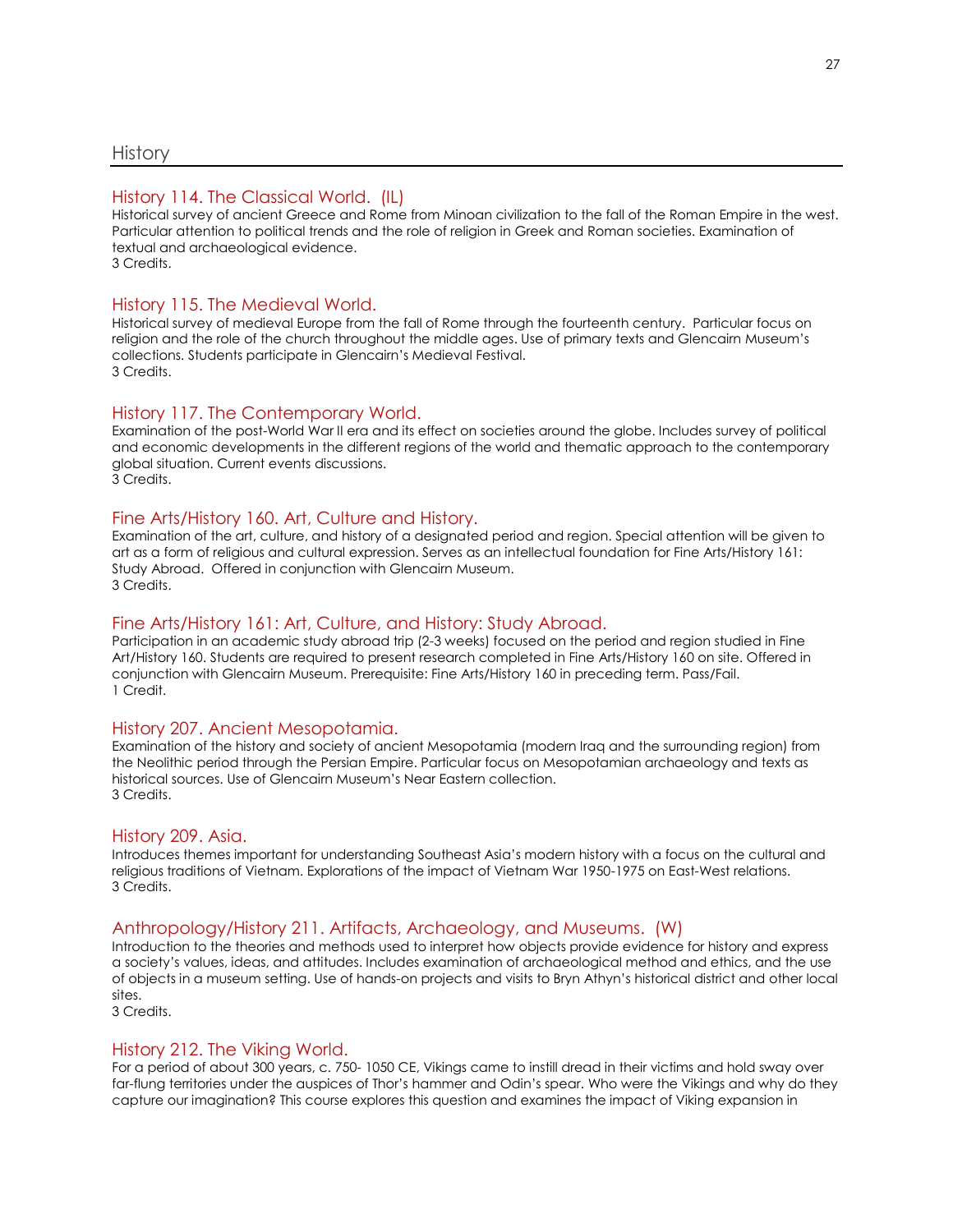Europe as raiders, traders, conquerors, and settlers. Using written as well as archaeological sources, attention is paid not only to the chronology of events but also to the consideration of Norse values and beliefs, cultural practices and societal structures. 3 Credits.

#### History 213. From Odin to Christ: Conversion and Christianity in the Medieval North.

This course examines the conversion of medieval Northern Europe from Norse paganism to Christianity (c. 800 – 1300 CE) as understood in three periods: Pre-Christian, Conversion, and Christian. Consideration of multiple aspects pertaining to shifts in worldviews, values, and religious beliefs such as mythology, religious rites and practices, magic and witchcraft, law and ethics, custom and tradition. Students analyze and interpret assigned primary sources – selections from Old Norse sagas and Eddas, histories, chronicles, saints' lives, etc. -- with recourse as well to the archaeological record. Due attention is given to the impact of Christianization on society at all levels, for the elite as well as for those they ruled. 3 Credits,

# History 215. Renaissance and Reformation.

Examination of the intellectual, religious, political, and cultural developments in European society from the fourteenth through the early eighteenth century, with special focus on the contributions of the Renaissance and Reformation to western civilization. Topics include the emergence and spread of Renaissance culture, the Renaissance state, the Protestant Reformation, and the wars of religion. Use of primary texts as historical sources. 3 Credits.

# History 216. The Making of Modern Europe, 1715-1918.

Study of political, social, economic, and cultural developments in the major European powers from the eighteenth century through World War I. Topics include the Industrial Revolution, the French Revolution, Romanticism, Nationalism, Modern Mass Society, Imperialism, and World War I. Lectures and class presentations. 3 Credits.

# History 217. Nazi Germany

Examination of the rise and fall of Nazi Germany under Adolf Hitler from the ashes of World War I, through the battles of World War II, to the Allied forces' defeat of Germany in 1945. Consideration of the historical, social, economic, and political factors that contributed to the Nazi party's rise to power. Particular focus on the impact on German society, individual choice, and philosophies underpinning Nazism: fascism, cult of personality, eugenics, anti-Semitism, social Darwinism. 3 Credits.

# History 219. 20th Century Russia

Examination of 20th Century Russia beginning with the overthrow of Tsar Nicholas by the Bolsheviks, the creation of the USSR, Stalin's reign, stagnation, Gorbachev, the 1991 dissolution, and the Yeltsin era. Consideration of social, political, and economic issues with special attention paid to Bolshevism, the Great Terror, and the role of authoritarian rule.

3 Credits.

# History 225. History of Colonial America 1607-1763.

Examination of the establishment and development of the British colonies in North America through a topical exploration of the religious, social, political, and economic framework of several key colonies and the nature of the evolving strain between the colonies and England. Particular attention given to the distinct founding goals and values of each colony as well as the evolution of unifying American identity by the middle of the 18th century. Special attention to analyzing historical argument and developing skills in historical writing through article reviews. 3 Credits.

# History 230. United States History 1763-1865.

Examination of the historical development of American society from the eve of the American Revolution through the Civil War. Particular focus on political ideology, national identity, and societal values with special attention given to the events leading up to the Revolution, the political ideologies of the founding fathers, and the causes of the Civil War.

3 Credits.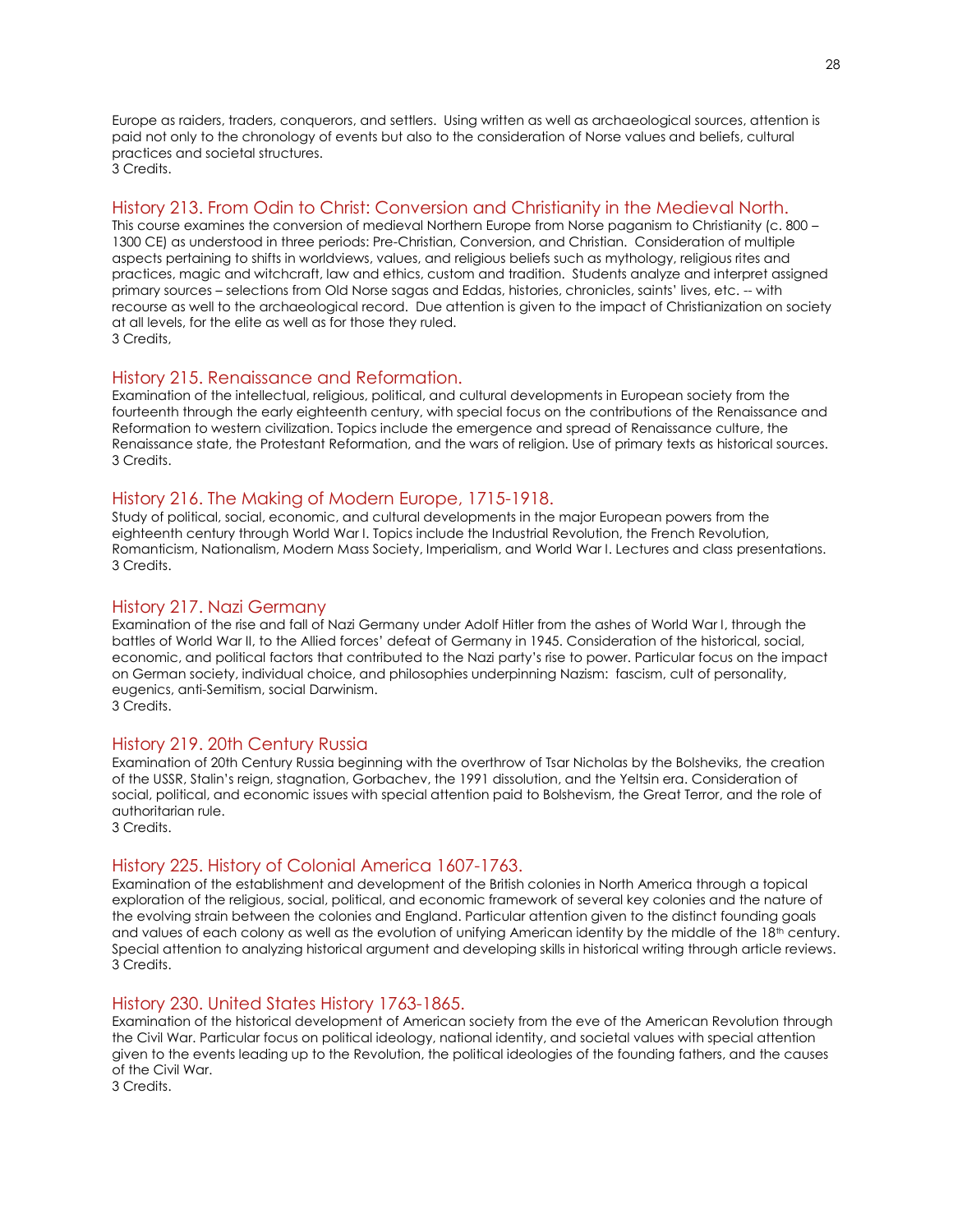# History/Political Science 232. Issues in American Foreign Policy.

Survey of the last century examines the dominant themes in American foreign policy. Series of case studies considers how to understand American foreign policy through levels of analysis and models and theories of decision making. Prerequisites: Political Science 101, History 117, or instructor permission. 3 Credits.

#### History 235. Africa: An Introduction to African History.

Focus on traditional societies of sub-Sahara Africa, the impact of European expansion on such societies, and the legacy of colonialism on independent African states. Ethnographies and art used to supplement historical texts. Field trips, group projects, and use of Glencairn Museum. 3 Credits.

#### History 240. Ancient Israel.

Study of the ancient Israelites from the time of their formation as a social group through the destruction of the temple in Jerusalem by the Romans. Emphasis on government, religion, intercultural relationships between Israel and its neighbors, and the context of the Old Testament. 3 Credits.

#### History 245. The Middle East.

Surveys political, social, and cultural developments in the societies of the greater Middle East. Focus on the waxing and waning of selected Islamic Empires. 3 Credits.

#### Fine Arts/History 260. Art, Culture and History.

Examination of the art, culture, and history of a designated period and region. Special attention will be given to art as a form of religious and cultural expression. Serves as an intellectual foundation for Fine Arts/History 261: Study Abroad. Offered in conjunction with Glencairn Museum. 3 Credits.

# Fine Arts/History 261. Art, Culture, and History: Study Abroad.

Participation in an academic study abroad trip (2-3 weeks) focused on the period and region studied in Fine Art/History 260. Students are required to present research completed in Fine Arts/History 260 on site. Offered in conjunction with Glencairn Museum. Prerequisite: Fine Arts/History 260 in preceding term. Pass/Fail. 1 Credit.

#### History 270. Archives Theory.

Examination of the theory and practice behind the operation of archives and their role in society. Survey of fundamentals including archival history, controlled vocabularies, preservation, and access. 3 Credits.

#### History 276. Barbarians and the Fall of Rome.

Examination of the era that led to the misleading phrase: "the fall of Rome." This lecture and discussion course offers a more nuanced approach and examines Rome's interaction with barbarian tribes such as the Visigoths, Ostrogoths, Vandals, Burgundians, Langobards, Franks, and Huns. It explores Rome's evolving strategy in dealing with these groups, so-called "barbarians," from its initial attempts to conquer them to its forming client relationships with them. The course also considers the replacement of the western Roman empire by various successor states, the barbarian kingdoms, which eventually coalesced into early medieval Europe. 3 Credits.

#### History/Sociology 290. Religious Movements.

Comparative exploration of the development of Christianity in the Roman World (40 A.D. to 350 A.D.) to the development of New Christianity in Western Europe and America (1757-present). The history of these two movements will be used to understand the sociological factors that contributed to their development. 3 Credits.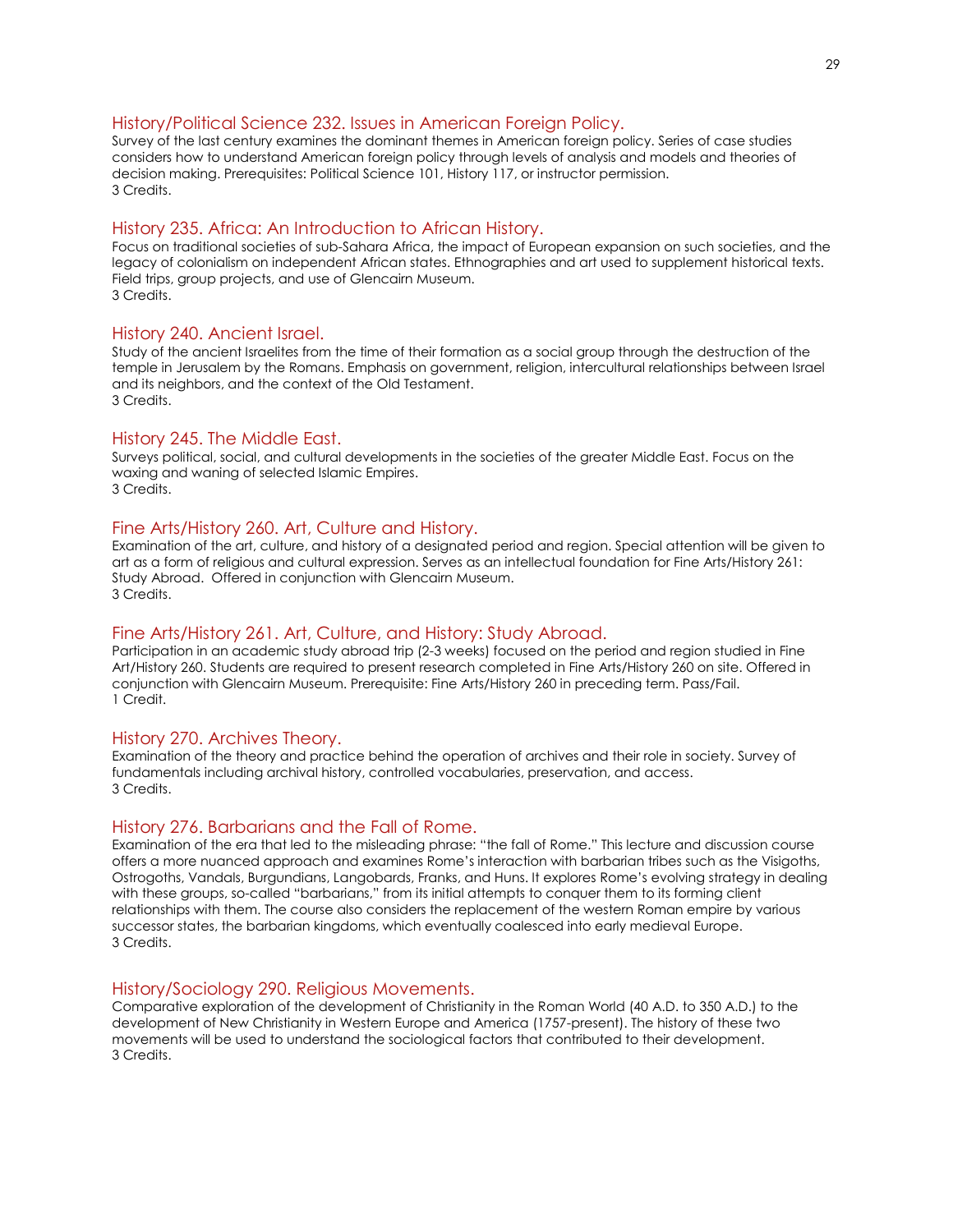#### Human Society 301. Research Methods. (IL)

This course prepares students for the capstone courses for the Human Society major. Practical instruction in upper-level research including formulating a research question, developing and implementing a search strategy, engaging and evaluating sources as evidence, argument development, and proper source citation. Culminates in a research proposal that Human Society majors will use as the foundation for the remainder of their capstone sequence. Only open to Human Society majors. 3 Credits.

#### History 305. Topics in History.

This course explores intersecting notions of justice and vengeance in Medieval European law. Of special interest is the tension between customary forms of justice seeking, largely retributive nature, and the development of jurisprudence, that is a 'philosophy of law' based on Christianity and Christian rulership. 3 Credits.

#### Fine Arts/History 308. The Art and Culture of Ancient Egypt.

Examination of ancient Egyptian culture as revealed through art and archaeology. Special attention given to art as a source of historical information. Topics include the influence of natural resources and the environment on Egyptian culture and art, principles of artistic representation, challenges with interpreting the archeological and textual evidence, the origin and nature of Egyptian hieroglyphic writing, the New Church perspective on Egyptian religion, and the Egyptian world view as revealed in the structure and decoration of tombs and temples. Trip to the University of Pennsylvania Museum of Archaeology and Anthropology in Philadelphia. 3 Credits.

#### History 310. Religion in Ancient Greece and Rome.

Investigates the nature of Greek and Roman religious practices and beliefs through a close study of primary texts and archaeological evidence. Examines the role of religion in Greek and Roman society. Introduction to various methodological approaches to the study of ancient religions. Consideration of the development of early Christianity and Judaism. Topics include sacrifice, gods and heroes, festivals, myth, oracles and divination, temples, and mystery cults. Prerequisite: History 114 or Religion 283 or instructor permission. 3 Credits.

#### History 315. Seminar on the Age of Enlightenment.

Exploration of the leading intellectual, socio-cultural, and political developments in Europe between the end of the Wars of Religion and the French Revolution (1648 and 1789). Focus on the rise of the modern. 3 Credits.

# History 330. Twentieth-Century American History Seminar.

Selected topics affecting twentieth-century American society. Focus on economic, social, and political change in the post-World War II era.

3 Credits.

#### History/Political Science 346. Issues in the Contemporary Middle East.

Examination of political and social developments in the greater Middle East in the post-World War II era. Survey of governments and domestic political processes of selected countries as well as key issues currently facing societies of the region. Prerequisite: Political Science 211, History 245, or instructor permission. 3 Credits.

#### History 350. Swedenborg's Life and Time. (IL)

Exploration of the Swedish context of Swedenborg's intellectual and spiritual development, his call, and his revelatory works. Examines the geography, history, culture, and society of Sweden and the Baltic world in the eighteenth century.

3 Credits.

# History 371. Heritage Interpretation.

Study of the theory and practice involved in interpreting historic and cultural heritage materials in order to reveal meanings and communicate messages. Includes consideration of interpretive planning, theme development, and visitor studies.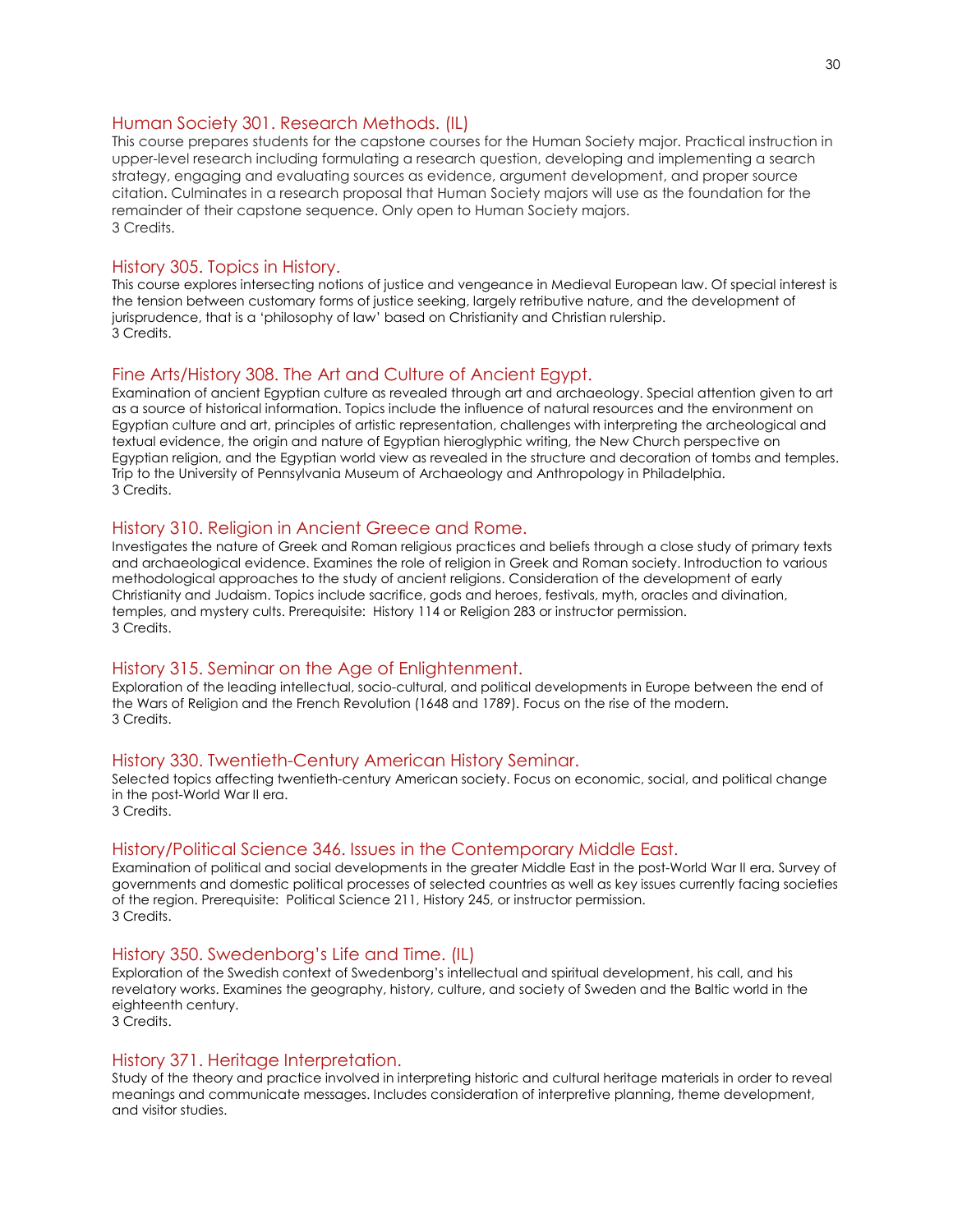3 Credits.

# Human Society 401. Capstone Seminar.

Students in the Human Society major engage in focused research for their capstone projects. The seminar setting provides instruction in related skills and offers a forum for support and the exchange of ideas. As part of the seminar, each student examines in depth a specific New Church concept related to the student's capstone project. Each student also conducts a literature review related to the student's capstone project. Only open to Human Society majors.

Prerequisite: HSoc 301. 3 Credits.

# Human Society 402. Capstone Seminar II.

Students in the Human Society major write their capstone projects. The seminar setting provides instruction in related skills and offers a forum for support and the exchange of ideas. As part of the seminar, students present the results of their research publically and design posters. Only open to Human Society majors. Prerequisite: HSoc 401.

3 Credits.

# History 298, 398, 498. History Internship II. (EE)

Proposals must be approved by head of the history major. History internships are open to students in second year or above who have completed at least two history courses. Description of requirements available from head of major. Course may be repeated for credit. Credit variable.

<span id="page-30-0"></span>Independent Studies

In addition to the listed courses all divisions offer independent studies in a variety of fields. The purpose of an independent study is to allow well-qualified students to study beyond the regularly offered courses. Independent studies are numbered 299 or 399, depending on the appropriate level. Academic divisions are under no obligation to meet requests for independent studies. Students who undertake independent studies must be able to work independently between meetings with the instructor. A full set of guidelines for setting up an independent study is available at the College Office. Briefly, in order to qualify to take an independent study a student must:

- Have completed at least 33 credits with a GPA of 2.7 or better
- Submit a proposal to the division head during the week prior to registration for the term in which the independent study is to occur.
- Submit an independent study card (signed by the division head and instructor) to be reviewed by the Academic Dean (College Office).
- The student and the instructor will complete a syllabus which will be submitted to the office before or during registration.

# <span id="page-30-1"></span>Interdisciplinary Studies

# Interdisciplinary Studies 390. Research Seminar. (IL)

For juniors in the Interdisciplinary Major. Focus on preparing to do the senior essay during senior year. Project management and information literacy: define scope, generate possible topics, analyze scholarly resources, select one topic and identify research questions in cooperation with essay advisor. Pass/Fail. 1 Credit.

# Interdisciplinary Studies 494. Senior Seminar 1.

For seniors in the Interdisciplinary Major. Focus on applying Swedenborgian principles, such as duties of the individual to society, and critical analysis of ethics in various disciplines. Pass/Fail. Co-requisite or Prerequisite: ID 390.

1 Credit.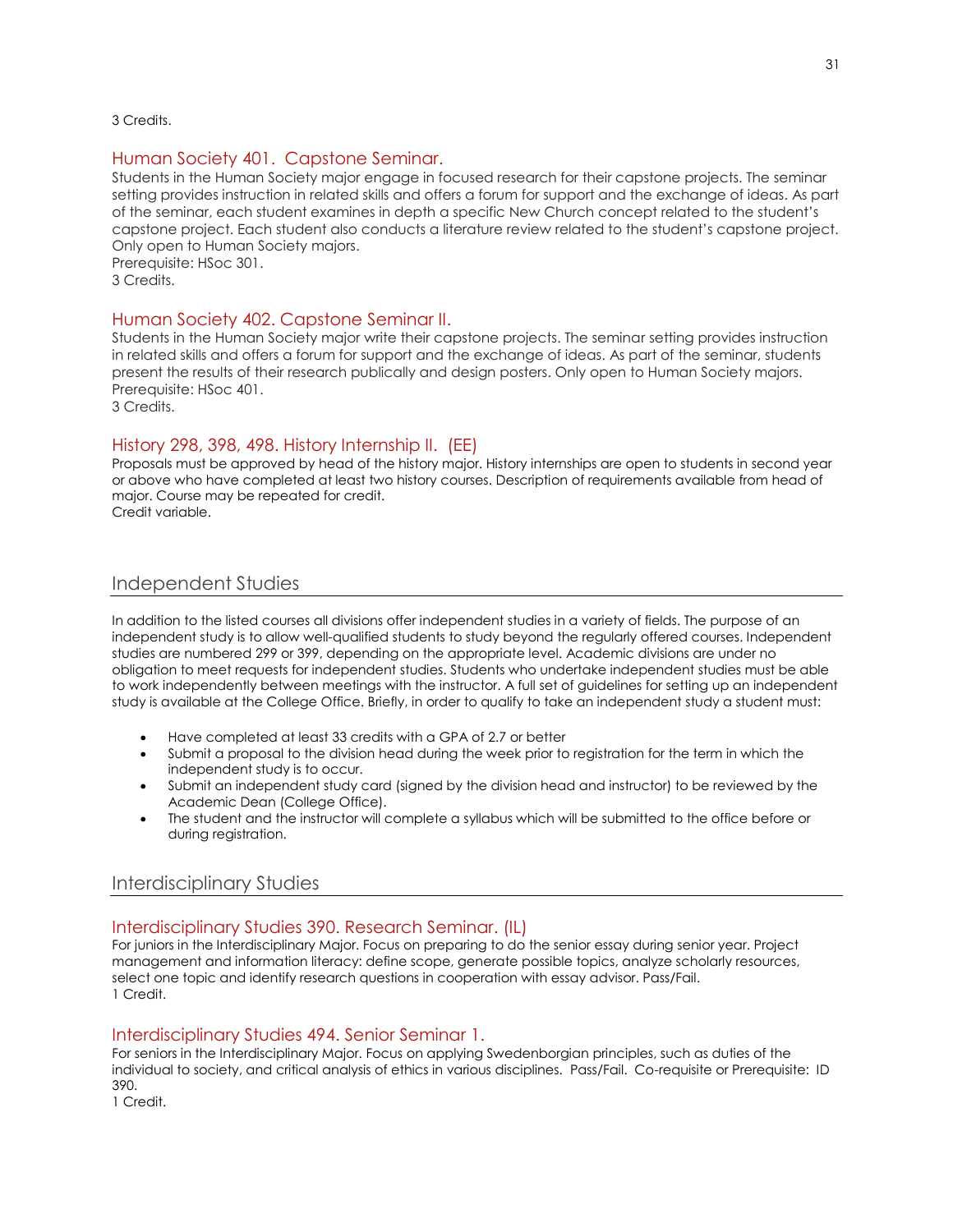#### Interdisciplinary Studies 495. Senior Essay.

Capstone experience for the interdisciplinary major. Research project culminating in the senior essay. Topic chosen by mutual agreement between student and supervisor. Limited to and required of interdisciplinary majors. Pre-requisites: ID 390 & 494. 3 Credits.

Interdisciplinary Studies 496. Senior Seminar II.

For seniors in the Interdisciplinary Major. Public presentation of senior essay. Career planning and portfolio development. Pass/Fail. Prerequisite: ID 495. 1 Credit.

#### 298/398/498 Internships (in their academic areas) (EE)

Individually arranged career related internships. See Director of Internships for details. 3 Credits.

<span id="page-31-0"></span>Latin

# Latin 110. Beginning Latin I.

Introduction to the elements of Latin grammar and syntax to be used in translating classical authors and Swedenborg.

3 Credits.

Latin 111. Beginning Latin II. Continuation of Latin 110. Prerequisite: Latin 110. 3 Credits.

# Latin 250. Swedenborg's Theological Latin I.

Intensive review of Beginning Latin, followed by varied readings in the Writings. Various styles of writing distinguished (expository, philosophical, descriptive, narrative). Special attention to non-Classical constructions. Prerequisites: Latin 110 and 111 or approval of the instructor. 3 Credits.

#### Latin 251. Swedenborg's Theological Latin II.

Continuation of Latin 250. Includes examination of original manuscripts and editions. Prerequisites: Latin 110 and Latin 111 or approval of the instructor. 3 Credits.

# <span id="page-31-1"></span>Leadership

# Leadership 120. Leadership Skill Development. (EE)

This is a 1.5 credit Experiential Education course. The course teaches students the tools necessary to become a successful leader through designing a leadership project and reviewing leadership theories. Students identify and discuss leadership character qualities that are required in an effective leader and then determine ways to build these qualities in their own lives. The course has public presentation, project management, and reflective writing assignments.

1.5 Credits.

#### Leadership 121. Social Entrepreneurship in Action. (EE)

This is a 1.5 credit Experiential Education course. The course teaches students the tools of social entrepreneurship, leadership and team building skills though working in partnership with Feel Good World. The leadership learning is centered on how to effectively raise awareness of world hunger issues and design ways to lead in the nonprofit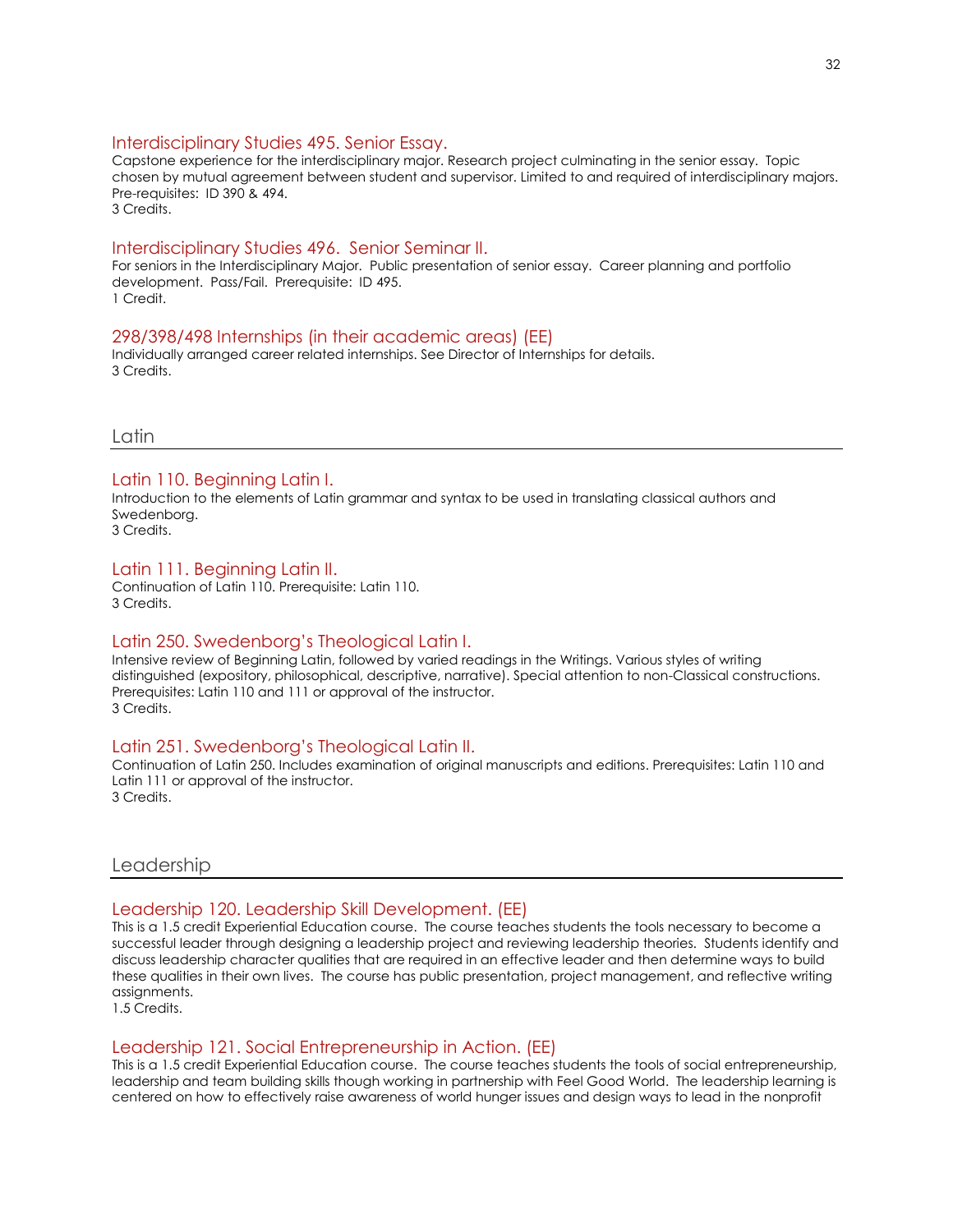sector. Course is conducted inside and outside the classroom. Course has public presentation, teamwork, and final reflective project. 1.5 Credits.

# <span id="page-32-0"></span>**Mathematics**

# Mathematics 101. Introduction to Quantitative Reasoning. (QR)

Introduction to mathematical concepts to improve basic skills in computation, algebra, graphing, and quantitative applications. This course prepares students for other mathematics courses and courses involving quantitative reasoning. Topics include linear modeling, units of measure and currency, and statistical reasoning, and financial topics.

3 Credits.

# Mathematics 102. Understanding Mathematics in Society. (QR)

Review of mathematical topics with an emphasis on understanding why certain patterns appear. Topics include sets, number systems, geometry, and basic statistics and probability. Recommended for students in education and philosophy. Prerequisite: Math 101 or appropriate score on placement test. 3 Credits.

# Mathematics 115. College Algebra. (QR)

Algebraic topics designed to assist in the use of mathematics in science courses. Topics include exponents and radicals, rational expressions, inequalities, complex numbers, polynomial analysis and advanced factoring, rational functions and asymptotes, and quantitative reasoning applications. Because of duplication of subject matter, students may not receive credit for both Mathematics 115 and Mathematics 120. Prerequisite: Mathematics 101 or appropriate score on placement test. 3 Credits.

# Mathematics 120. Pre-calculus. (QR)

Course in college algebra designed to assist in the use of mathematics in science courses by reviewing the behavior of several families of simple and composite functions, and fitting these functions to data. Study of linear, exponential, power, logarithmic, polynomial, and rational functions. Includes quantitative reasoning applications. Because of duplication of subject matter, students may not receive credit for both Mathematics 115 and 120. Prerequisite: Mathematics 101 or appropriate score on placement test. 3 Credits.

# Mathematics 124. Trigonometry.

Course in trigonometric functions. In conjunction with Mathematics 120, this course prepares students for Calculus I (Mathematics 150). One lecture meeting per week. Because of duplication of subject matter, students may not receive credit for both Mathematics 124 and Mathematics 125. Prerequisite: Mathematics 120 or appropriate score on placement test.

1 Credit.

# Mathematics 125. Transcendental Functions with Elements of Calculus. (QR)

Investigation of transcendental functions with applications and elements of calculus, useful in preparing students for a full calculus course. Topics include trigonometric functions, simple derivatives and anti-derivatives, exponential and logarithmic functions, and quantitative reasoning applications. Because of duplication of subject matter, students may not receive credit for both Mathematics 124 and 125. Prerequisite: Mathematics 115 or appropriate score on placement test.

3 Credits.

# Mathematics 130. Introduction to Statistics. (QR)

Introduction to data analysis, random variables and their distributions, and statistical inference. Statistical software used for graphing and data analysis. Independent research project. Recommended for students of business or the social and natural sciences. Prerequisite: Mathematics 101 or appropriate score on placement test. 4 Credits.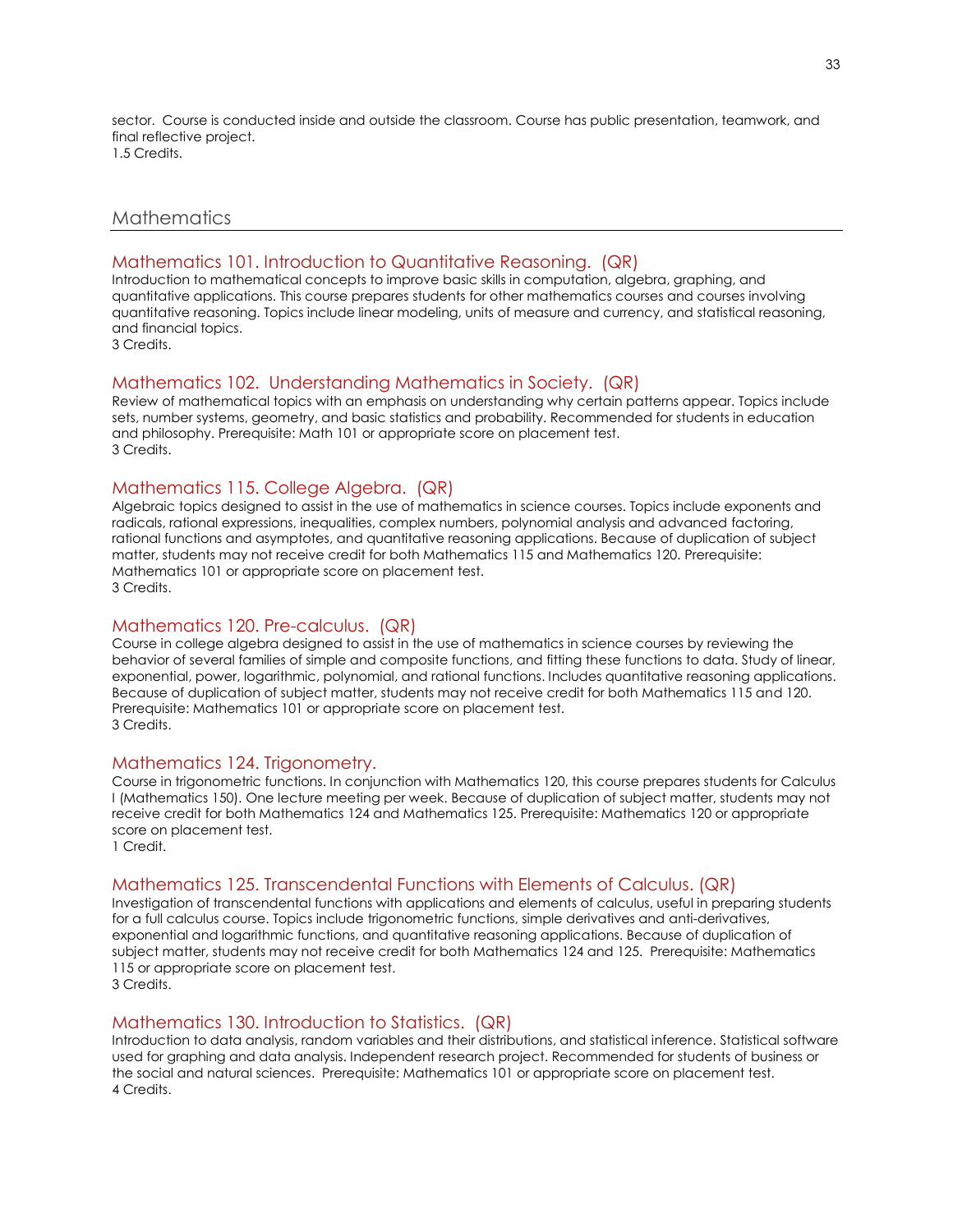#### Mathematics 140. Elements of Calculus. (QR)

Derivatives with applications, exponential functions, integration with applications, and functions of several variables. Not recommended for students pursuing a degree in mathematics, engineering, or the physical sciences. Because of duplication of subject matter, students may not receive credit for both Mathematics 140 and Mathematics 150. Mathematics 140 does not fulfill prerequisite requirements for Mathematics 151. Prerequisite: Mathematics 115 or appropriate score on placement test. 3 Credits.

#### Mathematics 150. Calculus I.

Limits, differentiation, maxima-minima, integration with applications, transcendental functions. Because of duplication of subject matter, students may not receive credit for both Mathematics 140 and Mathematics 150. Prerequisite: Mathematics 125 or appropriate score on placement test. 4 Credits.

# Mathematics 151. Calculus II.

Methods and applications of integration, improper integrals, power series, Taylor polynomials, and parametric equations. Prerequisite: Mathematics 150. 4 Credits.

#### Mathematics 205. History of Mathematics. (IL)

The development of the major mathematical concepts from ancient times to the present, emphasizing topics in the standard undergraduate mathematics curriculum. Prerequisite: Mathematics 125 or Mathematics 150. 3 Credits.

#### Mathematics 230. Linear Algebra. (QR)

Vector spaces, matrices, linear transformations, systems of linear equations, determinants, and eigenvalue problems. Introduction to mathematical proofs. Prerequisite: Mathematics 125 or Mathematics 150. 3 Credits.

#### Computer Science/Mathematics 235. Discrete Structures.

Mathematical foundations for the analysis of computer systems. Recursive functions, sets, graph theory, and combinatorics. Prerequisite: Computer Science 180 or permission of instructor. 3 Credits.

# Mathematics 250. Calculus III.

Functions of several variables, partial differentiation, multiple integration, vector calculus. Prerequisite: Mathematics 151. 4 Credits.

#### Mathematics 311. Ordinary Differential Equations.

Linear, second-order, and systems of differential equations and Laplace transforms. Prerequisite: Mathematics 151.

3 Credits.

#### Mathematics 330. Introduction to Probability Theory.

Probability spaces, random variables, continuous distributions, joint distributions, correlation, and central limit theorems. Prerequisites: Mathematics 151 and Mathematics 230. 3 Credits.

# Mathematics 360. Advanced Calculus.

Formal definitions of limits, continuity, differentiation and integration. Prerequisites: Mathematics 230 and Mathematics 250. 3 Credits.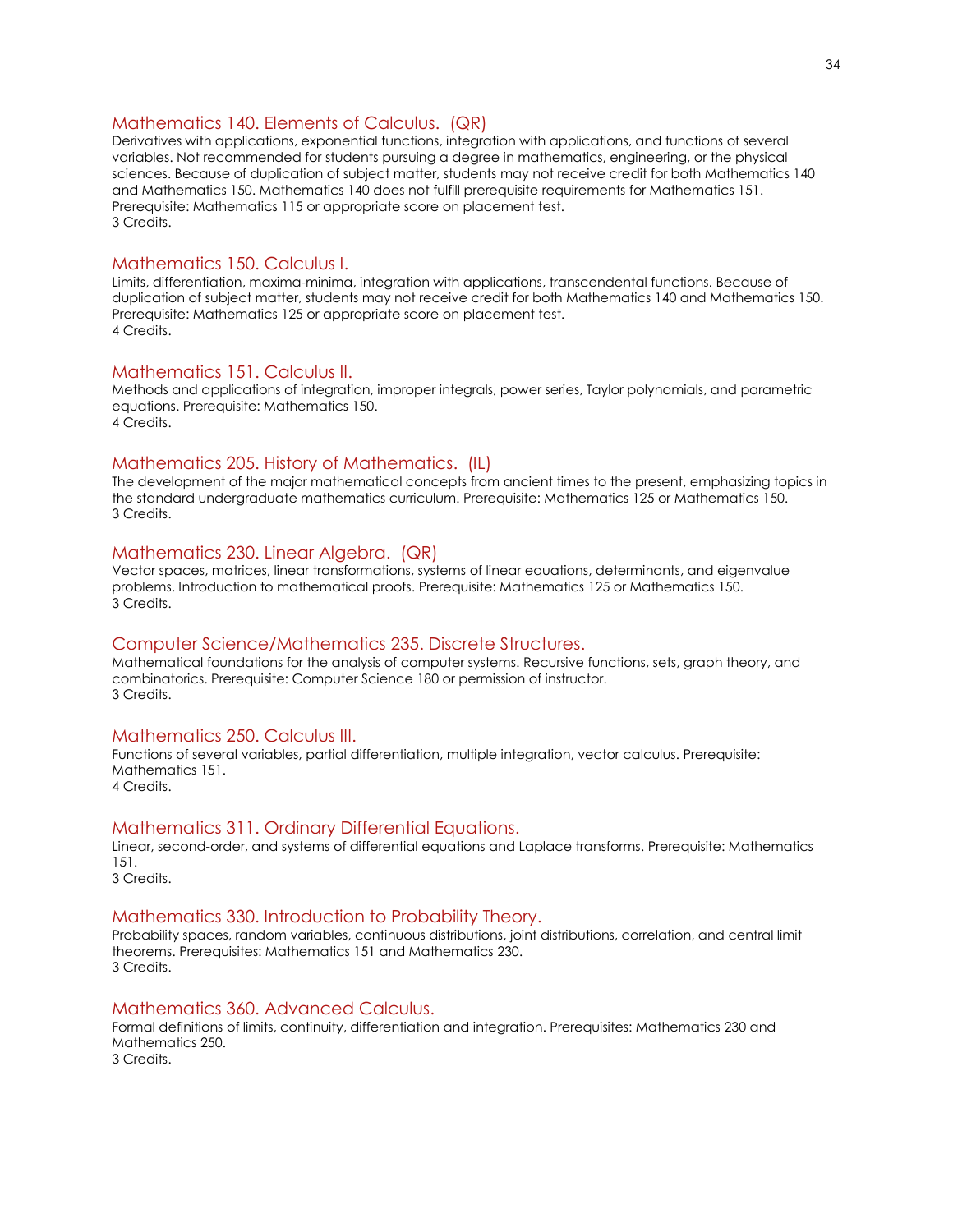# Business/Mathematics 380. Linear Models and Methods for Optimization.

Introduction to basic methods of operations research. Review of linear systems; linear programming, including the simplex algorithm, duality, and sensitivity analysis; formulation of integer programs; transportation and scheduling problems. Prerequisite: Mathematics 230 and competence in programming. 3 Credits.

#### <span id="page-34-0"></span>Music

# Music 100. College Chorale.

Development and performance of choral repertoire from Renaissance to Modern. Instruction in the development of vocal techniques. Course may be repeated for credit. 1 Credit.

# Music 101. Music Ensemble. (EE)

Development and performance of the classical string ensemble repertoire from Baroque to Modern. Private lessons, master classes, performance, and attending concerts. Audition is required. Upon acceptance, students expected to take all three terms. May be repeated for credit. 1.5 Credits.

# Music 110. Introduction to Western Music.

Survey of the composers, styles, and genres from western civilization with a focus on developing listening skills and understanding.

3 Credits.

# Music 113. Music Theory I. (QR)

Study of music theory and harmony, progressing from basic notation to advanced musical structures. Includes styles from the 18<sup>th</sup>-20<sup>th</sup> centuries. 3 Credits.

# Music 114. Music Theory II.

Continuation of Music 113. Prerequisite: Music 113 or permission of instructor. 3 Credits.

# Music 185. Private Music Lessons or Choirs.

Privately arranged music instruction. Instructor provides a written assessment of the student's progress at the end of the term. Private lessons are the financial responsibility of the student. Prerequisite: Consent of division. Course may be repeated for credit. 1 Credit.

# Music 298/398/498. Music Internship. (EE)

Requirements variable. Proposals should be submitted to the Department Chair. Art internships are open to students in sophomore year or above who have completed at least two art, dance, or music courses. Credits variable.

<span id="page-34-1"></span>Philosophy

# Philosophy 101. Critical Thinking.

Development of students' reasoning skills through analysis and evaluation of arguments. Diagraming arguments, identifying mistakes in reasoning, and writing arguments. Emphasis on issues encountered in everyday experience and in courses across the curriculum, primarily through classical deductive logic. 3 Credits.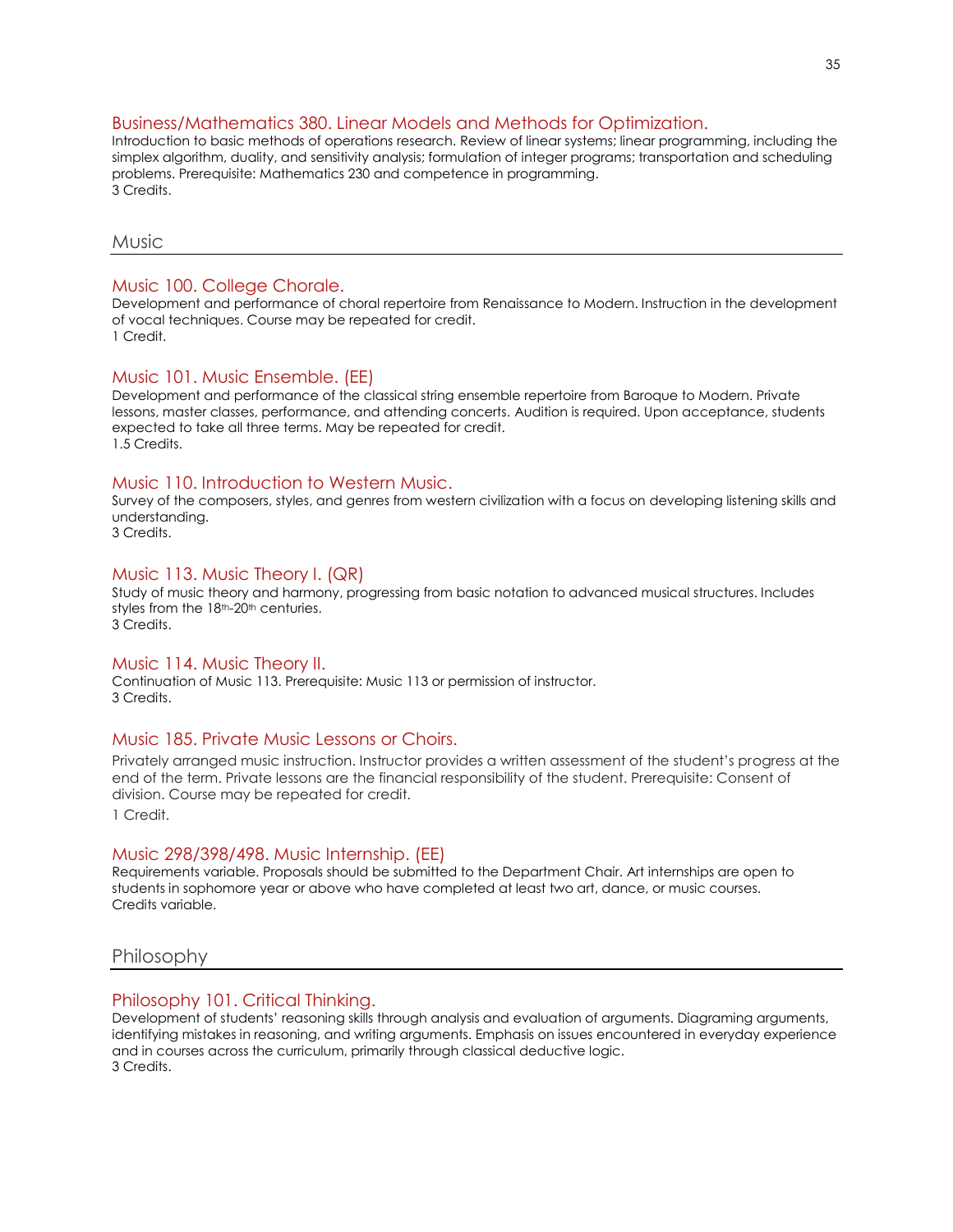#### Philosophy 102. Introduction to Philosophy. (Worldview)

Survey of some major philosophers and theories in metaphysics, epistemology, and the philosophy of religion. 3 Credits.

# Philosophy 111. Introduction to Moral Philosophy. (Moral)

Survey of some major philosophers, problems (Euthyphro, relativism, egoism), and theories (aretaic, deontic, utilitarian) in moral philosophy. Strongly recommended: Philosophy 101. Prerequisite: Philosophy 102. 3 Credits.

# Philosophy 210. Ancient Philosophy.

Historical consideration of ancient Greek philosophy (with emphasis on Socrates, Plato, and Aristotle) or Roman philosophy (with emphasis on Cicero, Aurelius, and Seneca). Strongly recommended: Philosophy 101. Prerequisite: Philosophy 102.

3 Credits.

# Philosophy 211. Modern Philosophy.

Historical consideration of modern and Enlightenment philosophy, including Descartes, Locke, Leibniz, Rousseau, and Voltaire. Strongly recommended: Philosophy 101. Prerequisite: Philosophy 102. 3 Credits.

#### Philosophy/Political Science 220. Political Thought. (Civil)

A consideration of political thinkers and theories, both ancient and modern, along with perennial issues in politics, such as justice, authority, liberty, order, equality, power, law, and forms of government. Strongly recommended: Philosophy 101. Prerequisite: Philosophy 102. 3 Credits.

#### Philosophy 310. Topics in Contemporary Philosophy I.

Exploration of themes and problems in contemporary philosophy. Readings from analytic, continental, postmodern, or neo-pragmatist philosophers in areas such as the philosophy of ethics, politics, language, mind, law, science, religion, or other sub-fields. Strongly recommended: Philosophy 101. Prerequisite: Philosophy 102. 3 Credits.

# Philosophy 311. Topics in Contemporary Philosophy II.

Complement to Philosophy 310, but may be taken independently. Topics and emphases change periodically. Strongly recommended: Philosophy 101. Prerequisite: Philosophy 102. 3 Credits.

#### Philosophy 320. Swedenborg's Philosophy.

Swedenborg's cosmology. Consideration of 18<sup>th</sup>-century cosmological concepts (Descartes, Leibniz, and Wolff) and Swedenborg's unique answers to the issues raised. Particular emphasis on Swedenborg's Principia and the Infinite. Cosmological views developed in the Doctrines of the New Church and by New Church students of Swedenborg.

3 Credits.

# Philosophy 321. Swedenborg's Philosophy.

Swedenborg's thought upward from the human body in his "search for the soul." Main text taken from the sections on Series and Degrees and The Human Soul in *The Economy of the Animal Kingdom*, terminating in applications in *The Rational Psychology*.

3 Credits.

#### Philosophy 331. Organic Forms.

Correspondences of the human body compared with other human organisms: cells, societies, and the mind. Illustrations from natural science, social studies, and psychology. Prerequisite: Philosophy 330, or Philosophy 102 and Philosophy 111 and laboratory science course. 3 Credits.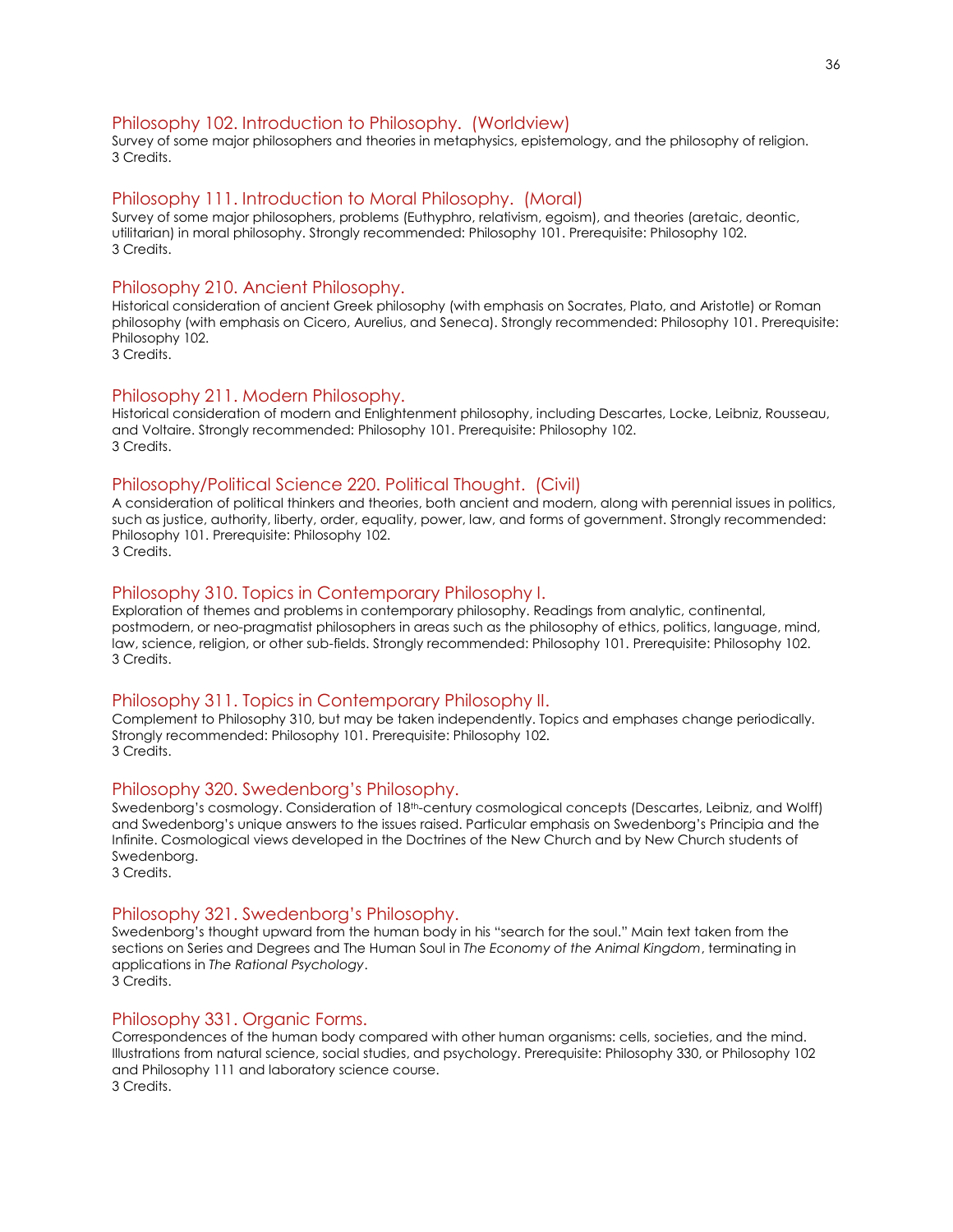#### Philosophy 340. Bioethics. (Moral)

A philosophical exploration of the ethical issues pertaining to the application of biological information and technology to the generation, alteration, preservation, and destruction of human life and aspects of our environment. Issues to be considered include: reproduction, euthanasia, genetic screening and therapy, experimentation with human and animal subjects, bio enhancement, ownership and nature, distributive justice, and integrity in publication.

Prerequisite: Philosophy 102 and any 100-level Biology course. 3 Credits.

# <span id="page-36-0"></span>Physical Education

\*course is a team activity with scheduled practices and contests

#### Physical Education 103. Life and Health.

Introduction to personal and social health problems we all face today. This course provides information that helps the student understand and investigate these health problems further. Scientific knowledge is presented from a variety of disciplines, such as, medicine, psychology, physiology, and sociology. This course fulfills one credit of the two PE credits required for a Baccalaureate degree. Non repeatable. 1 Credit.

#### Physical Education 110. Tennis.

Instruction in basic and intermediate individual skills. Practice in singles and doubles tennis play, including game strategy, rules, and etiquette. Course may be repeated once for credit. 1 Credit.

#### Physical Education 111. Running for Fitness.

A range of walking/running activities designed to develop strength and endurance, for all abilities. Students required to run/walk three times a week in scheduled class time and to keep an exercise log. Course may be repeated once for credit. 1 Credit.

#### Physical Education 112. Competitive Team Sports.

A survey of a range of competitive team sports including for example, soccer, volleyball, lacrosse, ultimate, basketball, floor hockey. Student interest accommodated. Course may be repeated once for credit. 1 Credit.

#### Physical Education 120. Physical Fitness.

Student-designed individual program based on theoretical and practical fitness concepts. Workouts during class twice a week in the fitness center. Cardiovascular element required. Course may be repeated once for credit. 1 Credit.

#### Physical Education 127. Kickboxing.

Basic instruction in a power-punching, non-choreographed martial arts workout. Emphasis on proper technique and execution of skills. Each class includes a total-body warm-up, a cardiovascular workout, strength training, and cool-down/stretching period. Course may be repeated once for credit. 1 Credit.

#### Physical Education 129. Badminton.

Basic instruction in skill techniques, rules, strategies, and competition in badminton. Course may be repeated once for credit.

1 Credit.

#### Physical Education 130. Archery.

Basic instruction in skill techniques, rules, strategies, and competition in bow archery. Enrollment limited to eighteen students. Course may be repeated once for credit. 1 Credit.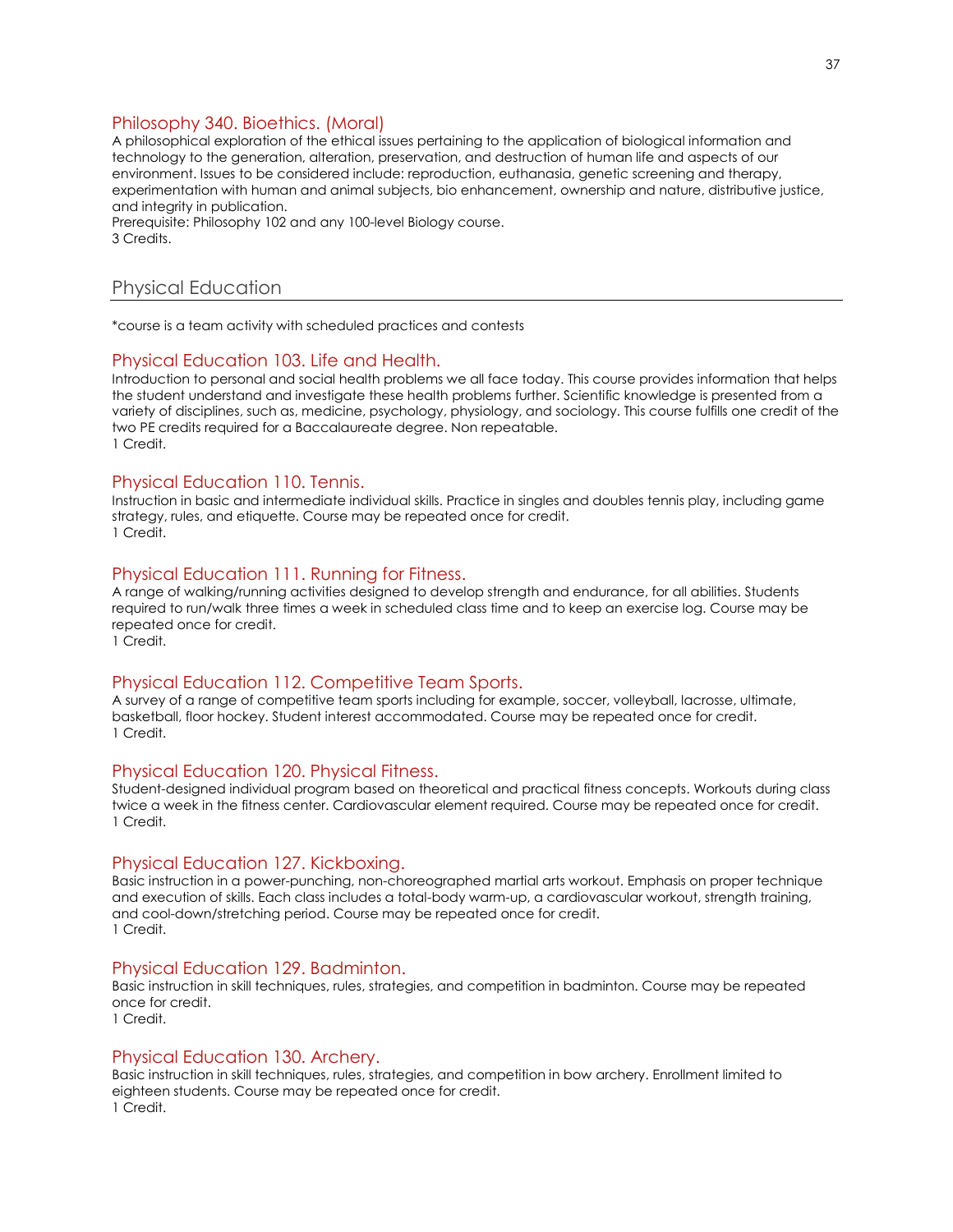#### Physical Education 131. Bicycling.

Road and off-road cycling aimed at beginners, but more experienced cyclists are welcome. Includes instruction and practice in cycling technique, conditioning, safety, bicycle maintenance and repair. Student must supply own helmet and bicycle (minimum five speed) in good working condition. Enrollment limited to twelve. Course may be repeated once for credit. 1 Credit.

#### Physical Education 133. Yoga.

Introduction to yoga course. Variety of yoga (poses) including standing poses, twists and forward bends, armbalancing, back bending and inversions. Open to all abilities. Course may be repeated once for credit. 1 Credit.

#### Physical Education 180. Foundations of Physical Education.

This course gives the prospective teacher of Health and Physical Education (HPE) insight into this area, including the historical, philosophical, and sociological principles with a survey of the latest research and literature in the field. Lifetime health benefits related to proper nutrition and exercise physiology examined. The course in designed for students who plan a career in education, health, or physical education. This course fulfills one credit of the two PE credits required for a Baccalaureate degree. Non repeatable. 1 Credit.

#### Physical Education 211. Distance Running.

Training for a full or half marathon. Students required to run twice a week in scheduled class time and twice a week outside of class time, following a training schedule leading up to a race. Pre-requisite: PE 111 or instructor's approval. Course may be repeated once for credit. 1 Credit.

<span id="page-37-0"></span>Physics

# Physics 180. General Physics I: Mechanics. (QR)

An algebra and trigonometry-based physics course that provides an overview of mechanics, thermodynamics and vibrations, primarily for students interested in majoring in biology (including pre-med), psychology or chemistry, rather than engineering or mathematics. Emphasis is on examples and applications rather than derivations. Credit is only awarded for one of Physics 180 or Physics 210. Pre-requisite: Math 125 or equivalent. Laboratory included.

4 Credits.

#### Physics 181. General Physics II: Electricity and Magnetism. (QR)

Continuation of Physics 180 with an overview of electricity, magnetism, light and optics. Credit is only awarded for one of Physics 181 or Physics 211. Pre-requisite: Physics 180, 210 or equivalent. Laboratory included. 4 Credits.

# Physics 210. Principles of Physics. (QR)

Calculus-based course providing an introduction to rigid body mechanics, gravity, waves, and heat. Problem and laboratory assignments complement the lectures. Co-requisite or Prerequisite: Mathematics 150. Laboratory included.

4 Credits.

# Physics 211. Principles of Physics II. (QR)

Continuation of Physics 210. Calculus-based introduction to classical electricity, capacitance, current, resistance, and circuits. Also magnetism, inductance, electromagnetic oscillations, optics, and introduction to modern physics. Co-requisites or Prerequisites: Mathematics 151 and Physics 210. Laboratory included. 4 Credits.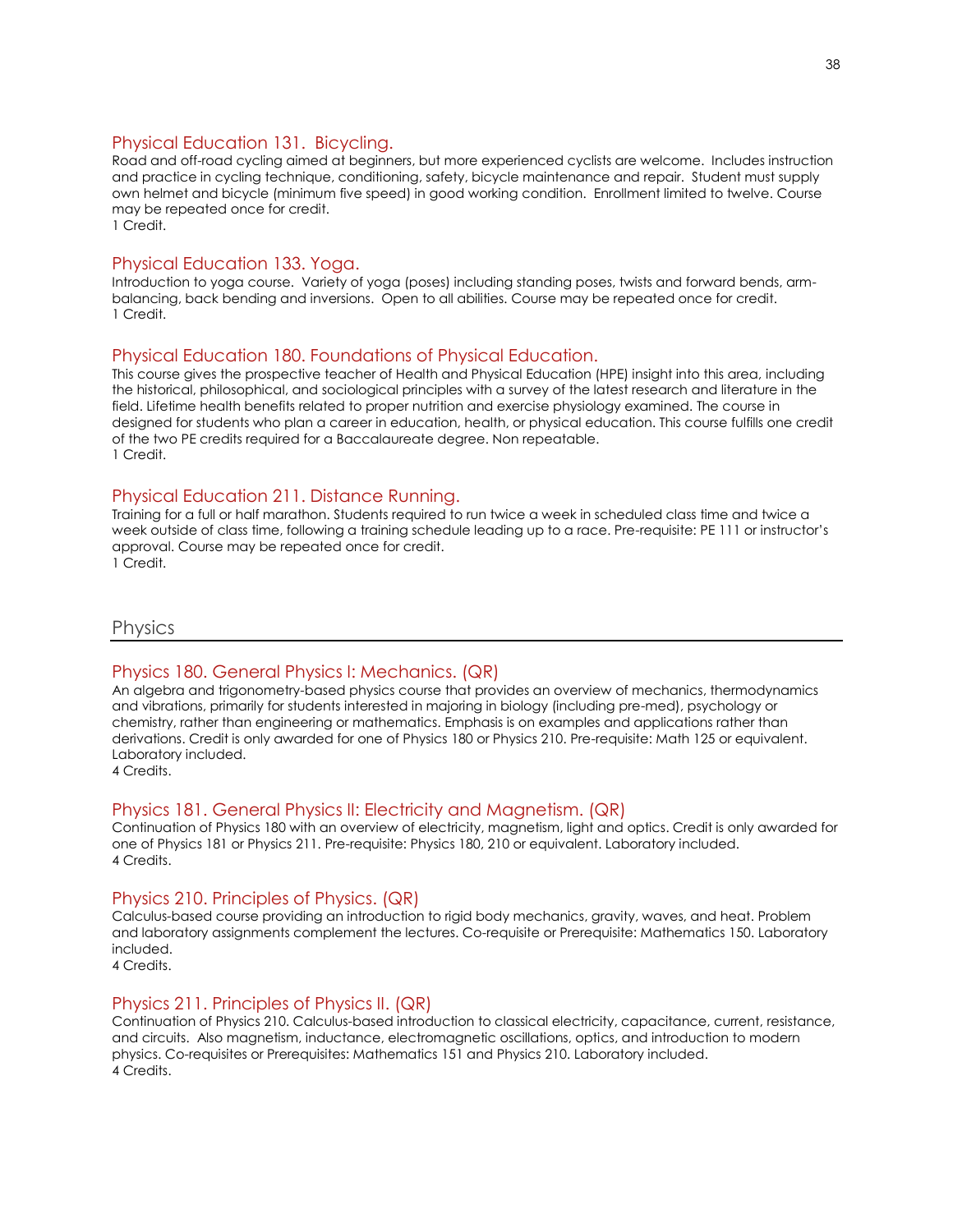#### <span id="page-38-0"></span>Political Science 101. Introduction to Politics and Governance. (Civil)

Examines the discipline of political science and the concepts involved in the study of politics and governance. Surveys the role and function of political institutions and organizations through the lens of contemporary issues. Focus on the potential for thinking about civic and political issues from a religiously-informed perspective. 3 Credits.

# Political Science 210. American Government and Politics. (PP)

Examination of the American political system focusing on founding principles, national governmental institutions, and contemporary issues. Readings from original documents and historical and contemporary authors. Prerequisite: Political Science 101, History 230, or instructor permission. 3 Credits.

#### Political Science 211. Comparative Government. (Civil)

Introduction to the comparative study of the politics of nations. Examines the underlying principles, machinery, and effectiveness of selected governments around the world, and ramifications for their societies. Students may not receive credit for both Psci111 and Psci211. 3 Credits.

# Political Science 212. International Relations.

Examination of historical and theoretical foundations for thinking about international relations through a consideration of the wide range of themes and events that mark the interaction of human societies. Topics include: war, trade, globalization, international law, intervention, nuclear proliferation, and terrorism. Prerequisite: Political Science 101, History 117, or instructor permission. 3 Credits.

#### Philosophy/Political Science 220. Political Thought. (Civil)

A consideration of political thinkers and theories, both ancient and modern, along with perennial issues in politics, such as justice, authority, liberty, order, equality, power, law, and forms of government. Strongly recommended: Philosophy 101. Prerequisite: Philosophy 102. 3 Credits.

#### History/Political Science 232. Issues in American Foreign Policy.

Survey of the last century examines the dominant themes in American foreign policy. Series of case studies considers how to understand American foreign policy through levels of analysis and models and theories of decision making. Prerequisites: Political Science 101, History 117, or instructor permission. 3 Credits.

#### Political Science 260. Law and American Society.

Course Description: Examination of the basic tenets of the American legal system. Introduces basic theories of jurisprudence in the light of New Church teachings as well as other world religions. Surveys the criminal and civil law systems; analyzes the ways in which laws are created and enforced through the court system; explores federal, state, and local legal processes and actors. 3 Credits.

#### History/Political Science 346. Issues in the Contemporary Middle East.

Examination of political and social developments in the greater Middle East in the post-World War II era. Survey of governments and domestic political processes of selected countries as well as key issues currently facing societies of the region. Prerequisite: Political Science 211, History 245, or instructor permission. 3 Credits.

#### Political Science 298, 398, 498. Political Science Internship. (EE)

Requirements variable. Proposals should be submitted to the appropriate Department Chair. Political Science internships are open to students in sophomore year or above who have completed at least two political science courses.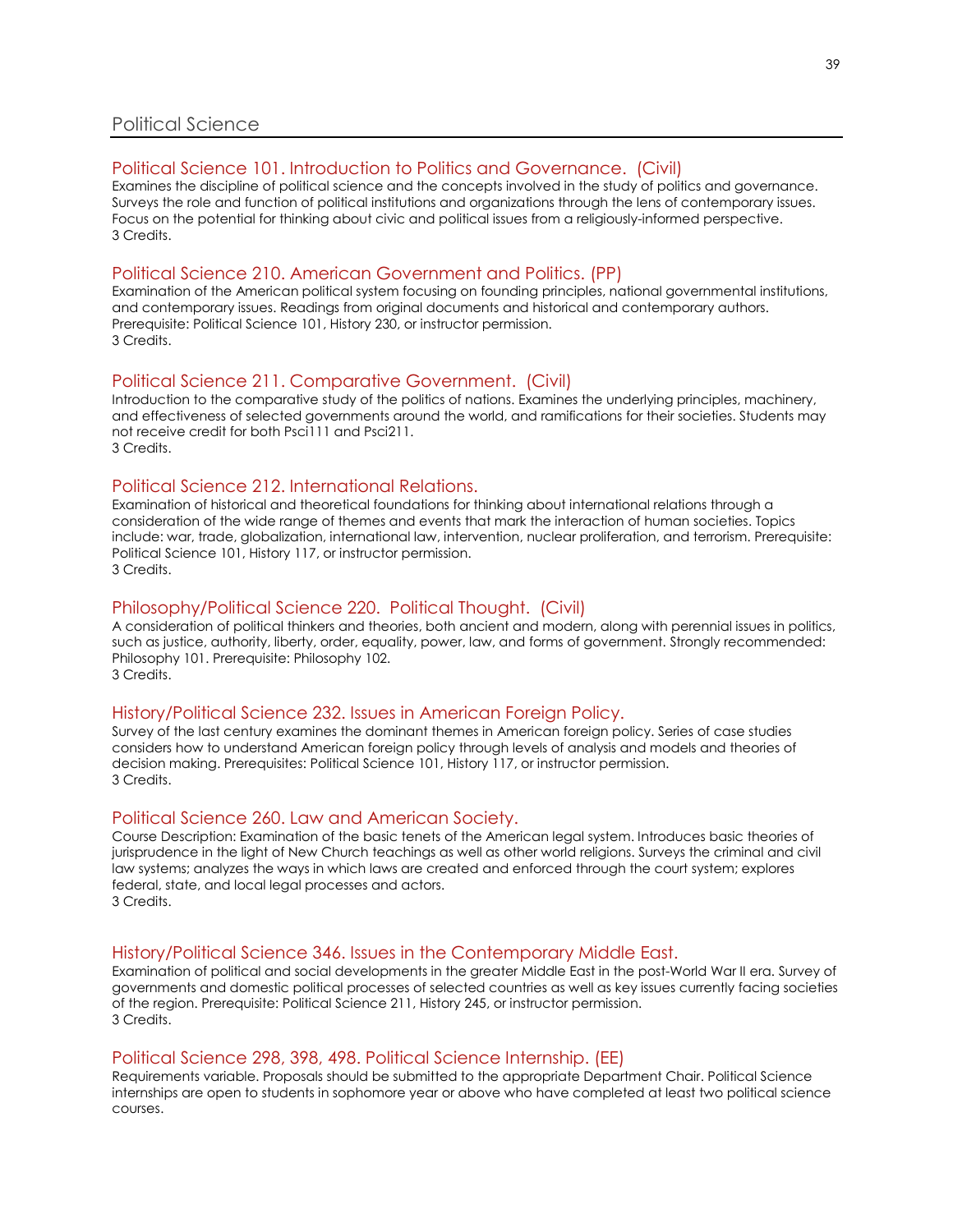# <span id="page-39-0"></span>Psychology

# Psychology 101. Introductory Psychology.

Introduction to basic constructs of psychology including scientific methodology, the brain, consciousness, memory, identity, learning, motivation, intelligence, and the nature of mental illness. Relevant New Church doctrines analyzed and compared to secular theories of psychology. 3 Credits.

# Psychology 102: Worldviews and History of Psychology. (Worldview)

Survey of six major psychological worldviews. Analysis of worldviews in terms of their history, key people, main concepts, and major contributions to the field of psychology in modern times. Three themes addressed for each worldview: "What is the good life?", "What remedies are available when things go wrong for human beings?", and "Is this a Theistic worldview?"

3 Credits.

#### Psychology 201. Abnormal Psychology.

Examination of mental disorders as classified by the medical model, including schizophrenia and other psychotic disorders, mood disorders, anxiety disorders, dissociative disorders, disorders of childhood, eating disorders, and personality disorders. Critical analysis of the principles and philosophy of the medical model, as well as the physiological underpinnings of certain disorders. Alternative views for the conceptualization of mental disorders explored. Prerequisite: Psychology 101.

3 Credits.

#### Business/Psychology 202. Human Resource Management. (PP)

(Also known as industrial and organizational psychology.) Exploration of the application of psychology to the workplace environment, such as business, government, and non-profit organizations. Major areas of study include work motivation, teams and teamwork, personnel decision-making, performance appraisal, leadership, and diversity in terms of gender, race, and personality type. Attention given to New Church concepts of conscience, discriminatory charity, and use as they apply to adult employment in our current workforce. Prerequisite: Psychology 101, a business/economics course, or permission of instructor. 3 Credits.

#### Psychology 203. Personality Theory.

Examination of both classical and current theories of personality. Focus on understanding terms and concepts of personality as well as their application to situational contexts. Prerequisite: Psychology 101 or instructor permission. 3 Credits.

#### Psychology 204. Human Development: Lifespan.

Study of human development, focusing on the most significant changes that occur across the lifespan. Topics include theories of physical-motor, cognitive, language, creative, social, emotional, moral, and spiritual development. Prerequisite: Psychology 101 or instructor permission. 3 Credits.

#### Psychology 205. Social Psychology. (PP)

Study of behavior and cognition in social contexts. Topics include aggression, altruism, influence, love, prejudice, and conformity. Swedenborgian concepts of love, charity, and obedience analyzed. Public Presentation skills emphasized. Prerequisite: Psychology 101 or instructor permission. 3 Credits.

#### Psychology 220. Cognitive Psychology.

Survey of contemporary theories and research concerned with the structure and processes of the mind. The course will view cognitive psychology as the coordinated operation of mental processes within a multi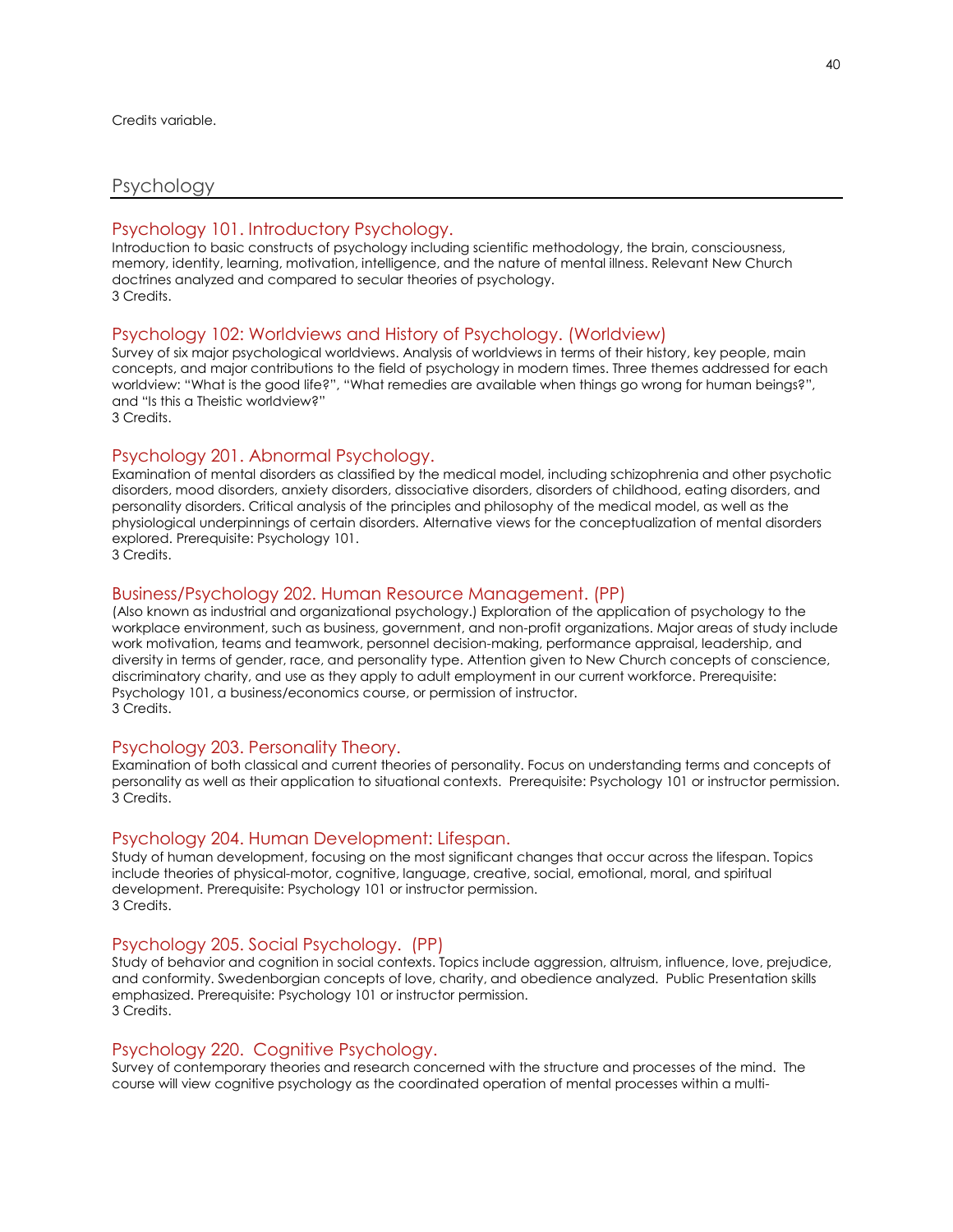component memory system. Topics include attention, memory, the role of emotion, problem solving, and concept formation. Prerequisite: Psychology 101 or instructor permission. 3 Credits.

# Psychology 230. Psychology and Spirituality.

Examinations of psychological research and theories about people's attitudes, motivations, behaviors, thoughts and feelings in a variety of spiritual settings. Investigations of how therapists address spiritual matters in counseling sessions. Consideration of the psychological experience of the Swedenborgian belief in the afterlife, regeneration, charity, conscience, and the relationship between God and humans. Prerequisite: Psychology 101.

3 Credits.

#### Psychology 301. Counseling and Clinical Psychology.

Examination of psychological theories that inform the skills of counselors and clinical psychologists in various professional settings. Topics include psychological theories, the roles of the counselor, listening skills, case conceptualization, treatment methods and intervention strategies. Consideration of what it means to incorporate individual values and spirituality into treatment. Prerequisite: Two psychology courses or instructor permission. 3 Credits.

# Psychology 305. Physiological Psychology. (IL)

Exploration of the neural basis of behavior and motivation. Emphasis on the structure, functions and disorders. Topics include memory, emotion, learning, addictions, conscience, states of mind, and self-regulation. Consideration of Swedenborgian view of the brain, mind, and the soul. Information Literacy skills emphasized. Prerequisite: Psychology 101 and either Biology 122 or instructor permission. 3 Credits.

# Psychology 307. Psychological Measurement.

Introduction to the principles that underlie the development, use, and interpretation of psychological assessment tools. Topics include: Test construction, survey development, scoring, assessment interpretation issues, and psychological assessment applications in industrial, educational, clinical, and research setting. Students will examine the potential and limitations of tests of intelligence, aptitude, achievement, interest, and personality. Additionally, psychological assessment will be discussed in terms of social, legal, and ethical concerns. Prerequisite: Psychology 101 and two other psychology courses. 3 Credits.

# Psychology 320. Introduction to Experiments in Psychology.

Introduces students to experimental design in psychology with careful attention to terminology, methodology, strengths, and limitations of research. Additionally, students are exposed to classic experiments in the areas of social, abnormal, cognitive, developmental, and neuropsychology. Serves as precursor to the Psychology Capstone and should be completed spring term of junior year. Pass/Fail. 1 Credit.

#### Education/Psychology 340. Educational Psychology.

Study of secular psychology as it is applied to children and adolescents in the classroom setting. Major areas of study include classroom management, learning, and motivation. Swedenborgian doctrines include innocence, charity, development of the rational mind, and conscience. Prerequisite: Psychology 101 or Education 128. 3 Credits.

# Psychology 341. Human Development: Adult Altruism. (EE, Moral)

Exploration of psychological theories about moral development, character strengths, altruism, optimism, flourishing, flow, generosity and spiritual maturity. Major emphasis on the states of adults over 18 years of age. Examination of Swedenborgian doctrinal principles regarding adult human development: regeneration, opening of the rational mind, developing a new will, acquiring wisdom, and leading a life of useful service to the neighbor. Ethical reasoning skills emphasized. Prerequisite: Two psychology courses. Laboratory included. 4 Credits.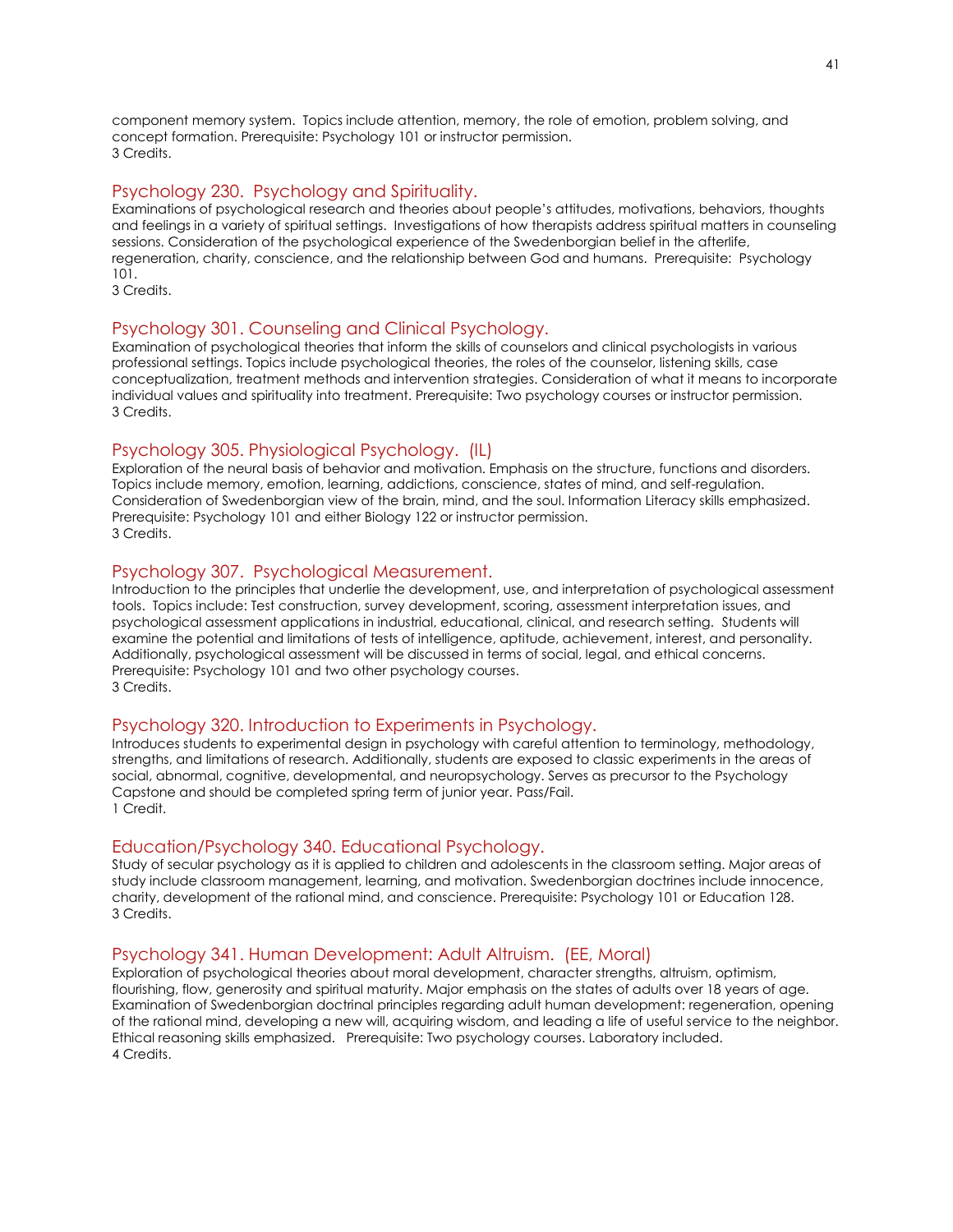# Psychology 380. Seminar in Forensic Psychology.

Covers topics related to the application of psychology to the legal system. Topics include criminal motivation, deception, violence, sociopathy, mental illness and crime, gang behavior, effects of substance abuse, and gender differences in criminals. Includes a Swedenborgian perspective on conscience and moral/spiritual motives. Prequisite: Students must be accepted psychology majors, psychology interdisciplinary majors, or psychology minors at the junior level of study. Applied.

3 Credits.

# Psychology 382. Seminar in Death and Dying.

Introduces students to the growing field of death and dying in psychology. Explores context and meanings of death, ethical decision-making at the end of life, constructs of bereavement, end of life counseling, and special populations to include pediatric death, celebrity death, near-death experiences, and traumatic bereavement. Prerequisite: Students must be accepted psychology majors, psychology interdisciplinary majors, or psychology minors at the junior level of study. Clinical.

3 Credits.

# Psychology 490. Research Methods in Psychology.

First capstone course for the psychology major. The investigation of psychology as a science with a focus on the qualitative and quantitative approaches to research in the area of psychology. It examines strategies for establishing validity in descriptive, relational, and experimental design in the framework of ethical research. Emphasis will be placed on critical reading and analysis of previously published scientific research. Students receive practice in designing, conducting, analyzing, interpreting the results of research studies, and writing reports in APA style. Students prepare proposal for Senior Essay. Prerequisites: Psychology 101, Psychology 320, and Mathematics 130. Students must be accepted psychology majors.

3 Credits.

# Psychology 491. Senior Research Seminar.

Capstone for seniors in the psychology major. Independent work on Senior Essay guided by an advisor. Information Literacy and Writing Skills emphasized. 3 Credits.

# Psychology 492. Senior Seminar.

Capstone for seniors in the psychology major. Public presentation. Critical analysis of ethics in psychology. Career planning and portfolio development. Pass/Fail. 1 Credit.

# Psychology 298, 398. Psychology Internship. (EE)

Proposals must be approved by the head of the Psychology area. Psychology internships are open to students in sophomore year or above who have completed two psychology courses. Requirements are available from director of internships. Credit variable.

# <span id="page-41-0"></span>Reading

# Reading 100. Reading for Academic Literacy.

This course is intended to support the analytical reading skills necessary for entry level college courses. Emphasis will be on developing comprehension through structural analysis, vocabulary development and fluency practice using selected works of fiction and non-fiction. This course will assist native and non-native speakers in successfully applying this knowledge to other academic disciplines. Use of publisher produced CAI. This course partners with English 100. Core support for Information Literacy. 3 Credits.

<span id="page-41-1"></span>Religion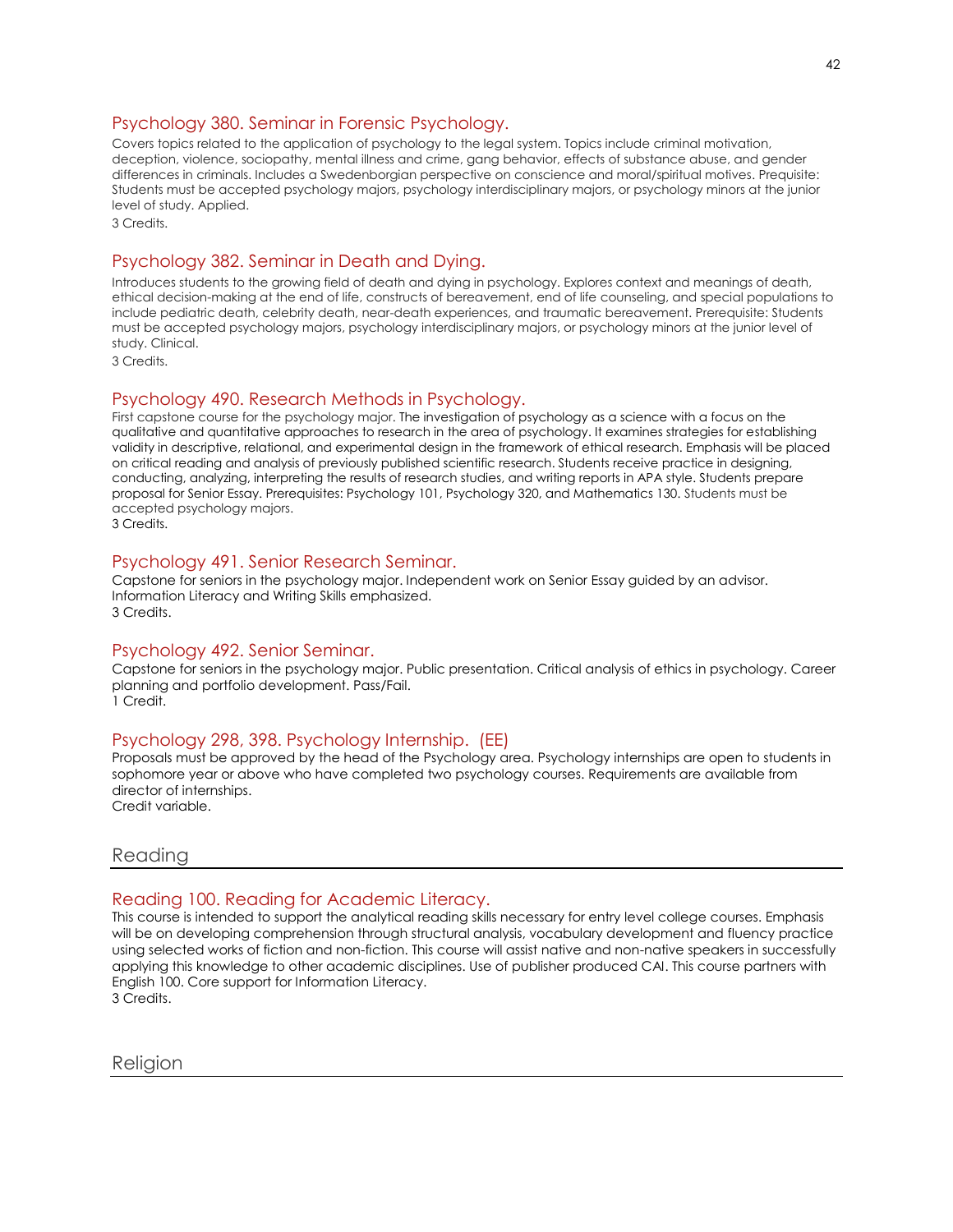# Religion 101. Introduction to New Church Doctrines. (Doctrinal)

Foundation course. Basic survey of the doctrines of the New Church. Presupposes little or no formal background in the study of the doctrines.

3 Credits.

# Religion 102. Introduction to New Church Doctrines. (Doctrinal, EEC)

Continuation of Religion 101, with special emphasis on the doctrines of the New Church as they relate to marriage, the reading of the Word, and a life of useful service. Religion 101 is not a prerequisite. 3 Credits.

#### Religion 110. Introduction to Systematic Theology. (Doctrinal)

A comprehensive overview of New Church doctrine. Emphasis on core doctrines of the Lord, faith and charity, the Word, the afterlife, the mind, Divine providence, judgment, and marriage. Presupposes a moderate familiarity with New Church teachings. 3 Credits.

# Religion 115. Introduction to New Church Doctrine on Life after Death. (Doctrinal)

New Church teachings on the life after death studied in their own context and the context of the near-death experience and the history of eschatology. Text: *Heaven and Hell.*

3 Credits.

# Religion 123. Introduction to the Old and New Testaments. (Scriptural)

Introduction to the various parts of the Bible, the history of the Israelites and Jews, the geography of Palestine, with an emphasis on the different methods of biblical interpretation, with special emphasis on New Church interpretation.

3 Credits.

# Religion 125. The Holy Scripture. (Doctrinal)

The symbolic nature of the Word and the spiritual meaning within. The importance of the literal meaning and its interpretation. The Word in heaven and the church. Dual expressions in the Word. Heresies. The Lord and the Word. The Word in very ancient times. The universal church. The necessity of revelation. Illustrations drawn throughout from the Old and New Testaments. Text: *The Doctrine of the Sacred Scripture*. 3 Credits.

# Religion 205. God, Man, and Creation. (Doctrinal)

Study of how the Lord created the spiritual and natural worlds, with emphasis on humans as the purpose of creation. Vital relationships between the Creator and His creation, with the special role played by humans. Focus on teaching about form, order, degrees, influx, and conjunction. Text: *Divine Love and Wisdom*. 3 Credits.

# Religion 210. Divine Providence and Human Prudence. (Doctrinal)

The laws and fundamental principles by which the Lord governs creation. How the Lord removes evil from people while preserving their freedom. How the Lord brings good out of evil. Eternal life as the goal of providence. How providence uses natural conditions to serve this end. Why providence operates in secret. Text: *Divine Providence*. 3 Credits.

# Religion 215. The Lord. (Doctrinal)

Introduction to New Church teachings about the Lord. Who is the God of the Biblical testaments? What was Jesus Christ's life on earth about? Special focus on seeing the Lord in the Scriptures, in scholarship, and in the teachings for a New Church.

3 Credits.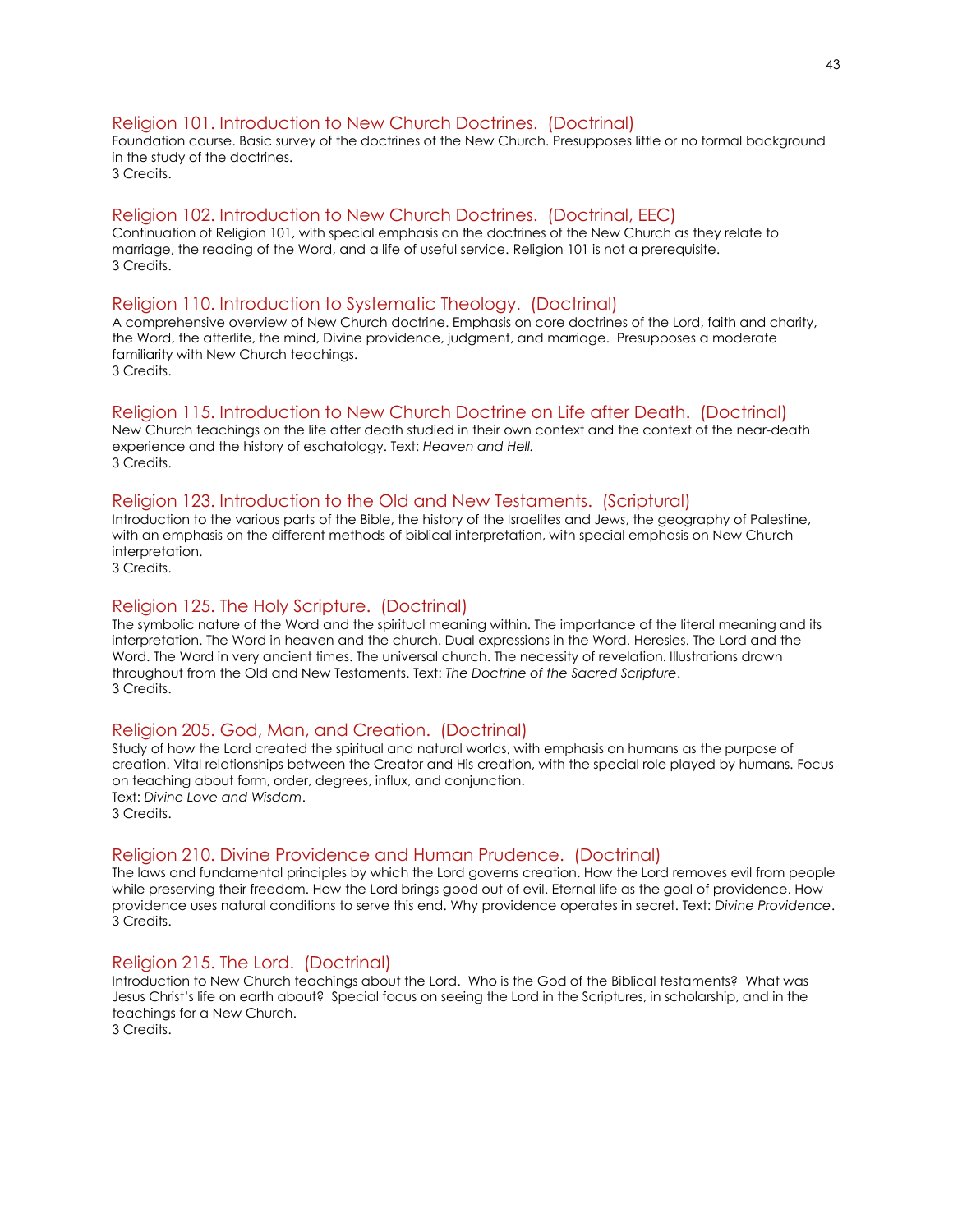# Religion 220. The Torah. (Scriptural)

Detailed study of Genesis to Deuteronomy in their historical and cultural context. Discussion of translations, certain critical theories, and other related ideas. Treatment of the literal meaning in relation to its higher meanings and other doctrinal considerations.

3 Credits.

# Religion 221. The Histories and Prophets of the Old Testament. (Scriptural)

Detailed study of Joshua to 2 Kings, Psalms, and Prophets viewed in their historical and cultural context. Discussion of the difference between prophesy and history, relevance to modern life, and the significance of the literal meaning.

3 Credits.

# Religion 222. The Gospels. (Scriptural)

Detailed study of the four individual Gospels with attention to similarities and distinctions, historical context, and relationship to the Old Testament. Examination of the literal meaning and its significance to the modern life. Special attention to the nature of the First Advent and the testimony concerning Jesus Christ. 3 Credits.

# Religion 223. The Apocalypse. (Scriptural)

The Last Judgment on the human race, with analogy to spiritual crisis in the individual. The spiritual functions and impact of imagery in the book of Revelation and in the memorable relations in the Apocalypse Revealed. Text: *The Apocalypse Revealed*.

3 Credits.

# Religion 260. Evangelization. (Applied)

Introduction to the doctrine of evangelization, the philosophy and application of Church growth principles, and practical instruction in how to present the doctrines to inquirers. Exploration of the changing values of Western culture and the ways the Church can effectively respond to a new generation of seekers. The purpose and process of evangelization, and how to share the teachings of the New Church with confidence and care. 3 Credits.

# Religion 270. New Church Religious Practices. (Applied)

Both doctrinal study and practical application of teachings relating to New Church religious practices, using the Old and New Testaments and the theological Writings of Emanuel Swedenborg as source material. Special focuses on daily reading of the Word and prayer, on private and public worship, on the steps of repentance, and on the use and importance of Holy Supper. 3 Credits.

# Religion 271. Moral and Spiritual Life. (Applied)

Various approaches to morality. The spiritual foundation of moral virtues and moral living. Consideration of civil, moral, and spiritual questions dealing with both individual and institutional conduct, such as revolution and the rule of law, the relation of church and state, spiritual and natural freedom, war, race relations, ethics in business and labor, the use of alcohol and drugs, and responsibility for others. 3 Credits.

#### Religion 272. Advanced Religious Ethics. (Applied)

Advanced study of the Ten Commandments as they appear in the religious writings of Hinduism, Buddhism, Judaism, Christianity, Islam, and other world faiths. Study of the literal and spiritual level of each commandment using selected texts from sacred and secular sources. Students encouraged to draw connections between the various levels of the commandments and their own lives. 3 Credits.

# Religion 273. Religion and Marriage I. (Doctrinal, Applied) (Rel273w is W)

New Church doctrine concerning marriage. Includes the Divine origin of marriage; the nature of masculinity and femininity; the state of married partners after death; betrothals and weddings; separation and divorce; adultery, fornication and other sexual disorders; the role of the Ten Commandments in marriage. Responding to states of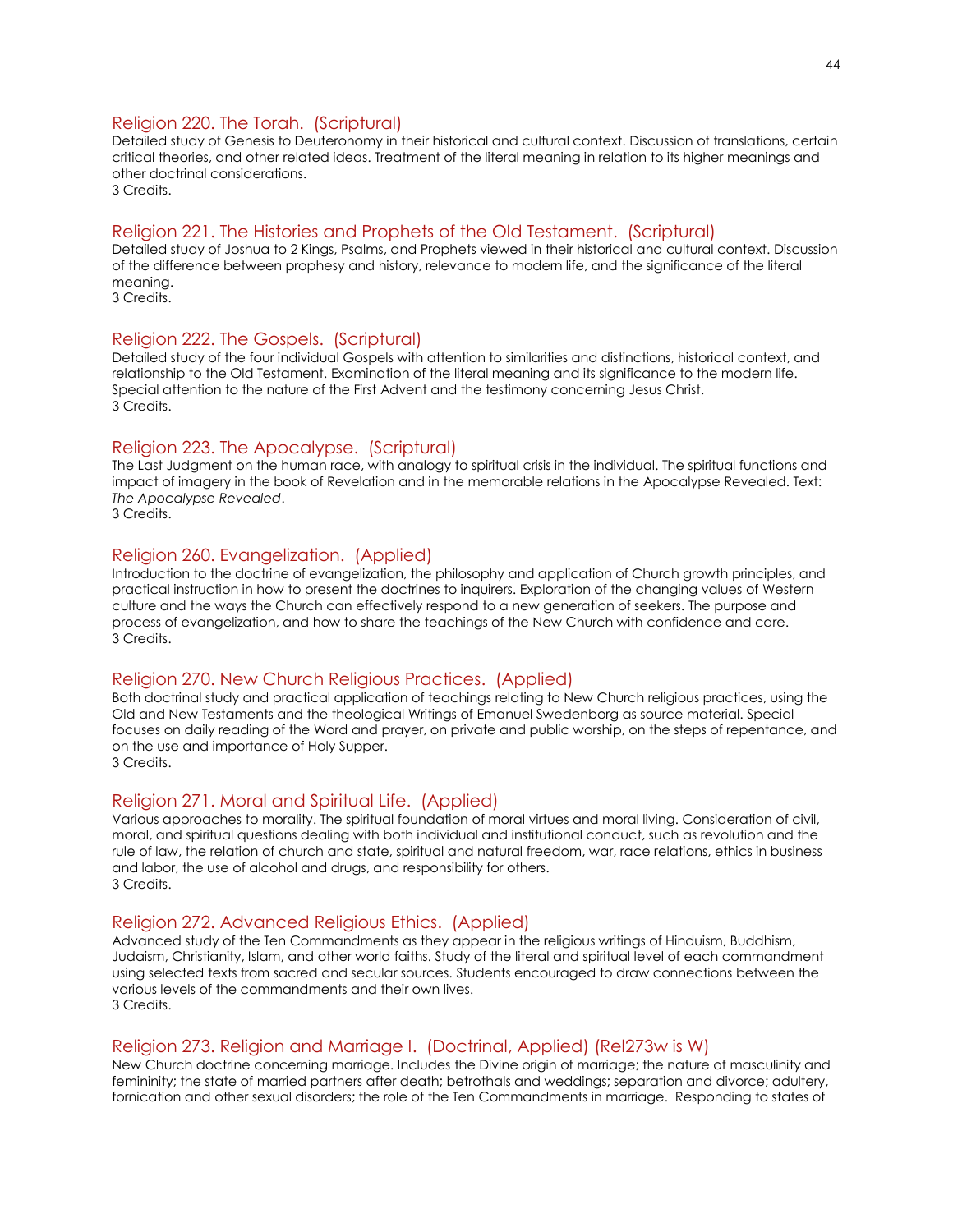discord, coldness, and other problems in marriage. Adultery and other sexual disorders. Consideration of romantic passion, physical relations, birth control, repeated marriages, non-monogamous lifestyles, homosexuality. Text: *Conjugial Love*. 3 Credits.

# Religion 275. Theory and Practice of New Church Education. (Applied)

Applied religion course on fundamental principles of New Church education and teaching religion to elementary or secondary students. For early childhood education majors, students considering going to theological school, and students interested in having a personal background in New Church educational principles and practices. Required for all ECE majors. Lab period included. Prerequisites: Rel. 101 or 110; Rel. 123 and 220 recommended. 4 Credits.

# Religion 278. Religion and Marriage II. (Applied)

A continuation of Religion 273 with a focus on contemporary marriage education and relationship enhancement programs. Several of the most influential programs will be studied in the light of teachings from Conjugial Love, including the work of John Van Epp (preparation for marriage), John Gray (masculine/feminine differences), John Chapman (languages of love) and Tony Robbins (six human needs). Taking Religion 273 prior to Religion 278 is strongly recommended but not required. 3 Credits.

# Religion 283. Pre-Christian Religious History. (Comparative)

Survey of the history of pre-Christian religions emphasizing the rise, development, and fall of religions from ancient times to Biblical Israel. Topics include the character of revelation and the response to it in each successive religion, the origin of mankind, the origin of evil, and the rise of monogamy and polygamy, of monotheism and polytheism, and of idolatry in the ancient world. 3 Credits.

# Religion 284. Christian Religious History. (Comparative)

Thorough grounding in Christian history. Survey of the personalities, theological and doctrinal issues, and events of Christianity. Christian divisions and present world-impact. Comparison with New Church perspective. 3 Credits.

# Religion 293. Comparative Contemporary Religions. (Comparative)

Survey of world religions as they are practiced today. Religions studied include Hinduism, Buddhism, Judaism, Christianity, Islam, and the New Church. This course includes three required week-end field trips to various religious centers.

3 Credits.

# Religion 295. Islam. (Comparative)

Study of Islam: Muhammad and the origins of Islam, the Qur'an and Hadith, theology and practices, sects and schools. Comparison with New Church perspective. 3 Credits.

# Religion 296. Eastern Religious Thought/Hinduism. (Comparative)

Introduction to Eastern Religious Thought with a focus on the *Bhagavad Gita*, considered one of the most revered of the Hindu scriptures, and one of the most important religious classics in the world. Course includes an in-depth study of the literal and symbolic levels of the *Gita*, a comparison with Western thought in general and with New Church thought in particular.

3 Credits.

# Religion 305. Universal Doctrines of the New Church I. (Doctrinal)

Systematic survey of the universal theology of the New Church: God the Creator, the Lord the Redeemer, the Holy Spirit, the Holy Scripture and Ten Commandments, and Faith. Text: *True Christian Religion*. 3 Credits.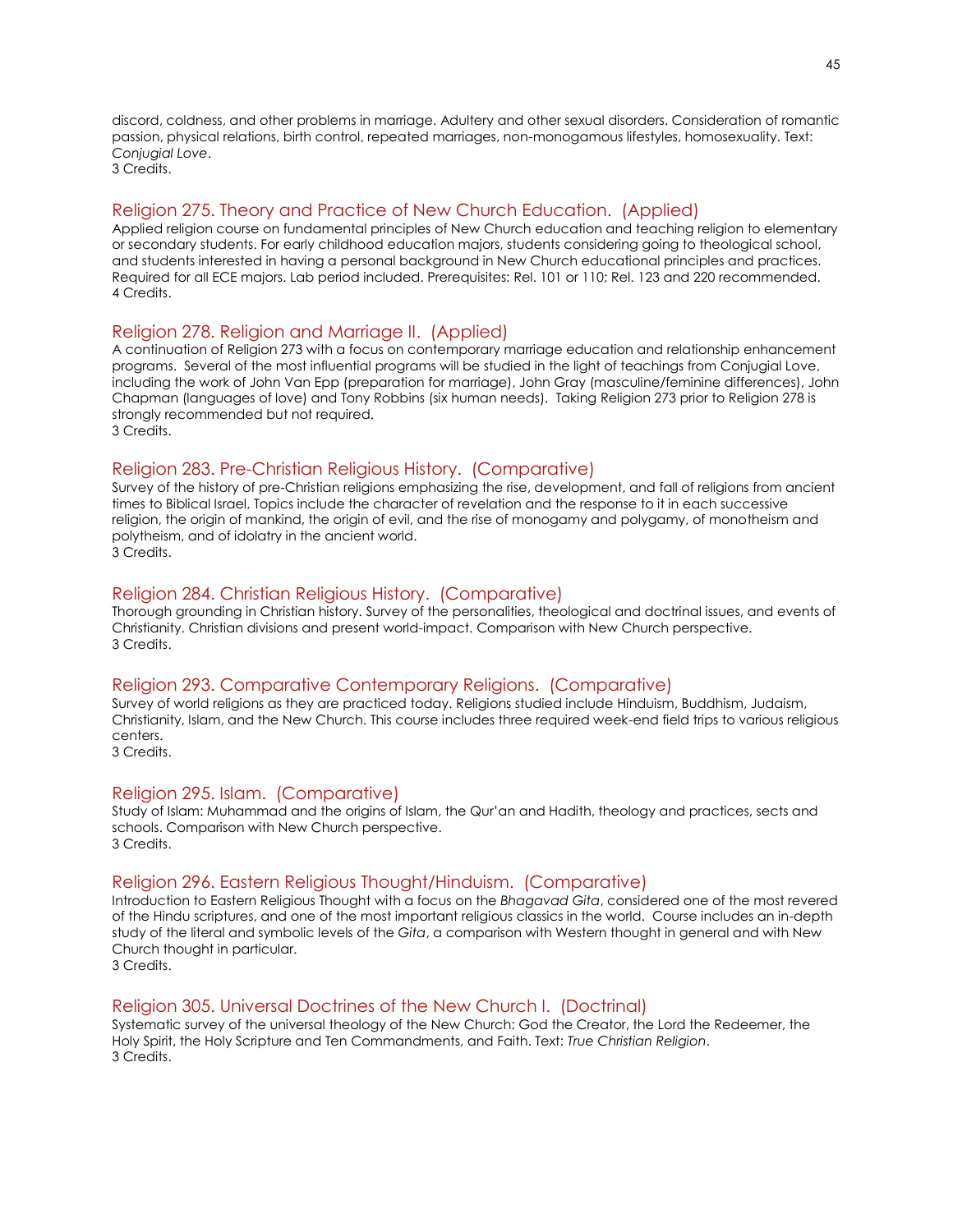# Religion 306. Universal Doctrines of the New Church II. (W, Doctrinal)

Continuation of Religion 305. Topics include faith, charity, free will, repentance, reformation and regeneration, imputation, baptism, and the holy supper. Special focus on the Second Advent and the New Church: what does God's coming entail? Text: The True Christian Religion. 3 Credits.

# Religion 310. Studies in Arcana Coelestia. (W, Doctrinal)

Study of Emanuel Swedenborg's first publication of theology for a New Church. The course provides an overview of the work's spiritual exegesis of Genesis and Exodus--from the first mythopoeic stories of creation to the Israelites' escape from slavery in Egypt. Special focus on the Abram story and how the narrative of Jehovah's call to humankind contains an ancient picture of our relationship with a Human God. 3 Credits.

# Religion 311. Continuation of Studies in Arcana Coelestia (W, Doctrinal)

Study of Emanuel Swedenborg's first publication of theology for the New Church. The course provides an overview of the work's spiritual exegesis of Genesis and Exodus-from the first mythopoeic stories of creation to the Israelites' escape from slavery in Egypt. Special focus on the Jacob story, the Moses story, and how the narrative of Jehovah's call to humankind contains an ancient picture of our relationship with a Human God. 3 Credits.

# Religion 315. The Spiritual World. (W, Doctrinal)

The nature, structure, life, and phenomena of the spiritual world. Consideration of the philosophical implications of the creation of that world and consideration of other beliefs about heaven and hell. 3 Credits.

# Religion 320. Judgment, Providence, and Human Society. (PP, Doctrinal, Applied)

Study of the spiritual process of judgment, both personal and societal, and the roles human choice and Divine Providence play in judgment. Attention given to the role of judgment in human history, the judgments that have occurred, and the changes judgment brings. The books of the Heavenly Doctrines Last Judgment and Continuation of the Last Judgment will be read in full. 3 Credits.

# Religion 335. The Human Mind. (Rel335 W is W, Doctrinal)

Study of what the doctrines of the New Church teach about the structure and function of the human mind and how it relates to the brain. The discrete degrees of the mind. The faculties of will and understanding, their relationship and interplay.

3 Credits.

# Religion 370. Topics in Applied Theology. (Applied)

Content may vary from year to year. Consideration of the light shed by the doctrines of the New Church on the ethical and underlying philosophical concerns of different areas of study and occupations. 3 Credits.

# Religion 380. History of New Church Doctrine. (IL, Doctrinal)

Seminar in the development of doctrinal thought in the history of the New Church. Considerations of various and divergent interpretations. The evolution of ideas and their impact on the Church. Reflection on the intellectual heritage of the Church from an historical perspective. Extensive research in New Church collateral literature. 3 Credits.

# Religion 490. Religion Senior Project I.

For religion majors. One term is required. May be repeated for a second term with the consent of the division head.

3 Credits.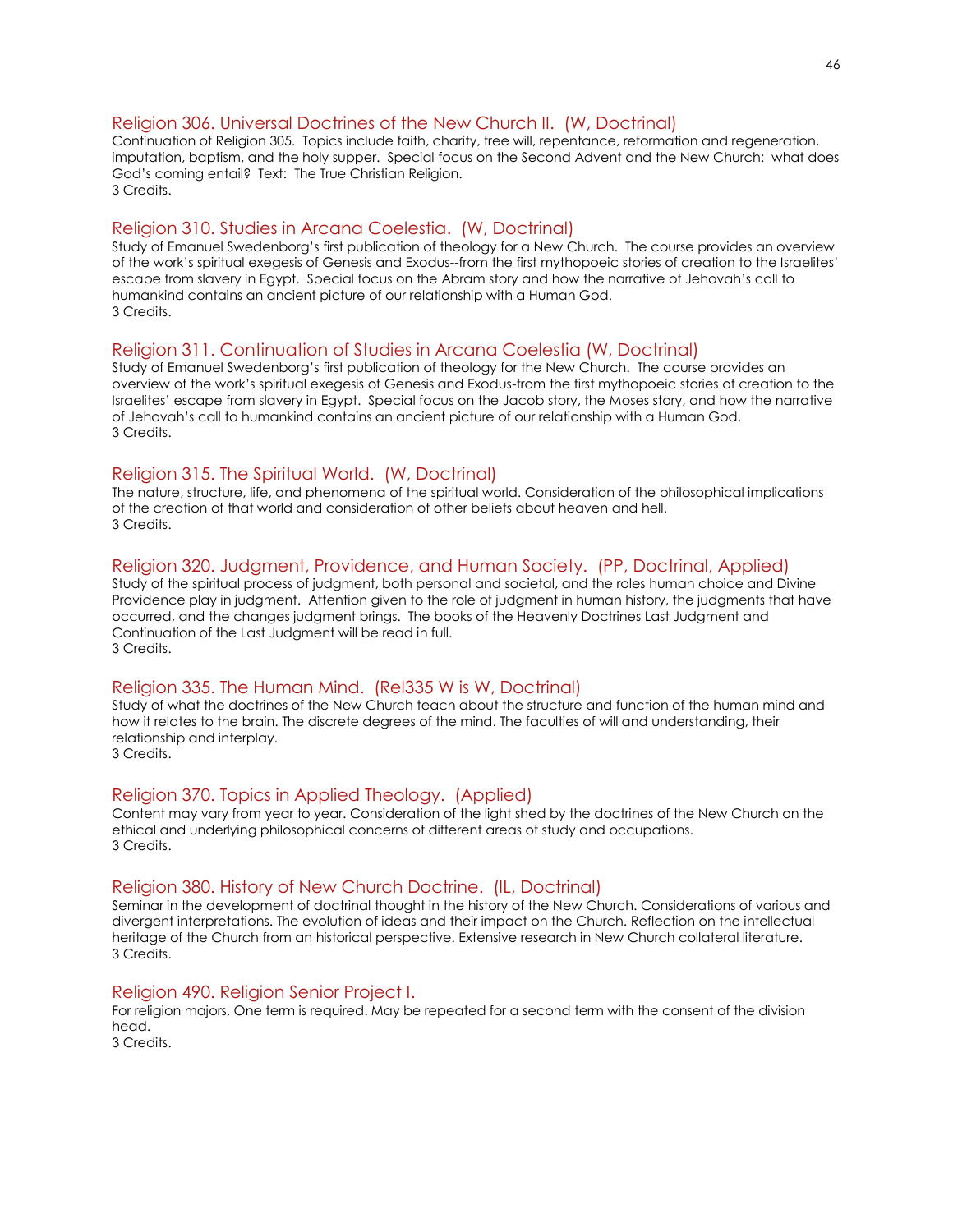#### Religion 491. Religion Senior Project II.

For religion majors. One term is required. May be repeated for a second term with the consent of the division head.

3 Credits.

# Religion 298, 398, 498. Religion Internship. (EE, Applied)

Proposals must be approved by the head of division. Course may be repeated for credit. Credit variable.

# <span id="page-46-0"></span>Science Education

# Science Education 290. Science Education Project. (EE)

Under the supervision of a faculty advisor, students develop a hands-on science project for the purpose of teaching scientific practices and data analysis to elementary or secondary school students. The class meets once per week for 2 hours, but times are flexible to interface with school schedules. Grading is based on teamwork, project effectiveness, report (published on the web), and student notebook. Prerequisite: Biology 120, Chemistry 110, or Physics 210.

1 Credit.

# <span id="page-46-1"></span>Sociology

# Sociology 110. Introductory Sociology. (QR)

Research project utilizing techniques of participant observation, experimentation, survey/interview methods, and data analysis to discover the basic concepts of sociology and the study of human societies: social structure, culture, and socialization. Laboratory included. 4 Credits.

#### Sociology 212. Marriage and the Family.

Analysis of marriage and the family as fundamental institutions of human society. An exploration of the history of marriage and the family, as these institutions moved from traditional patterns focused on family dictates and necessity to modern patterns focused on individual choice and freedom. 3 Credits.

#### Sociology 218. Topics in Sociology: Race and Ethnicity.

Survey of race and ethnicity as a recognized sub-field in sociology and key factor in understanding human society.

3 Credits.

#### History/Sociology 290. Religious Movements.

Comparative exploration of the development of Christianity in the Roman World (40 A.D. to 350 A.D.) to the development of New Christianity in Western Europe and America (1757-present). The history of these two movements will be used to understand the sociological factors that contributed to their development. 3 Credits.

#### Sociology 321. History of Social Theory.

Exploration of the context of the development of social theory with particular attention to the different nature of the roots of theory in Europe and America. 3 Credits.

#### Sociology 340. Seminar in the Sociology of Religion.

Exploration of the relationship between the ideational and organizational components of religion and the major social variables, including gender, class, power, race and nationality. Historic and current religions and religious movements examined both theoretically and empirically, including the New Church.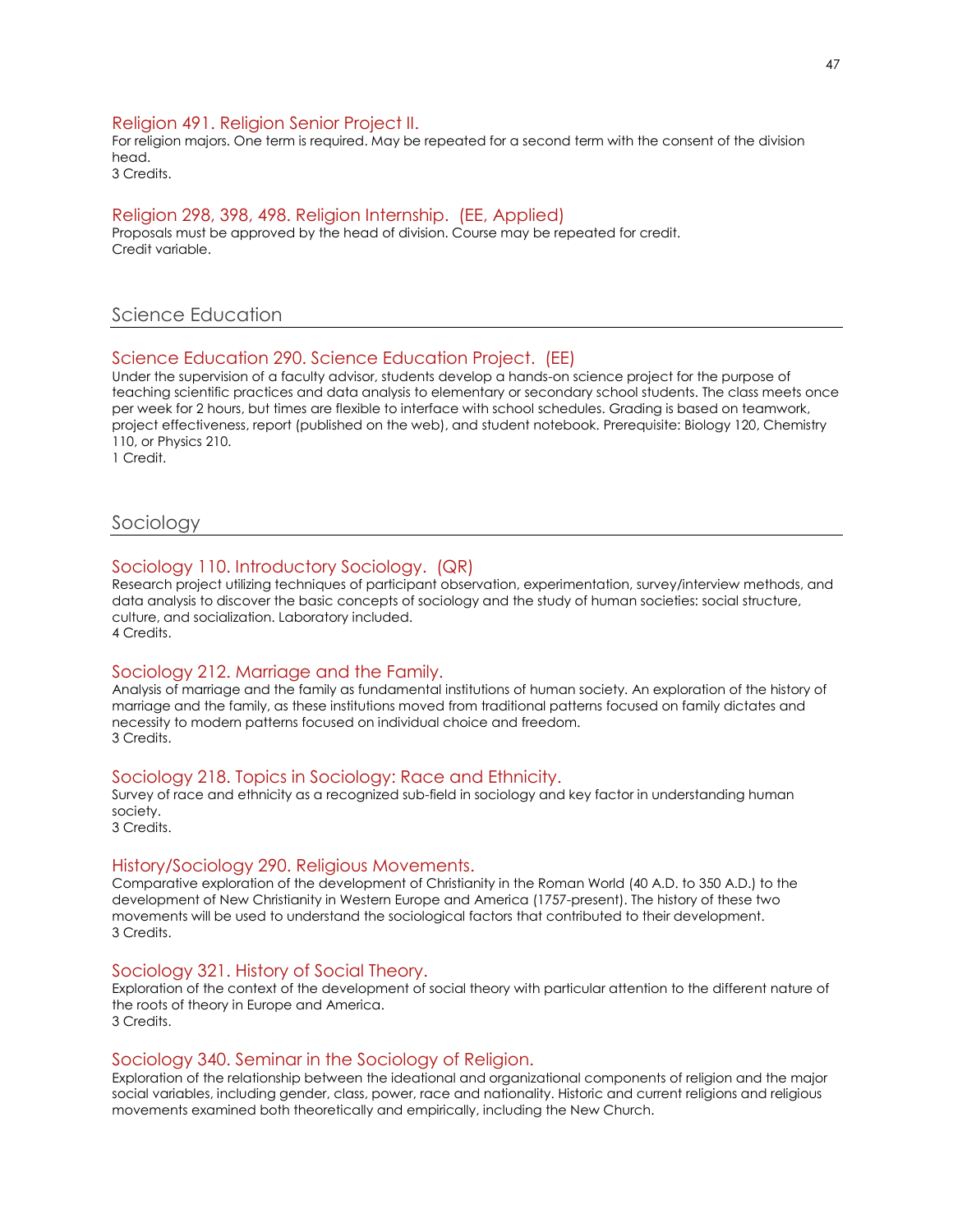3 Credits.

# <span id="page-47-0"></span>Spanish

#### Spanish 101: Introductory Spanish I

Introduction to the Spanish language for students without previous experience. Emphasis is placed on communication and the foundations of Spanish grammar. Spanish is the language of instruction. 3 Credits.

#### Spanish 102: Introductory Spanish II

Continuing introduction to the Spanish language. Prerequisite: Spanish 101 or equivalent as determined by placement test. Spanish is the language of instruction. 3 Credits.

#### Spanish 201: Intermediate Spanish I

Intermediate Spanish is designed to build upon a student's prior Spanish education. The course concentrates on four skills areas: listening, speaking, reading and writing, and is augmented by a wide array of cultural readings and film selections. The grammatical focus is the use of the preterite and imperfect verb tenses. Prerequisite: Spanish 102 or equivalent as determined by placement test. Spanish is the language of instruction. 3 Credits.

#### Spanish 202: Intermediate Spanish II

Continuing intermediate Spanish. This course focuses on the use of the subjunctive and advanced past verb tenses. Prerequisite: Spanish 201 or equivalent as determined by placement test. Spanish is the language of instruction.

3 Credits.

#### Spanish 203. Intermediate Spanish III.

Builds an awareness of our Latin American neighbors by viewing selected aspects of their culture and current developments, with accompanying readings, discussions, and writing activities for the advanced intermediate. Films and guest speakers. Prerequisite: Spanish 202. 3 Credits.

<span id="page-47-1"></span>**Theater** 

#### Theater 110. Introduction to Performance Arts.

Study and practice of elementary acting, movement, and voice skills. Students examine verbal and nonverbal communication in solo and group performance, along with scene and script analysis. Improvisation and work on studied pieces, leading to a final performance. Study of the history and philosophy of performance styles from the ancient Greeks to the Elizabethans and modern theorists (Stanislavski, Artaud, Brecht, et. al.). 3 Credits.

#### Theater 120. Set Design and Production. (EE)

Hands-on introduction to scene design and production. Overview of the elements of scene design with emphasis on the process of designing a set. Research, sketching, drafting, model building, color application, and actual set construction within a budget. Students required to understand and use all of the equipment in the theater as it pertains to the design and will work with the play's director using the Mitchell Performing Arts Center as the classroom and will participate as a member of the run-crew for the winter Bryn Athyn College production. Final project involves the construction of the actual set. Course may be repeated once for credit. Credit variable.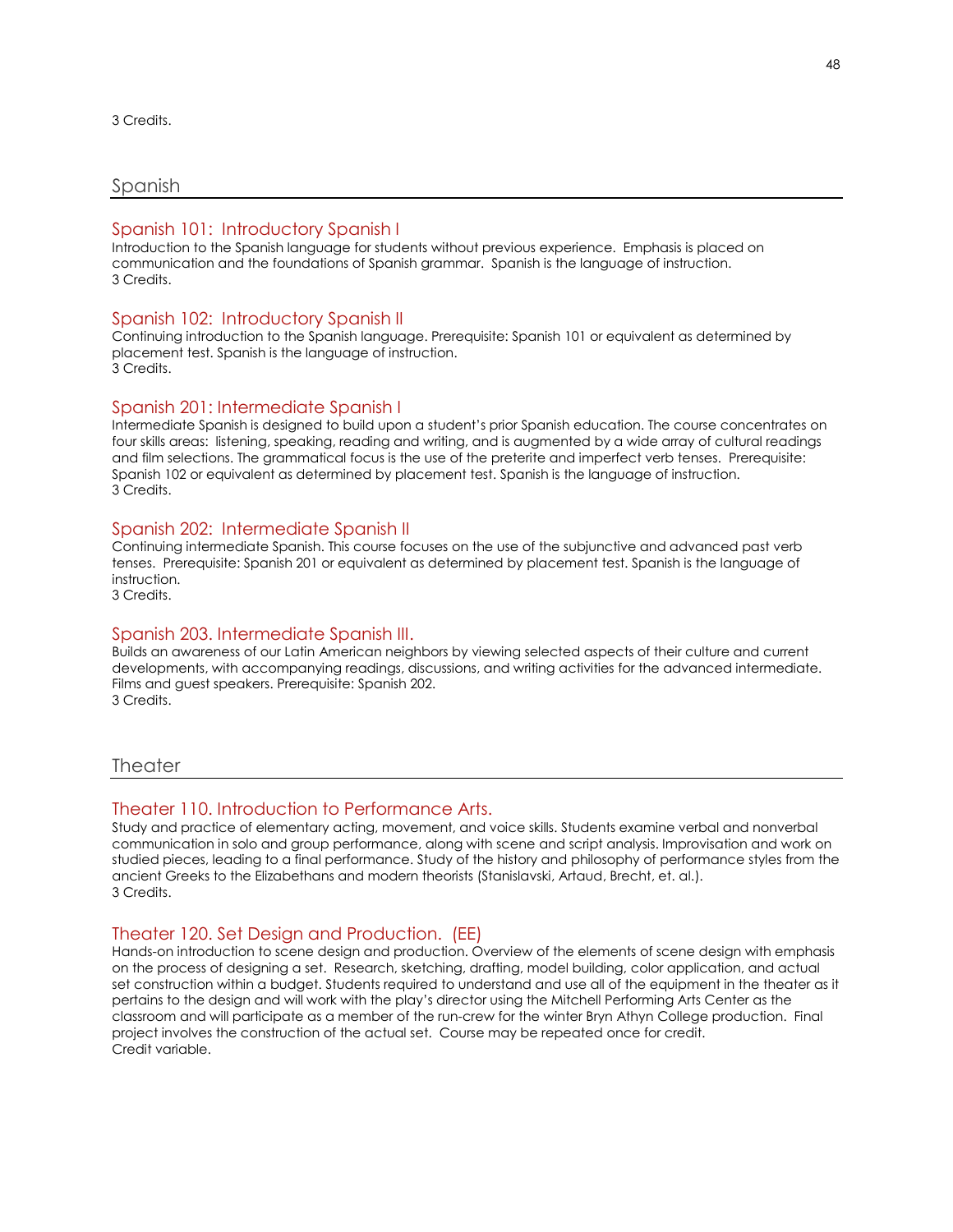# Theater 130. Set Design and Production. (EE)

Continuation of Theater 120: building and dressing the set from the designer drawings and elevations created in the fall. Finalizing of the design, including color elevations and prop design. Students required to understand and use all of the equipment in the theater as it pertains to the design and will work with the play's director using the Mitchell Performing Arts Center as the classroom and will participate as a member of the run-crew for the winter Bryn Athyn College production. Final project involves the construction of the actual set. Course may be repeated once for credit.

Credit variable.

# Theater 150. Dramatic Performance. (EEC)

Students involved in the casts or technical aspects of certain dramatic productions may sign up for this course. Exposure to a variety of acting techniques, including the specialized work needed for productions that might range from Shakespeare's plays, to foreign plays in translation, to musicals. Script analysis, oral interpretation of character, performance movement, dance, and vocal techniques. Variable credit based on the student's involvement. 5-12 hours weekly in rehearsals/classes leading to a finished production. Course may be repeated once for credit.

1-3 Credits.

# Theater 210. Original Performance: Theater as Spiritual Practice.

Builds on fundamental acting skills of Theater 110. Examines archetypal patterns found worldwide in myths, stories, plays and sacred ritual. Students explore archetypes in their own lives by writing, acting in, and producing original plays. Prerequisite: Theater 110, Theater 120, or permission of instructor. 3 Credits.

#### Theater 220. Set Design II. (EE)

Further practice in scene design and production including a more nuanced study of the elements of design with emphasis on the process of designing and making a scale model. Work with the play's director using the Mitchell Performing Arts Center as the classroom and participation as a member of the run-crew for the winter Bryn Athyn College production. Final project involves the construction of the actual set. Prerequisite: Thea120. 3 Credits.

# <span id="page-48-0"></span>Writing

# Writing 100. Academic Writing.

Development of academic writing skills in preparation for Writing 101. Intensive grammar, spelling, and punctuation instruction and practice, in conjunction with an introduction to the structure and process of academic writing. Required only for provisionally admitted freshman before advancement to Writing 101. 3 Credits.

# Writing 101. Expository Writing. (W, IL)

Development of informative, critical, and persuasive writing. Emphases on grammatical control, precision of language, consideration of audience, rhetorical strategies, revision, information literacy, and articulation, development, and support of thesis. Three to five formal essays total, including substantial revision. Individual conferences with instructor to discuss student's writing. Required of first year students. Non-native speakers of English take Writing 101 sophomore year. Successful completion of the IL components of Wr 101 and Wr 202 fulfills one of the Core IL requirements.

3 Credits.

# Writing 202. Writing About Literature. (W, IL)

Analytic study of literary genres—drama, short fiction, and poetry—with emphases on writing and research. Assumes basic skills in writing and information literacy covered in Writing 101. Three papers, including substantial revision. One longer paper and its research process require locating, evaluating, and incorporating multiple secondary sources. Individual conferences with instructor to discuss student's writing. Required of sophomores. Prerequisite: Writing 101. Successful completion of the IL components of Wr 101 and Wr 202 fulfills one of the Core IL requirements.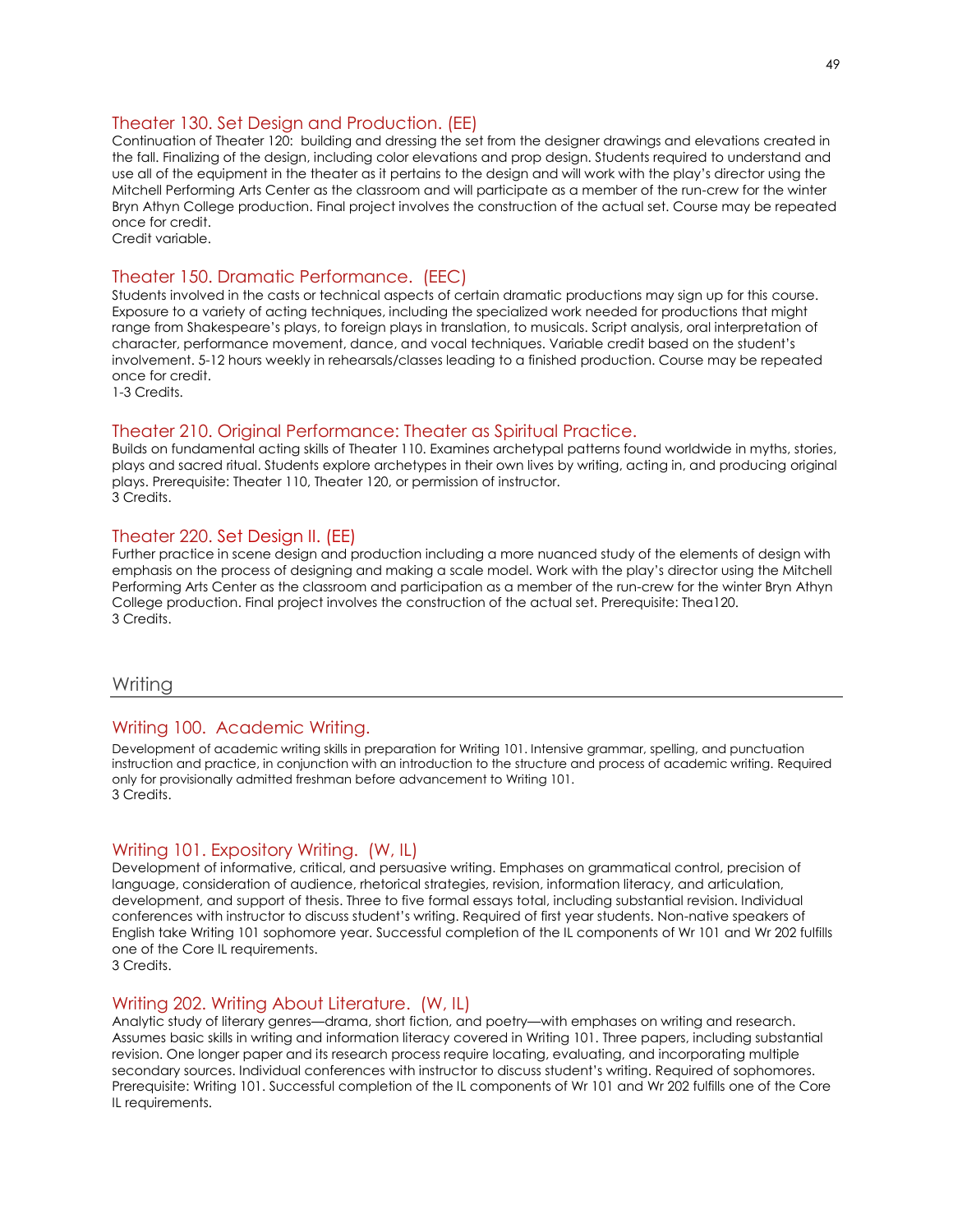3 Credits

#### Writing 211. Creative Writing. (W)

Workshop approach to various forms of creative writing. Individual conferences in addition to class meetings. Class selection and publication of an anthology of student writing. Prerequisite: Grade of B or better in Writing 101, or permission of instructor. 3 Credits.

Writing 212: Creative Nonfiction Writing (W)

A study of contemporary creative nonfiction—the use of traditional literary devices to express factual content. This workshop-style course includes the creative memoir, the humorous anecdote, artistic biography, and the personal interview. We will also address imaginative text-messaging, effective emailing and the art of blogging. Students will read representative writers, critique each other's papers, and learn about the ethics of public discourse, especially in relation to the opportunities and challenges of the digital revolution and the World Wide Web. Prerequisite: Writing 101.

3 credits.

# Writing 213. Advanced Rhetoric and Composition. (W)

Intensive study of writing for students interested in developing rhetorical skills in composition. Attention both to concepts of classical rhetoric and to issues arising in the context of contemporary cultural environments and communications practices.

3 Credits.

# Business/Writing 220. Business Communications. (W)

Business Communications is a workplace-oriented course designed to help students develop and refine the written and oral skills necessary to communicate effectively in professional settings. Students will review the purpose and style of business writing and complete a variety of focused writing exercises based on actual work settings and scenarios. Students will also plan, compose and analyze letters, memoranda and electronic messages; prepare and present brief oral presentations, collaborate with others and revise business communication.

3 Credits.

# Writing 311. Advanced Creative Writing Workshop. (W)

Workshop for in-depth study of the craft of writing. Students will concentrate on one genre (poetry, fiction, or drama) and produce a polished portfolio of their work. Workshop sessions provide opportunity for rigorous and supportive feedback on works in progress with the goal of helping class members produce their best writing. Prerequisite: Writing 211 or 213.

3 Credits.

# <span id="page-49-0"></span>Graduate Courses

<span id="page-49-1"></span>Master of Arts in Religious Studies Courses

<span id="page-49-2"></span>Core Courses

#### Church History 585. Modern Church History 1750 to the Present.

A study of the Christian Church in the wake of the Last Judgment, covering the modern and postmodern eras, examining theological and institutional trends of churches in response to the development of science and philosophy in the light of the increase of freedom of thought and action in Western culture. Guiding questions for the course ask, "How has the Last Judgment affected the continued development of the Christian Church?", and, "Can the Christian Church remain relevant in the trajectory of the modern era?" 3 Credits. Lecture.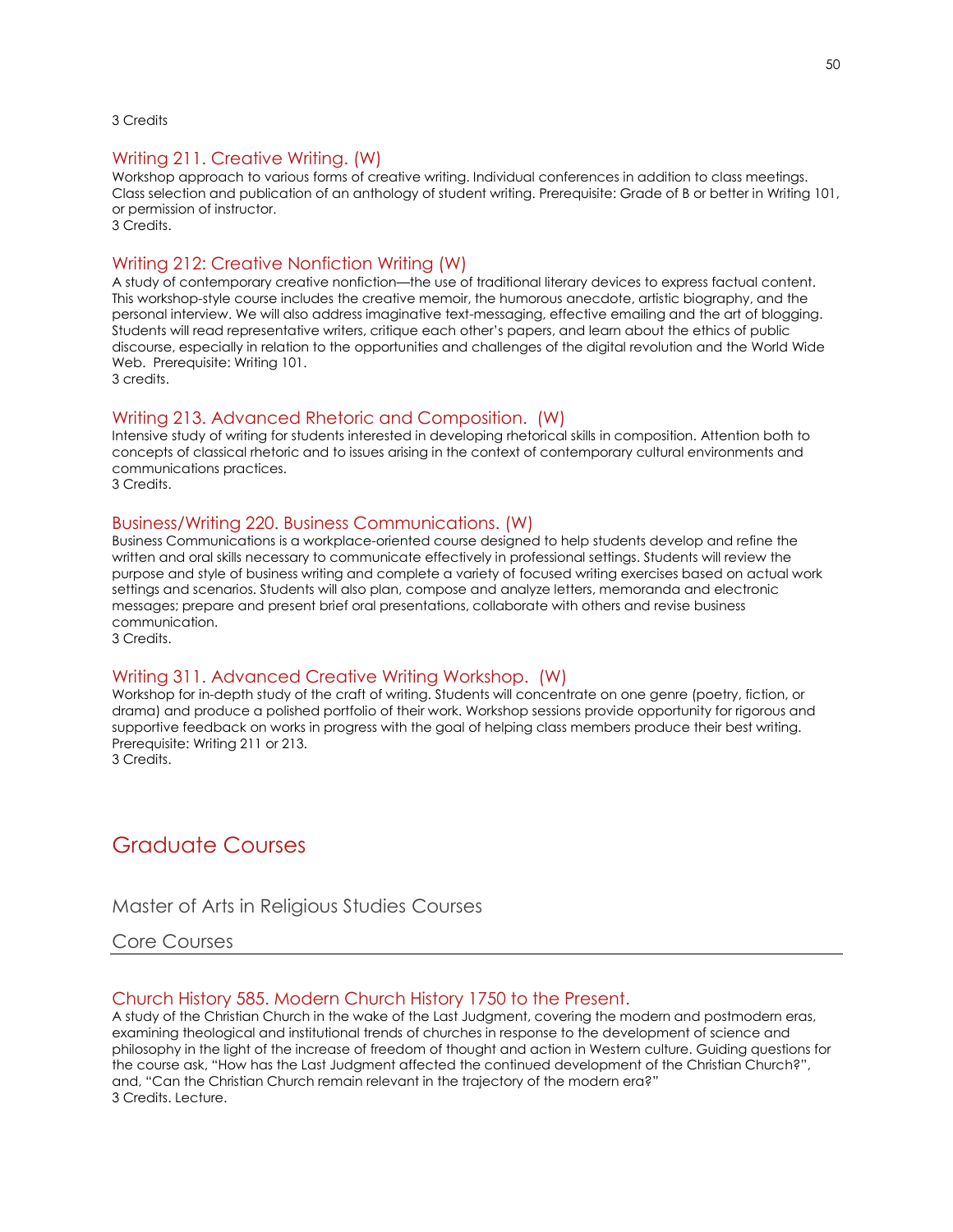# Religious Studies 510: Methodological Approaches to Religious Studies-An Introduction.

This course is an introduction to three research methods that are of value in investigating topics in religious studies. The three are: scriptural hermeneutics, historical methods, and sociological methods. 3 Credits.

#### Religious Studies 550: Swedenborg's Life and Times.

Exploration of the Swedish context of Swedenborg's intellectual and spiritual development, his call, and his revelatory works. Examines the geography, history, culture, and society of Sweden and the Baltic world in the eighteenth century.

3 Credits.

# Theology 514: Doctrine of the Lord.

The essential nature of the Divine, the incarnation and glorification, the Lord's temptations and presence with the human race through the Divine Human. 3 Credits.

#### Theology 518: Doctrine of the Word.

The nature of inspiration and revelation, including the structure and interrelationship of the Old Testament, New Testament and the Writings, and the role of the literal and spiritual sense. 3 Credits.

<span id="page-50-0"></span>English

#### English 510: Chaucer and Medieval English Literature.

Study of Chaucer as the major literary figure and influence from medieval English literature. Chaucer and his major works against the background of Anglo-Saxon and Norman culture and against fourteenth-century literary and religious movements as presented in such works as: Sir Gawain and the Green Knight, The Wyclif Bible, and The Book of Marjory Kempe.

3 Credits.

<span id="page-50-1"></span>**History** 

#### History 515: Seminar on the Age of Enlightenment.

Exploration of the leading intellectual, socio-cultural, and political developments in Europe between the end of the Wars of Religion and the French Revolution (1648 and 1789). Focus on the rise of the modern. 3 Credits.

# History 530: Twentieth Century American History Seminar.

Selected topics affecting twentieth-century American society. Potential topics include foreign policy; economic, social, and political change; and wars of the 20th century. 3 Credits.

#### <span id="page-50-2"></span>Philosophy

#### Philosophy 510. Topics in Contemporary Philosophy I.

Exploration of themes and problems in contemporary philosophy. Readings from analytic, continental, postmodern, or neo-pragmatist philosophers in areas such as the philosophy of ethics, politics, language, mind, law, science, religion, or other sub-fields. Strongly recommended: Philosophy 101. Prerequisite: Philosophy 102. 3 Credits.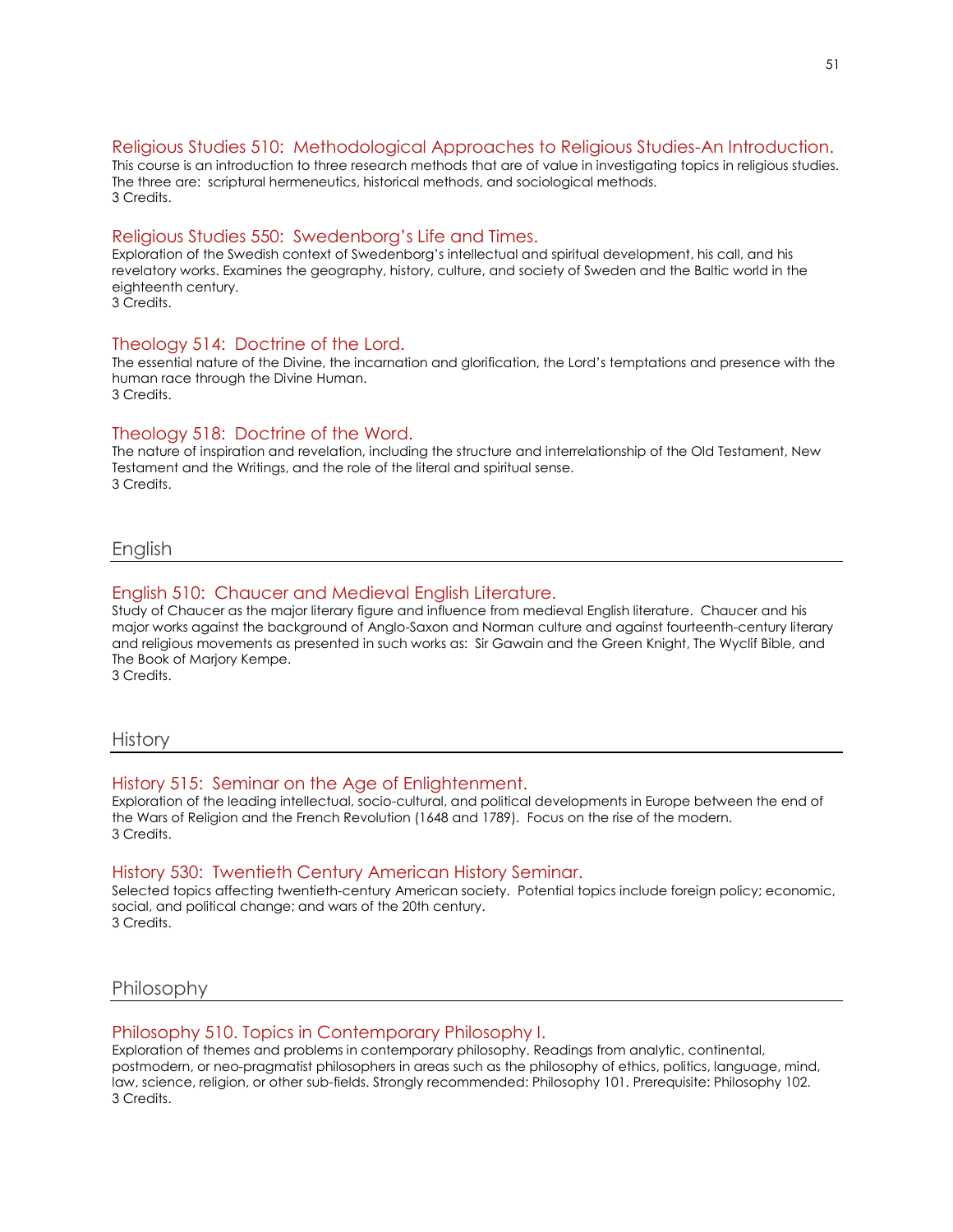# Philosophy 511: Topics in Contemporary Philosophy II.

Complement to Philosophy 510, but may be taken independently. Topics and emphases change periodically. 3 Credits.

# Philosophy 521. Swedenborg's Philosophy.

Swedenborg's thought upward from the human body in his "search for the soul." Main text taken from the sections on Series and Degrees and The Human Soul in The Economy of the Animal Kingdom, terminating in applications in The Rational Psychology.

3 Credits.

# <span id="page-51-0"></span>Psychology

# Psychology 501: Counseling and Clinical Psychology.

Examination of psychological theories that inform the skills of counselors and clinical psychologists in various professional settings. Topics include psychological theories, the roles of the counselor, listening skills, case conceptualization, treatment methods and intervention strategies. Consideration of what it means to be a New Church therapist. Students participating in the optional lab will receive the fourth credit. 3 Credits/4 Credits with optional lab.

#### Educational Psychology 540: Education Psychology.

Study of secular psychology as it is applied to children and adolescents in the classroom setting. Major areas of study include classroom management, learning, and motivation. New Church doctrines include innocence, charity, development of the rational mind, and conscience. 3 Credits.

#### Psychology 541: Human Development: Adult Altruism.

Exploration of historical and contemporary psychological theories about moral development, character strengths, altruism, optimism, flourishing, flow, generosity and spiritual maturity. Major emphasis on the states of adults over 18 years of age. Examination of New Church doctrinal principles regarding adult human development: regeneration, opening of the rational mind, developing a new will, acquiring wisdom, and leading a life of useful service to the neighbor.

3 Credits.

# <span id="page-51-1"></span>Sociology

# Sociology 540: Seminar in the Sociology of Religion.

Exploration of the relationship between the ideational and organizational components of religion and the major social variables, including gender, class, power, race and nationality. Historic and current religions and religious movements examined both theoretically and empirically, including the New Church. 3 Credits.

# <span id="page-51-2"></span>**Theology**

#### Theology 505: Universal Doctrines of the New Church I.

Systematic survey of the universal theology of the New Church: God the Creator, the Lord the Redeemer, the Holy Spirit, the Holy Scripture and Ten Commandments, and Faith. Text: True Christian Religion. 3 Credits.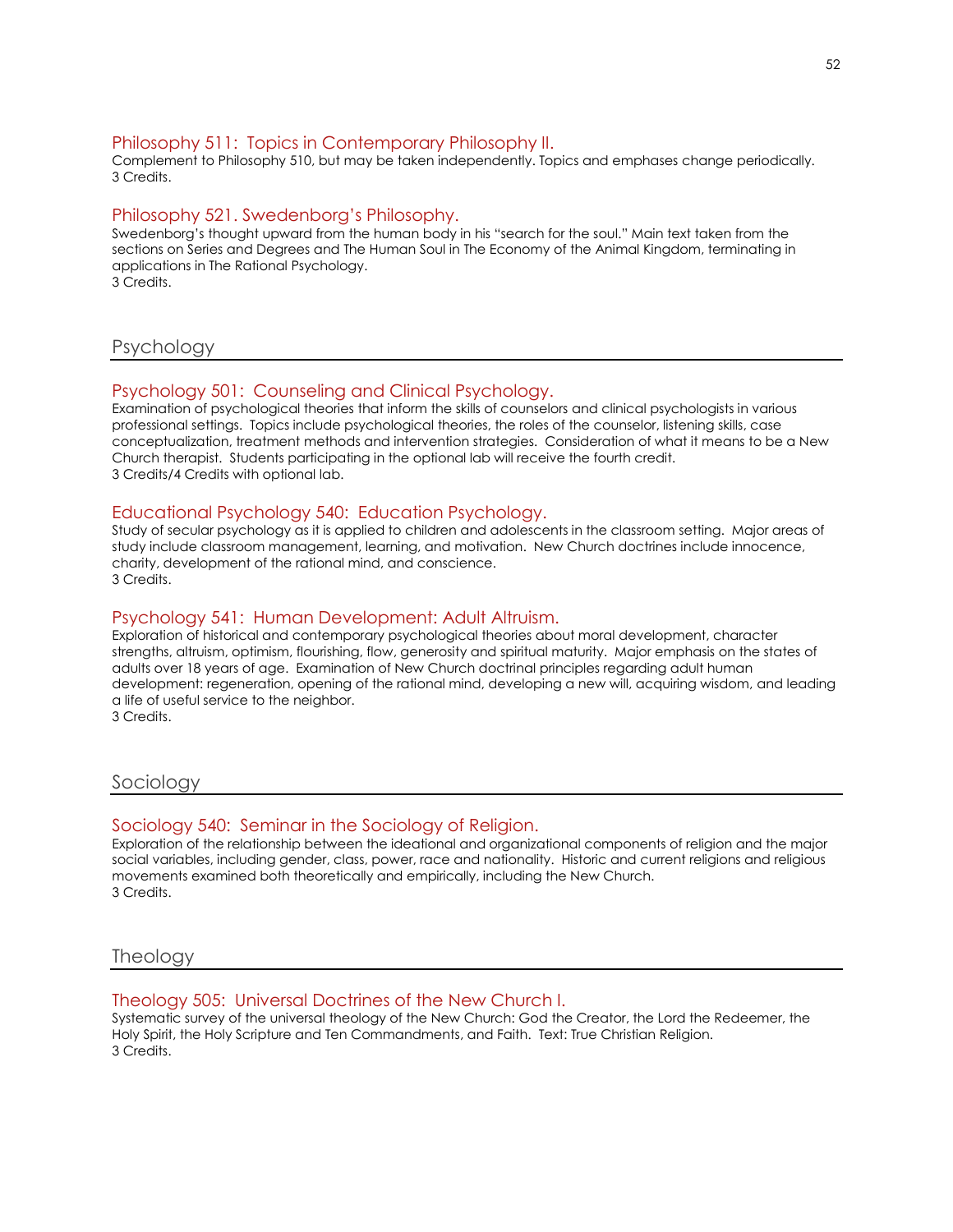# Theology 506: Universal Doctrines of the New Church II.

Continuation of Religion 505. Faith. Charity. Free will. Repentance. Reformation and regeneration. Imputation. Baptism and the Holy Supper. The Second Advent. The New Church. Text: True Christian Religion. 3 Credits.

#### Theology 515: The Spiritual World.

The nature, structure, life and phenomena of the spiritual world. Consideration of the philosophical implications of the creation of that world and consideration of other beliefs about heaven and hell. 3 Credits.

#### Theology 520: Regeneration.

Overview of the states of regeneration, covering heredity evil, remains, repentance, temptations, conscience, forgiveness, and charity.

3 Credits.

#### Theology 524: Conjugial Love.

The essential spiritual nature of marriage, preparation for it, its progressive states and challenges, and various disorders which are destructive of marriage. 3 Credits.

#### Theology 526: The Human Mind.

The nature and degrees of the adult human mind as a vessel receptive of the Divine. 3 Credits.

# Theology 527: Old Testament Themes.

A topical approach to the Old Testament considering major doctrinal themes in the letter of different books of the Old Testament, different styles within these books, the context of this revelation, and historical issues related to the Old Testament texts.

3 Credits.

# Theology 528: New Testament Themes.

The characters of the Four Gospels, their inspiration, differences, major themes present in the individual Gospels and in the overall dispensation. (The Apocalypse will not be left out of this discussion, but is covered in greater detail in Theology 668.) There will be some attention to historical context, including a look at the Acts and Epistles. 3 Credits.

# Theology 530: The Gospels.

A look at the character of the Four Gospels as a revelation distinct from the Old Testament and Heavenly Doctrine given through Swedenborg. We will look at the qualities of each Gospel and consider what each contributes to the spiritual meaning of the Word. There will be some attention to historical context, including a look at the Acts and Epistles.

# 3 Credits.

#### Theology 540: The Last Judgment, the Second Coming, and the New Church.

Consummation of the first Christian Church. The process of the Last Judgment. The Second Coming and its relation to the Doctrines of the New Church. The New Church and True Christianity. 3 Credits.

#### Theology 570: Studies in the Arcana Coelestia.

Introduction to the celestial, spiritual and spiritual-historical meanings of the Word. The ancient churches. The representation of Abraham, Isaac, and Jacob. The Exodus. This course aims for a general knowledge of the first published works of the Doctrines of the New Church, and includes selected readings of approximately 500 pages. 3 Credits.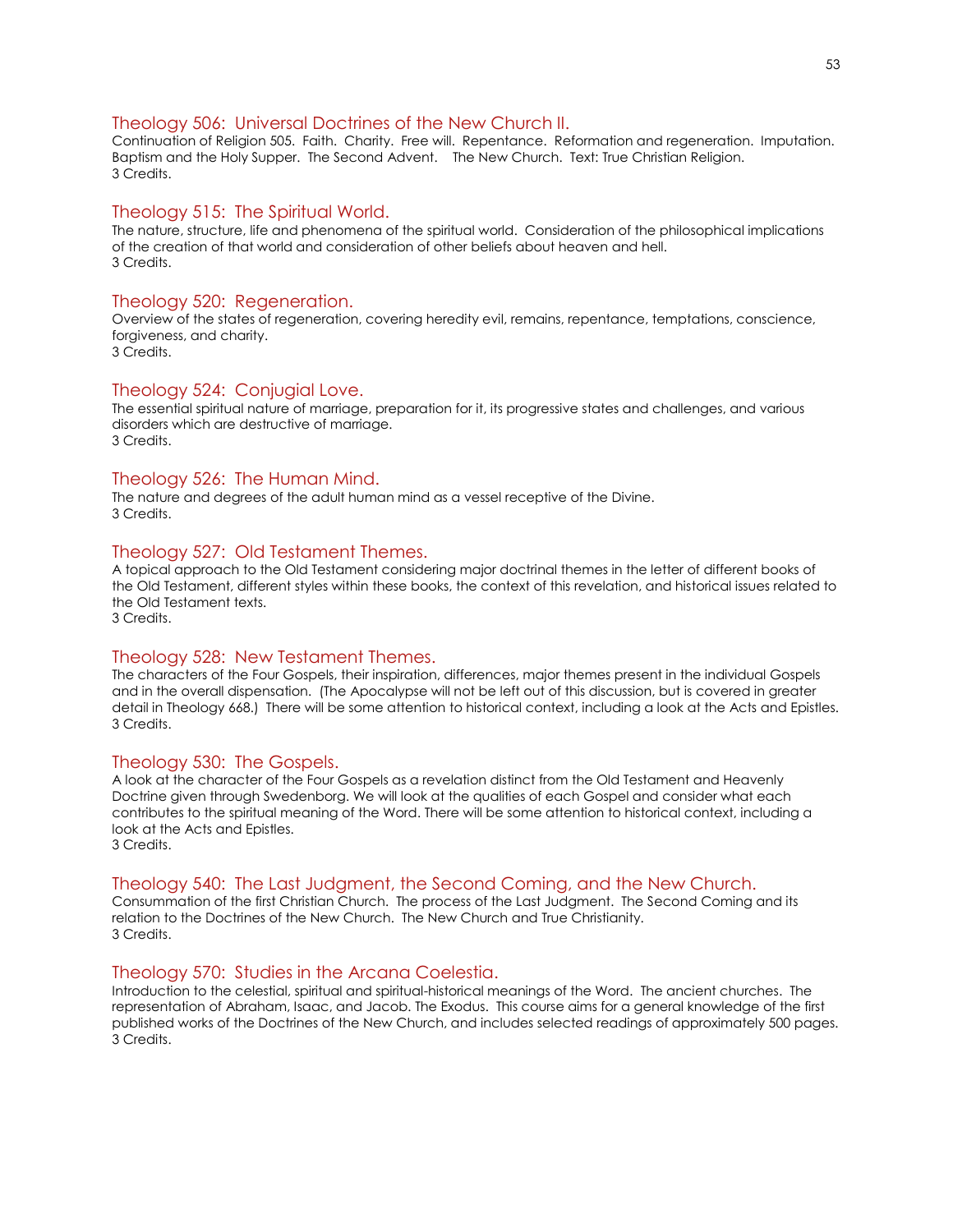# Theology 580: History of New Church Doctrine.

Seminar in the development of doctrinal thought in the history of the New Church. Considerations of various and divergent interpretations. The evolution of ideas and their impact on the Church. Reflection on the intellectual heritage of the Church from an historical perspective. Extensive research in New Church collateral literature. 3 Credits.

# Theology 599: Independent Study.

An opportunity to explore subject matter which is not covered in the curriculum. Based on approval and availability of faculty.

3 Credits.

# <span id="page-53-0"></span>Master of Divinity Courses

The administration will make every effort to offer the courses listed in this catalog but reserves the right to cancel courses if necessary.

# <span id="page-53-1"></span>Church History

# Church History 682. History of the Most Ancient, Ancient, and Israelitish Churches.

A study of the doctrinal teachings concerning the pre-Advent churches; their rise and fall, with emphasis on the human states of reception and the operations of the Lord in reference to those states in each of the churches. Their sequence is examined in such a way as to illustrate spiritual fullness, despite the recurrent introduction of evil into those churches by men. Special emphasis is laid upon the subject of correspondences and representatives, and their central significance in every church. Seminar. 3 Credits.

# Church History 684. The Christian Church: Rise and Fall.

Growth of the Christian Church from its primitive beginnings through its decline, the Reformation through modern developments. Emphasis is on the history of the various teachings of the Lord, and how these both reflected the times they were devised in, and how they have impacted the development of the Church. Seminar. 3 Credits.

# Church History 686. Swedenborg's Life and Call.

A brief survey of Swedenborg's life and preparation to receive the new revelation. A more detailed examination of his transition period (1743-1748). The writing and publication of Swedenborg's theological Writings and public response during his life. Seminar. 3 Credits.

# Church History 687. New Church History.

Chronological and topical study of the rise and early development of the New Church in Europe and North America. The rise of the Academy movement and the development of the General Church of the New Jerusalem. Consideration of selected issues in modern church history. Emphasis on the history of doctrine. Seminar.

4 Credits.

# <span id="page-53-2"></span>**Homiletics**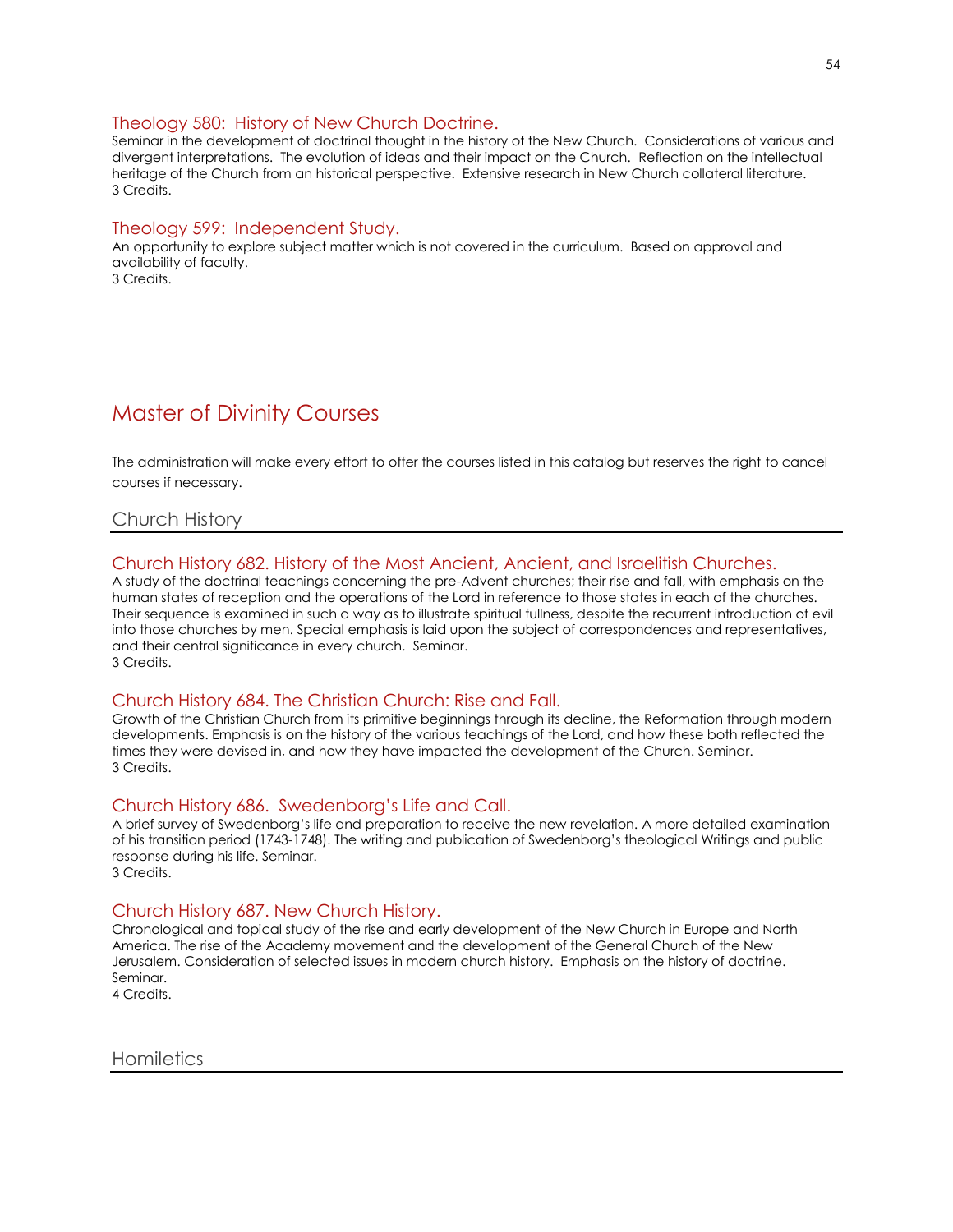#### Homiletics 911. Principles of Exposition.

Study of the letter of the Word in reference to the doctrine of genuine truth, the science of correspondences, and the spiritual sense of the Word. Study of the principles of exposition in application to selected texts in the letter of the Word.

Seminar. 3 Credits.

# Homiletics 921: Sermons from Old Testament Texts**.**

Theory and practice of sermon writing. Sermons will be from various styles in the Old Testament: from a made-up historical story, from an actual historical story, from a psalm. Workshop. 3 Credits.

# Homiletics 922. Doctrinal Classes and Children's Talks.

Preparation of doctrinal classes. Preparation and presentation of children's talks. Workshop. 1 Credit.

#### Homiletics 923: Sermons from the Prophets and New Testament Texts.

Theory and practice of sermon writing. Sermons will be from the Prophetical style of the Old Testament, and from various styles in the New Testament. Workshop.

3 Credits.

# Homiletics 932. Sermons: A Variety of Topics and Focus.

Writing general purpose and festival sermons. Emphasis is upon organization of material for ease of presentation. Workshop.

3 Credits.

# Homiletics 933. Sermons for Traditional and Contemporary Services and Memorial Addresses.

This term of homiletics will provide the background for writing memorial services including dealing with challenging issues in the life of the deceased or surviving family as well as further development of sermon writing as well as a consideration of the differences between sermons for traditional and contemporary settings. Workshop.

3 Credits.

# <span id="page-54-0"></span>Pastoral Theology

# Pastoral Theology 841-842. Doctrine of the Priesthood and Principles of Church Government.

An analysis of the doctrine concerning the two interrelated uses of the priesthood, teaching and learning. External and internal evangelization. Leading by means of representatives in worship. Government by influx as in the heavens, and by afflux as in the hells. How these two are applied to the government of the church. Two-term Workshop.

1 Credit.

# Theology 844. Introduction to Pastoral Counseling I. Seminar.

An examination of the basic principles of counseling for individuals, including three facilitative conditions, three action conditions, and the micro boundaries inherent in all communication. Basic listening and responding skills are practiced in small groups and in role plays. Special emphasis is placed on recognizing problems that need to be referred to other professionals, when to make such referrals, and to whom these referrals should be made. Teachings from the Heavenly Doctrines are included that support the counseling process. Text: On Becoming a Counselor by Kennedy and Charles.

3 Credits.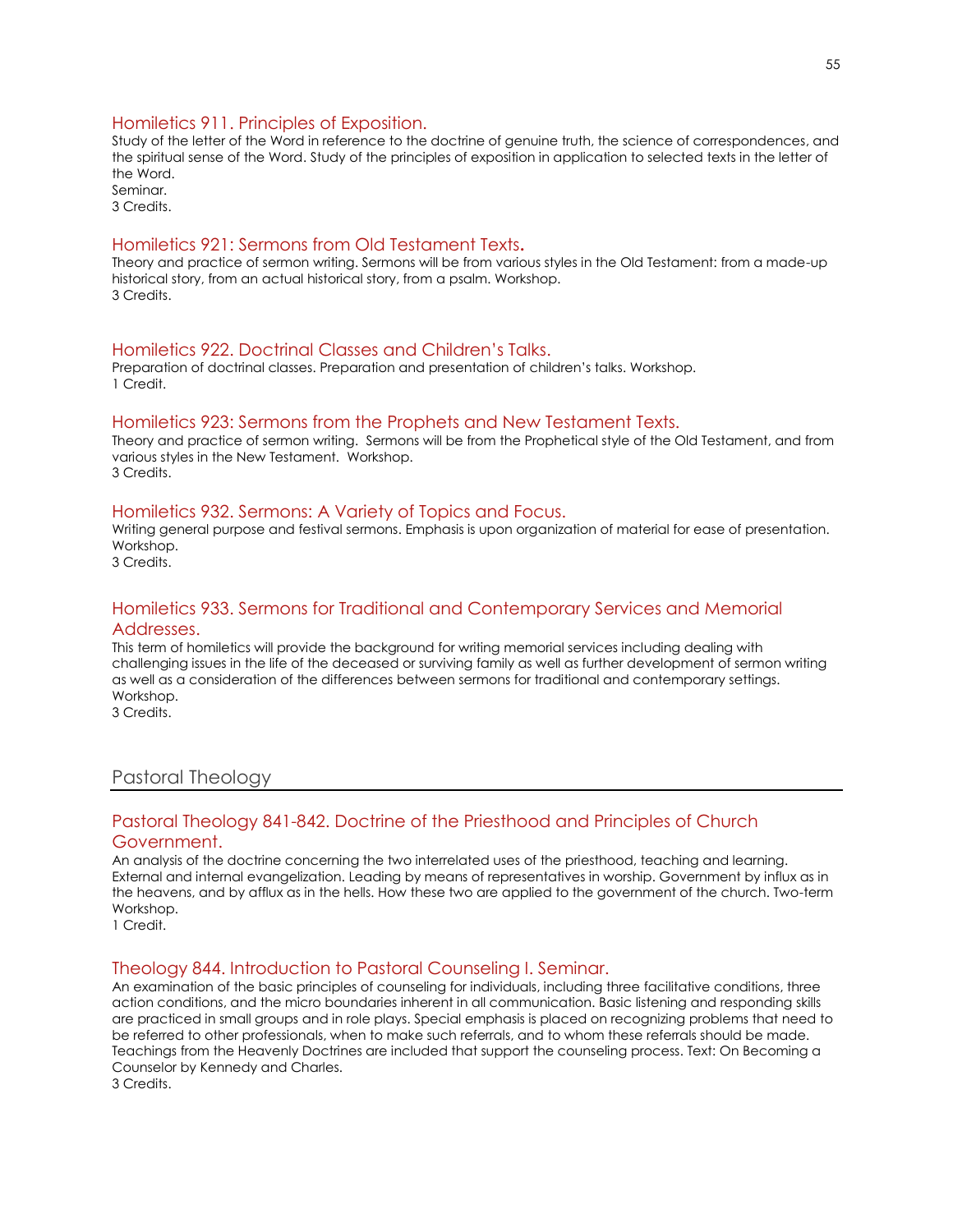# Pastoral Theology 845. Introduction to Pastoral Counseling II. Seminar.

An examination of the basic principles of counseling for couples and families including the concepts of homeostasis, fusion, triangles, boundaries, and differentiation of a self. Basic listening and attending skills are practiced in small groups and role plays looking to applications in couples counseling. A seven session format for couples counseling using the Imago model is presented and skills for implementing the program are practiced. Text: Short Term Couples Therapy the Imago Model in Action by Wade Luquet. 3 Credits.

#### Pastoral Theology 848. Priestly Duties.

Pastoral responsibilities. A broad review of the practical responsibilities of a General Church of the New Jerusalem pastor.

Workshop. 1 Credit.

#### Pastoral Theology 851. Liturgics: Doctrinal Foundations.

Introductory course exploring the doctrinal underpinnings of traditional and contemporary General Church of the New Jerusalem (GCNJ) ritual. The focus is on how and why the GCNJ office came into being, exploring the development of liturgical practice in the New Church from its earliest days to the present. Focus of study will be in the issues of external and internal worship, the role of ritual in worship, the house or place of worship with its symbolism. Workshop.

1 Credit.

# Pastoral Theology 852. Liturgics: Orders of Services for Worship.

A practical course on constructing an order of service, examining the place and use of music, singing, the letter of the Word, prayer, lessons, the children's talk, sermon and benediction. There will be a major emphasis on developing a familiarity with the liturgy and practice of leading worship according to the standard General Offices, as well as contemporary, informal and home settings. The aim of this course is to prepare students to be able to comfortably lead a service in a variety of settings before their Candidate experience requires them to do so.

Workshop. 1 Credit.

# Pastoral Theology 853. Liturgics: Rites and Sacraments.

Conclusion of liturgical studies. A review of the doctrines associated with liturgics with additional study of the doctrines around the sacraments and rites of the New Church and their incorporation into services, or as freestanding services. Examination of variations from the General Offices in liturgical practice, to accommodate the tastes of New Church members while maintaining the integrity of doctrinal understanding of liturgics. Design of orders of service and practice are a central part of this workshop. Workshop.

1 Credit.

# Pastoral Theology 860. Conflict Resolution.

Examination of methods of resolving conflicts in a variety of settings. Communication skills based on New Church doctrines (angels settling disputes), and best practices in human resource management and organizational psychology. Each of the specific communication skills will be analyzed in terms of the levels of effectiveness: Excellent, Good, Sub-par (too passive) and Destructive (too aggressive). Conflict resolution include methods such as agreeing to disagree, presenting the tough issue, discovering other viewpoints, remaining firm but friendly, and repairing the damage. Students will practice until they demonstrate competence at the level of Excellence. Attention given to basic mediation training skills as needed by pastors. Seminar. 3 Credits.

# Practical Theology 862. Group Dynamics.

Analysis of human behavior in group settings that pastors experience: boards, spiritual growth groups, committees and congregations. Synthesis of concepts from New Church doctrine (leaders, useful communities, charity) and secular social psychology about individuals in group settings. The typical dynamics during the stages of group formation: forming, norming, storming, conforming and performing of groups. Various patterns of leadership and the different effects they have on group behavior. Attention given to social loafing, group-think, cooperation,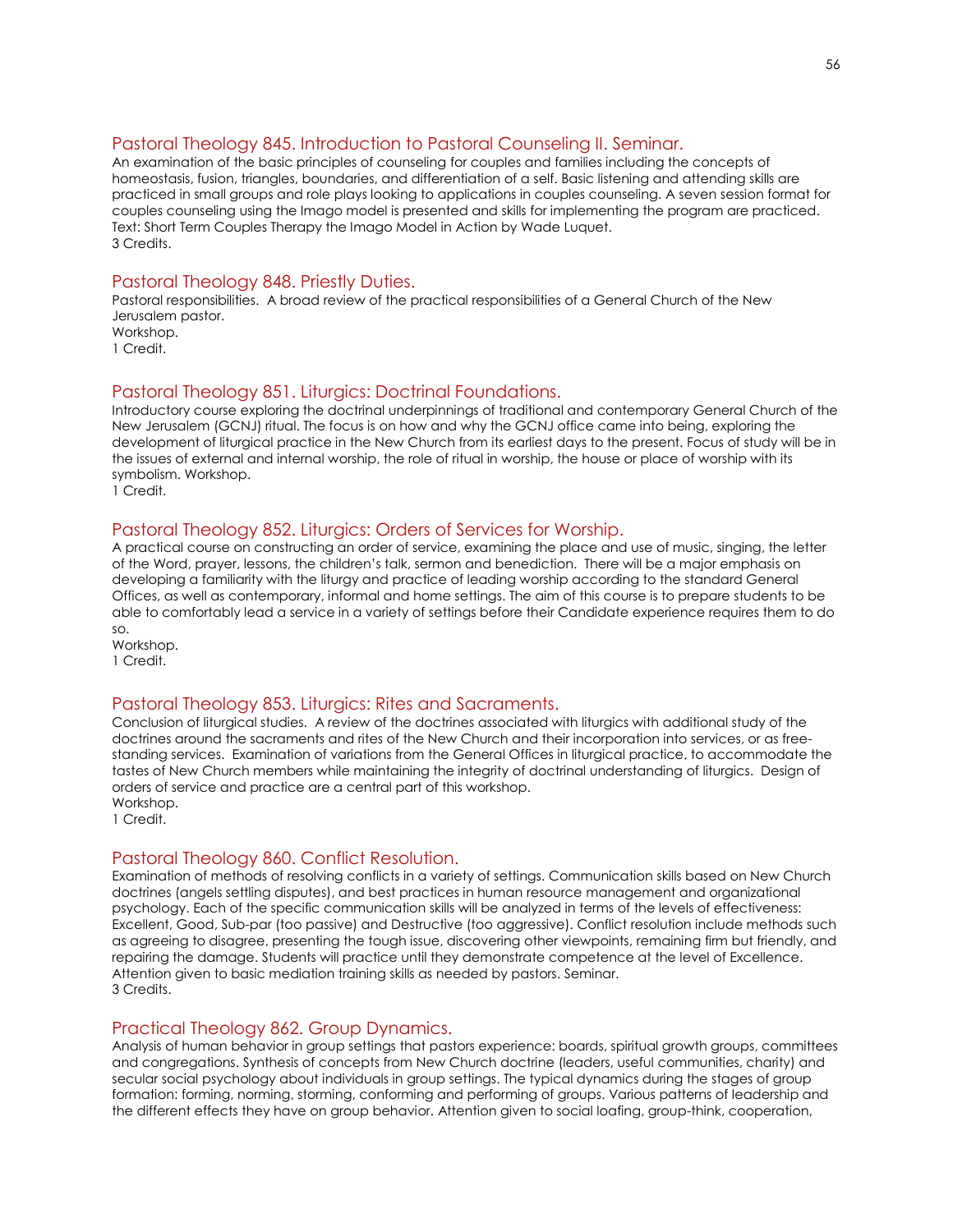competition, trust, polarization and deindividuation. Students will practice until they demonstrate competence at the level of Excellence in leading groups effectively, during role plays. Seminar. 3 Credits.

# <span id="page-56-0"></span>Pastoral Workshops and Program

#### Business 864. Pastoral Business. Seminar.

The focus of this course will be an exploration of management and administrative activities, societal and legal obligations, budgeting and financial affairs, volunteer and employment issues, outreach and marketing functions, mission accountability, responsibilities to stakeholders, fund and friend raising, plus community relations from the perspective of a religious organization. In addition, the course will explore operational and long term planning along with the implementation of strategic initiatives to fulfill the organization's mission while improving efficiency and effectiveness.

3 Credits.

# Communication 716. Topics in Communication.

Communication is one of the most important activities we engage in as humans. It is how we connect with the Lord, each other, and our world. As a pastor, learning to communicate effectively is essential. This course will explore communication topics and their practical application. Topics will include the role of persuasion in communication, listening skills, and available communication tools for pastors. The course will also address leadership and how to lead through change. A significant portion of the course will deal with structuring an effective oral message.

3 Credits.

# Education 631. Institutional Design. Seminar.

Instructional Methods and Design for Religion is a seminar survey course on educational methods for theological school students. Students are encouraged to reflect on their own experiences in education, analyze best teaching practices in light of the Heavenly Doctrine and develop ways to apply what they have learned in a variety of settings. Students work cooperatively and individually to design effective religious instruction. When designing instruction emphasis is placed on aligning learning goals, instructional methods and assessment practices.

3 Credits.

#### Education 634. Institutional Design. Workshop.

Delivering and Managing Religious Instruction is a series of 10 workshop that focuses on supporting theological students while they apply in at least two setting the concepts they learned in Ed 631. Students are introduced to beginning level classroom management skills and asked to evaluate the skills in light of the Heavenly Doctrine. 1 Credit.

#### Experiential Learning. Workshop

First and Second year theological students are assigned to 3 hours/week to pre-professional roles in the community or a church organization. They assist pastors and lay leaders in serving people in specific uses, and connecting with all the people in these settings in excellent ways. Students are assessed on these nine "Connecting Skills" by on site supervisors: 1) Demonstrating interest in the other person, 2) Finding common ground, 3) Showing respect for the other person, 4) Assessing if there are any needs, 5) Offering services, if needed, 6) Sharing humor (appropriately), 7) Dealing with barriers, 8) Valuing differences, 9) Building trust. Students change settings at least three times a year so they learn through their various experiences how to apply theology to the practical side of being a pastor. 3 Credits.

#### Experiential Learning:

Theologs spend an average of three hours a week for 30 weeks a year, in their Service Learning Assignments. Usually there is a change in assignment every ten weeks. The assignments involve interacting with people as aides to ordained and non-ordained leaders in this community. All of the assignments give the theologs direct experience relating to people in settings that are similar to what they will encounter, once they themselves are ordained ministers. Students are assessed by onsite supervisors on nine connecting skills. They are rated as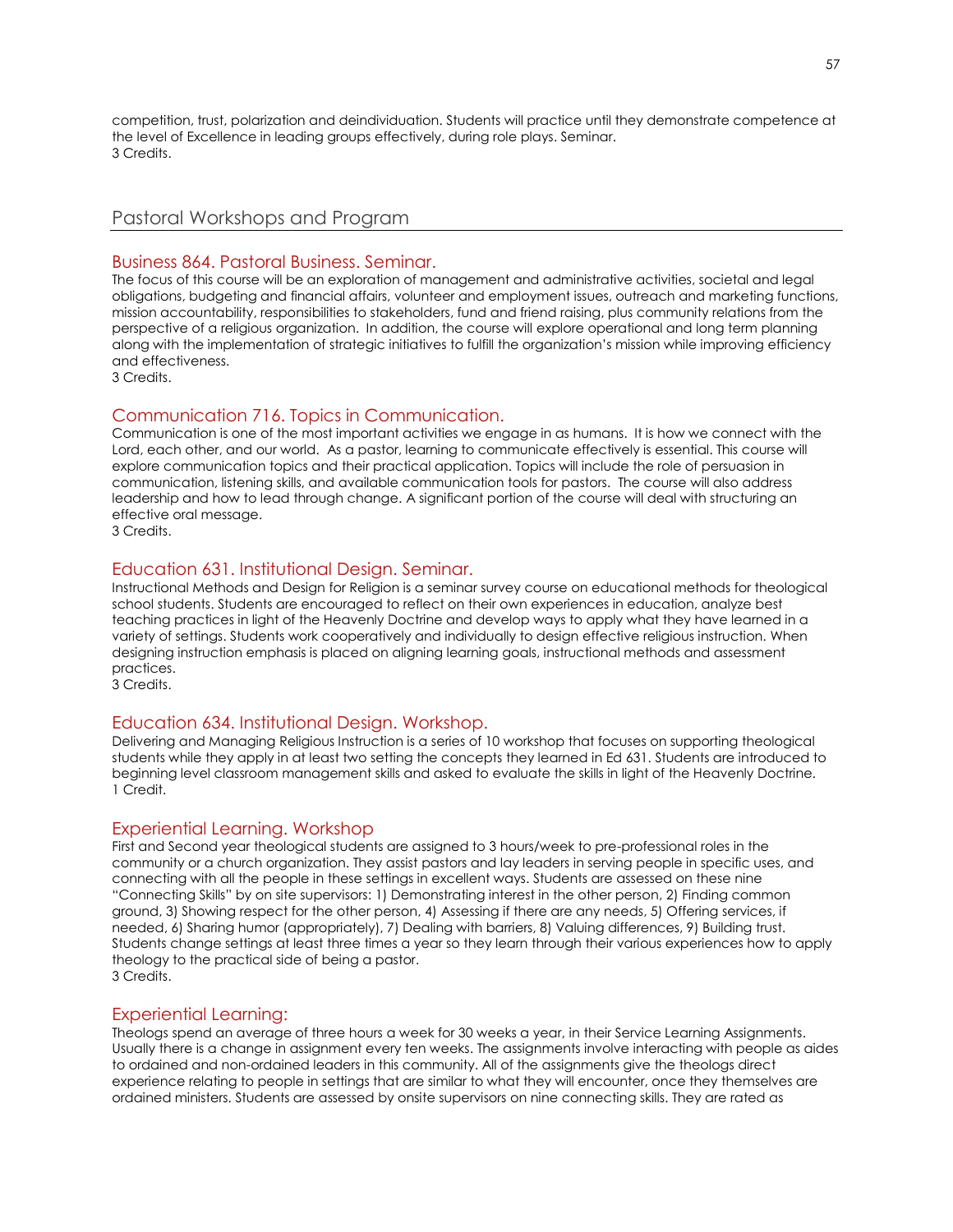demonstrating an Excellent, Good, Sub-par or Destructive level for each of the nine skills. Students meet as a group once a week for about an hour to receive coaching from a faculty member. Service Learning is usually part of the curriculum for first and second year theological students, for a total of 6 terms. Workshop.

1 Credit.

# Workshop 700. Convocation.

Weekly meeting for all students. Subject matter is widely varied from general discussions of any issues of interest to students to reports from students about their practicum. Many of the periods will be devoted to guest speakers addressing challenging human issues such as alcoholism, domestic abuse, special needs children, etc. No Credit.

#### Workshop 710. Pastoral Orientation.

Introduction to Theological School studies and the clergy's perspective on pastoral life. Tutorial with assignments such as pastoral visiting, Cathedral guiding, helping prepare worship services, etc. Workshop.

1 Credit.

# Workshop 720. Speech I: Public Speaking and Interpersonal Communication.

Introduction to communications theory: Self as communicator, communication process, perception in communication, and effective communication—qualities and barriers. Emphasis on applications to professional work of the priest. Workshop.

1 Credit.

# Workshop 724. Speech II: Concepts in Interpersonal Communication.

Introduction to oral interpretation of literature. Advanced interpersonal communication theory and skills development. Workshop.

1 Credit.

# Workshop 728. Speech III: Advanced Concepts in Public Speaking and Interpersonal Communication.

Advanced interpersonal communication theory, skills development, and practice. Workshop. 1 Credit.

# Workshop 738. Experience in Preaching.

When a student is made a candidate, usually in the spring of the next-to-last year of his studies; he preaches and gives classes, using approved material. Includes weekend assignments to nearby societies, circles, or groups. Workshop. No Credit.

# Workshop 750. Practicum.

Fall term of a student's final year is spent doing pastoral work in a New Church congregation. Required of candidates for the ministry. 10 Week Practicum. No Credit.

<span id="page-57-0"></span>**Theology** 

# Theology 601. Heavenly Doctrines as Systematic Theology.

An introductory course required of all Theological School students. Its purpose is to provide for the students the framework, the context, and the direction of the Theological School program. It introduces the students to the major doctrines presented in the theological Writings of Emanuel Swedenborg or Heavenly Doctrines along with their core teachings, to the relationship among the major doctrines, to fundamental terms in the Heavenly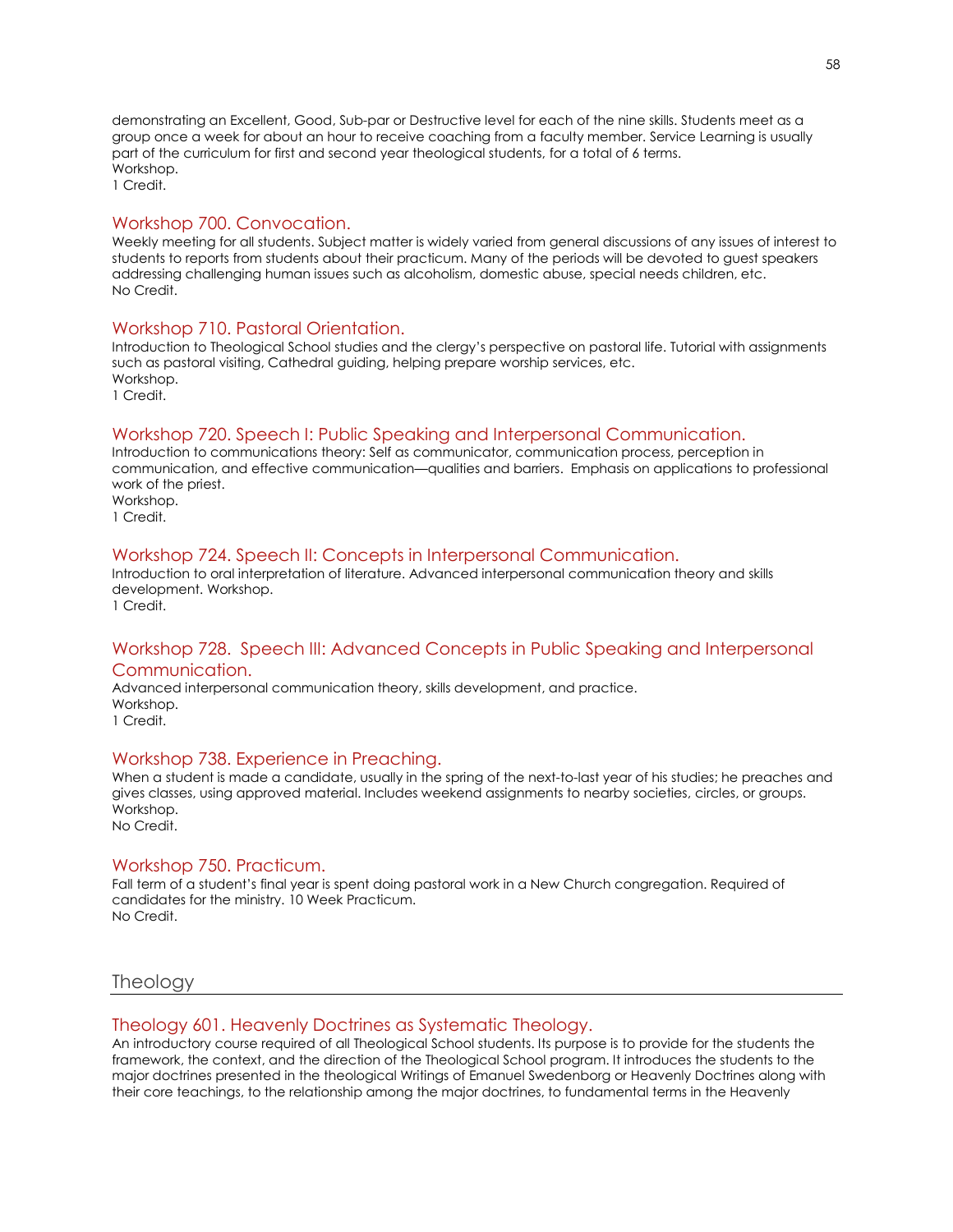Doctrines, to important ideas about and arising from the Heavenly Doctrines, and to important perspectives on theology in general and on the Heavenly Doctrines in particular. Seminar. 3 Credits.

# Theology 612. Doctrine of the Lord.

The systematic teachings of Swedenborg's theological Writings about the Lord: His essential nature from eternity; His relationship with us before the advent; why He needed to "come"; what He accomplished (redemption); how He accomplished it (glorification of His human); the enduring effect of the glorified Divine Human, and of His presence through it. In considering the Lord's glorification process we look at His conception, heredity, and development in the human. We especially look at the nature of His temptations, which were the means of His subjugating the hells. Seminar.

3 Credits.

# Theology 614. Studies on the Glorification: I.

The Lord's childhood. Acquisition of knowledge. Early temptations. The first rational. Divine perception. The Divine Rational. In-most temptations. (Arcana Coelestia, chap. 12-22). Seminar.

3 Credits.

# Theology 616. Studies on the Glorification: II.

The conjunction of good and truth in the Lord's Divine Rational. Conception and birth of the Divine Natural. Appearances of truth. The glorification of the Natural. Mediate good. The conjunction of natural truth with spiritual good, and of the Divine good natural with the good of truth. (Arcana Coelestia, chap. 23-33). Seminar.

3 Credits.

# Theology 620. The Revelation Given to the New Church.

The nature of the theological Writings given to the New Church through Emanuel Swedenborg. Its relationship to former revelations. Approaches to forming a doctrine for the church in response to the new revelation. The nature and role of that doctrine. Seminar. 3 Credits.

# Theology 626. Themes in the Old Testament.

The character of the Old Testament, seen in the light of the theological Writings of Emanuel Swedenborg (the "Heavenly Doctrine"). The nature of its inspiration and its place in the history of revelation. A look at the major themes in the literal sense that are the basis for its spiritual meaning. Seminar. 3 Credits.

# Theology 628. Themes in the New Testament.

The character of the New Testament, seen in the light of the theological Writings of Emanuel Swedenborg (the "Heavenly Doctrine"). The nature of its inspiration and its place in the history of revelation. The focus is especially on the Four Gospels: their different ways of telling the Good News; major themes present in the individual Gospels and in the overall dispensation. (The Apocalypse will not be left out of this discussion, but is covered in greater detail in Theology 668.) There will be some attention to historical context, including a look at the Acts and Epistles. Seminar.

3 Credits.

# Theology 640. Seminar on the Divine Providence.

A study of the Lord's government with a focus on the laws and fundamental principles regulating the His interaction with people and their response to Him, as seen in the work Divine Providence. Comparison with Apocalypse Explained treatment of "laws of Divine Providence." Relation of Providence to free human activity. Seminar.

3 Credits.

# Theology 642. The Human Mind and its Regeneration.

The human mind as a vessel created by the Lord to receive and respond to Him, and ultimately to fulfill His end in creation: a state of conjunction between human beings and Himself, i.e. heaven. Structure and faculties of the mind, influx of life into the mind. The greater part of the course focuses on the Lord's work of regenerating human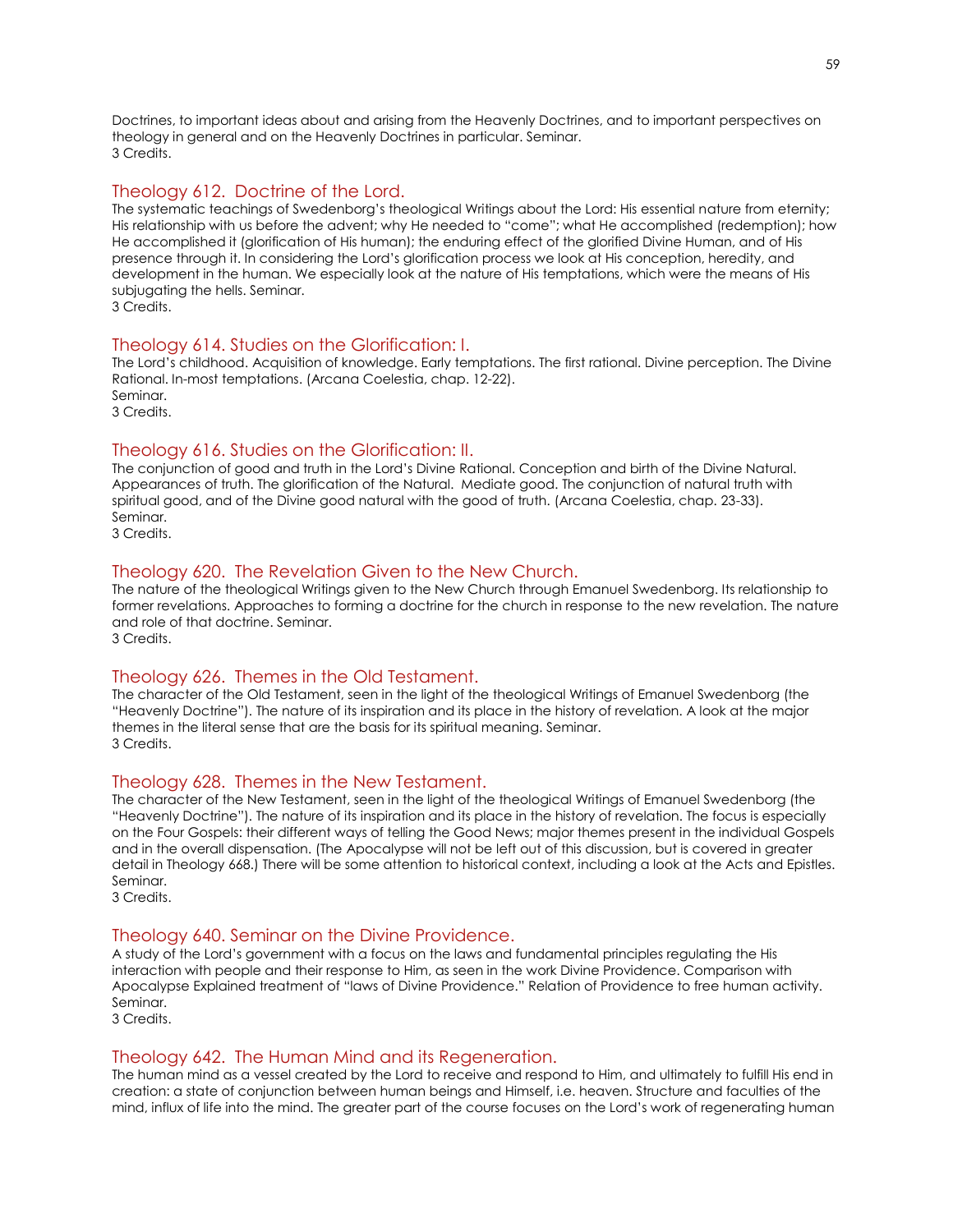beings for heaven and the role of human beings in cooperating with it. Stages and states of regeneration, from birth to the final formation of a person's ruling love ("Book of life"). Seminar. 3 Credits.

# Theology 646. Conversations on Marriage.

A study of the doctrines about marriage as contained in the work, Conjugial Love, with an emphasis on the pastoral issues concerning marriage. Concerned primarily with the teachings related to eternal marriage and the happiness it brings, this course also deals with current issues of gender difference. Seminar. 3 Credits.

# Theology 660. Doctrine of the Spiritual World: I.

Death, resurrection, early states after death, vastation, punishment.

This course covers the essential doctrine of death and resurrection. It traces the progress of spirits through the World of Spirits, including the process of individual judgment to heaven or hell, vastation and punishments of the evil. The course also explores the influence of the World of Spirits in human life in the natural world by means of spheres and associate spirits. Seminar.

3 Credits.

# Theology 662. Doctrine of the Spiritual World: II.

Realities of spiritual world, correspondences of Grand Man, Heaven and Hell.

A continuation of Theology 660. This course traces the continued process of a spirits as they enter into either heaven or hell. It also explores the divisions of the Spiritual World and the distinctive features of heaven and hell, the doctrine of the Grand Man, the life of children in heaven and the qualities of hell. Seminar. 3 Credits.

# Theology 668. The Apocalypse and Last Judgment.

Using the book of Revelation and the Apocalypse Revealed as guides, this course explores the process of the Last Judgment in 1757. Particular emphasis is placed on the Biblical correspondences that describe the states of the church and individuals in the Christian era, and how these states led to the downfall of the Christian Church and the establishment of the New Church. Seminar. 3 Credits.

# Theology 690. Doctrine Concerning New Church Evangelization.

The need for New Church education and evangelization and some of the doctrinal principles involved in it. Workshop.

3 Credits.

#### Theology 691. New Church Education: Doctrine, Practice and Resources

The doctrinal principles underlying New Church education, issues in leadership in New Church education, and introduction to materials to support teaching of religion in schools, Sunday Schools, and family-based religious instruction. Workshop.

2 Credits.

# Theology 691. Doctrine Concerning New Church Education.

The need for New Church education and evangelization and some of the doctrinal principles involved in it. Workshop.

3 Credits.

# Theology 695. Dissertation Writing.

A serious study and written dissertation demonstrating the ability to present and explain doctrine. Required of all degree students. Individually advised. 3 Credits.